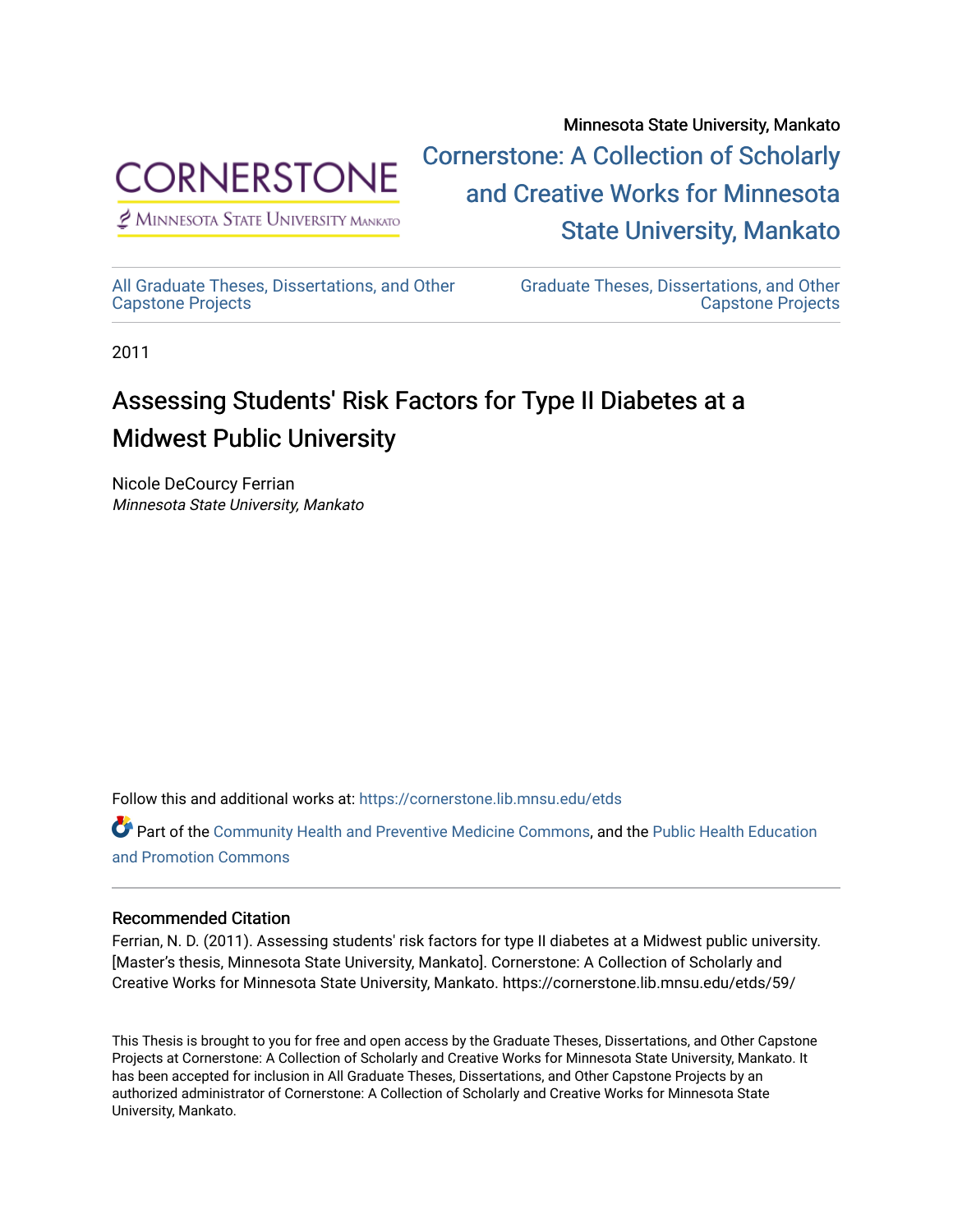# ASSESSING STUDENTS' RISK FACTORS FOR TYPE II DIABETES AT A MIDWEST PUBLIC UNIVERSITY

By

Nicole D. Ferrian

# A THESIS SUBMITTED IN PARTIAL FUFILLMENT OF THE REQUIREMENTS FOR THE DEGREE OF MASTER OF SCIENCE IN COMMUNITY HEALTH EDUCATION

# MINNESOTA STATE UNIVERSITY, MANKATO

# MANKATO, MN

May 2011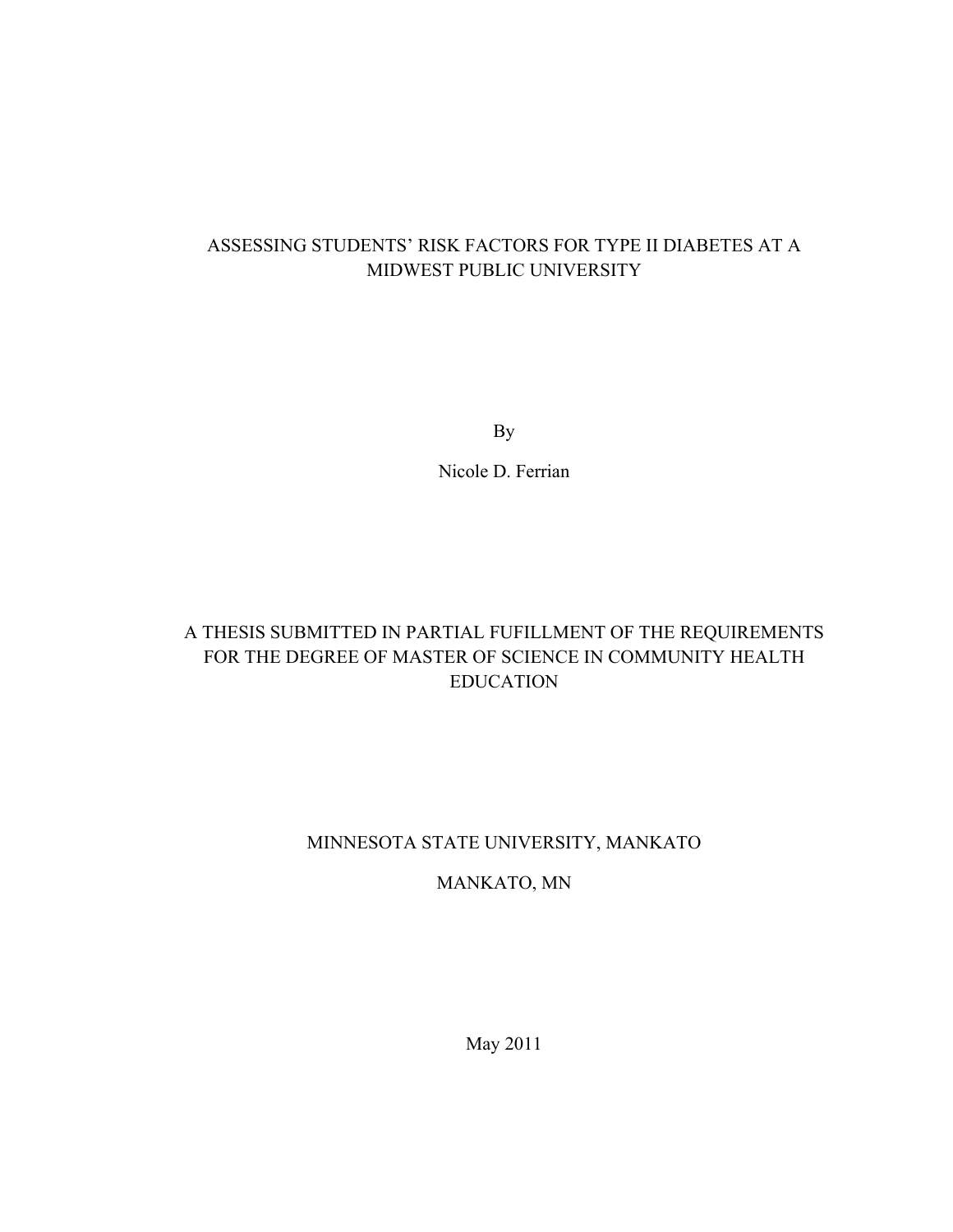Assessing Students' Risk Factors for Type II Diabetes at a Midwest Public University

Nicole D. Ferrian

This thesis has been examined and approved by the following members of the thesis committee:

Dr. Amy S. Hedman, Advisor

Dr. Stephen E. Bohnenblust

Dr. Angela L. Monson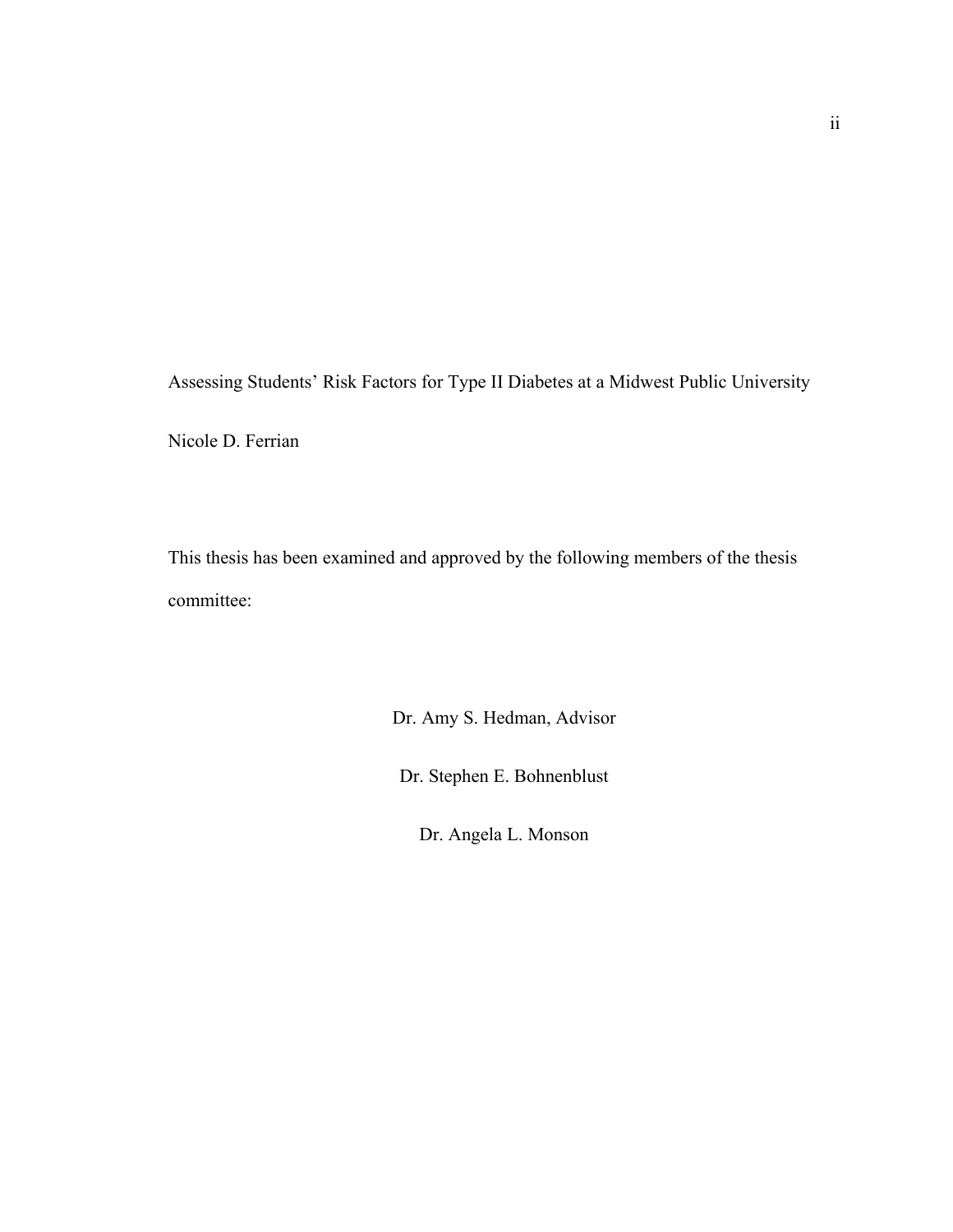### **Abstract**

# ASSESSING STUDENTS' RISK FACTORS FOR TYPE II DIABETES AT A MIDWEST PUBLIC UNIVERSITY

Ferrian, Nicole D., M.S. Minnesota State University, Mankato, May 2011.

 The purpose of this study was to assess students' risk factors for type II diabetes at a Midwest public university. It further examined students' perceived susceptibility, perceived severity, and self-efficacy of the disease. The design of the cross-sectional study was based on risk factors for type II diabetes listed by the American Diabetes Association and the Health Belief Model's constructs of perceived susceptibility, perceived seriousness, and self-efficacy. A survey was distributed to non-diabetic college students aged 18 and older enrolled in general education courses at a Midwest public university. A purposive sampling of 432 students enrolled in Health 101 and Psychology 101 at Minnesota State University, Mankato was used in this study. The survey included questions on risk factors for type II diabetes, perceived susceptibility, perceived seriousness, and self-efficacy toward the disease.

 Data analysis showed the most common risk factors for type II diabetes among college students were lack of physical activity, increased body mass index, and an apple body shape. Males possessed more risk factors than females. Findings from the study in relation to the Health Belief Model's perceived susceptibility, perceived severity, and self-efficacy showed that on a group level, participants with more risk factors for type II diabetes perceived themselves as more susceptible to the disease, and participants with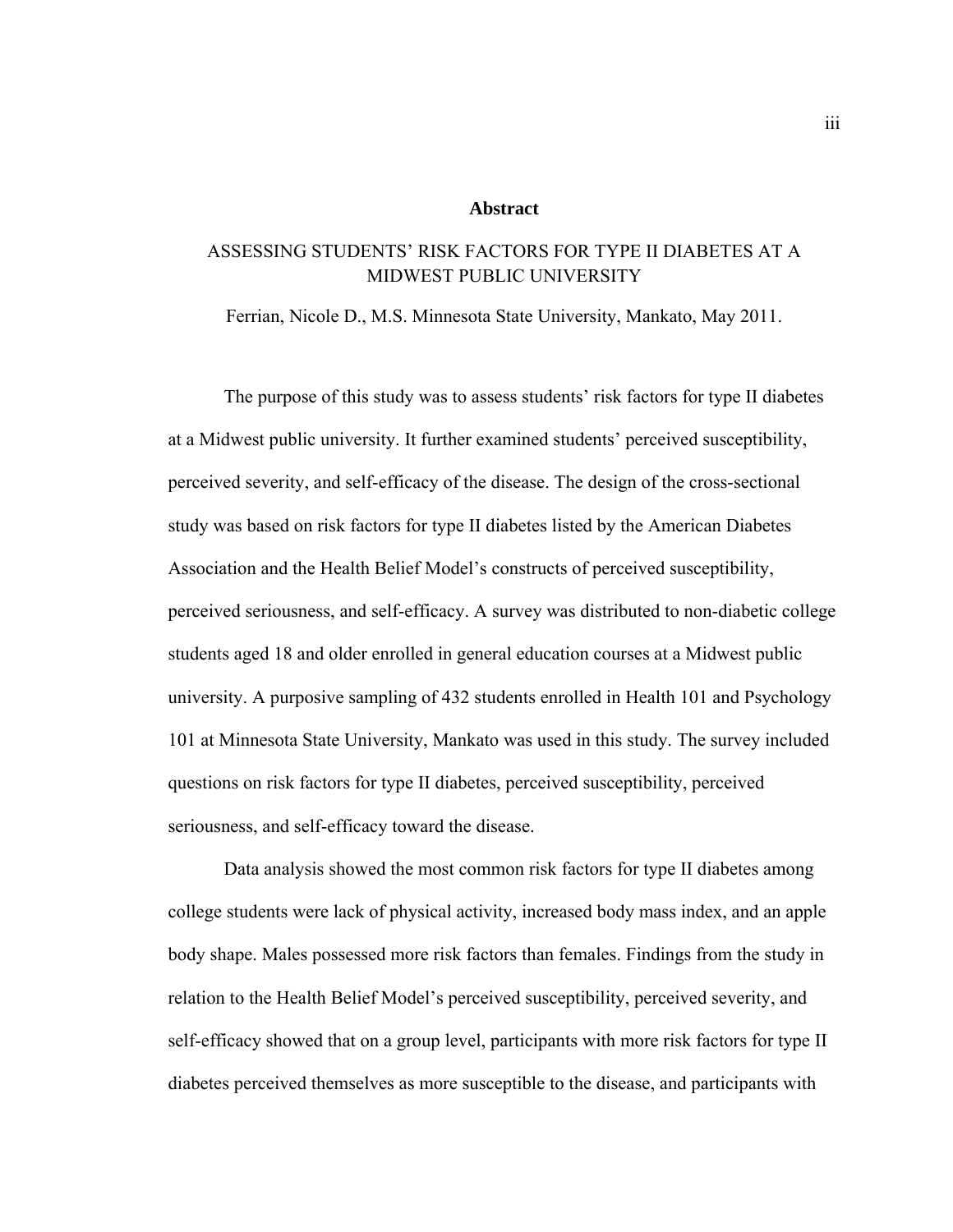familial history of type II diabetes perceived the seriousness of the disease at the same level as those with no family history. As for the Health Belief Model's construct of selfefficacy, nearly three-quarters of the participants felt confident that they can prevent type II diabetes.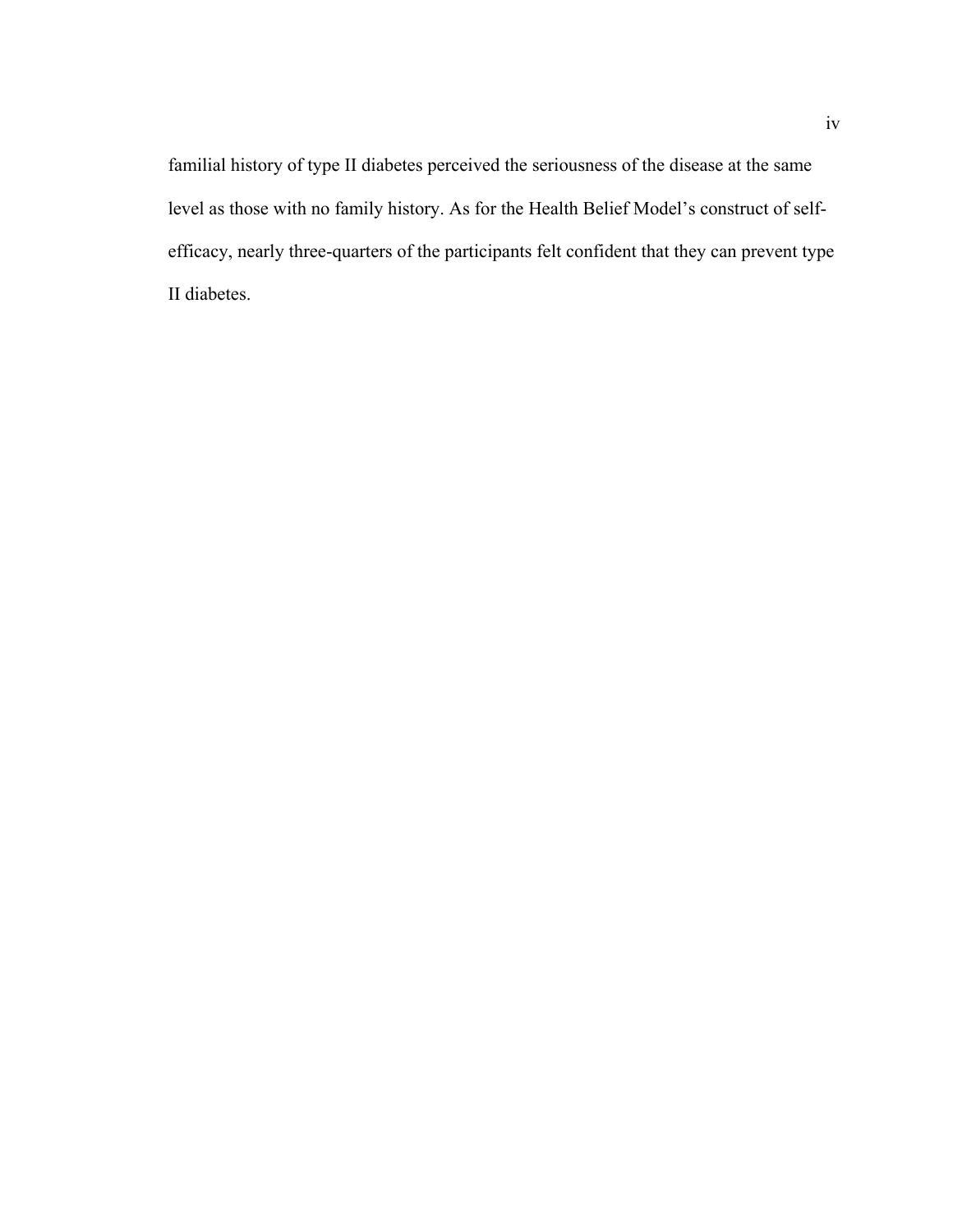# **Table of Contents**

| Using the Health Belief Model to Assess Students' Health Behaviors 24 |  |
|-----------------------------------------------------------------------|--|
|                                                                       |  |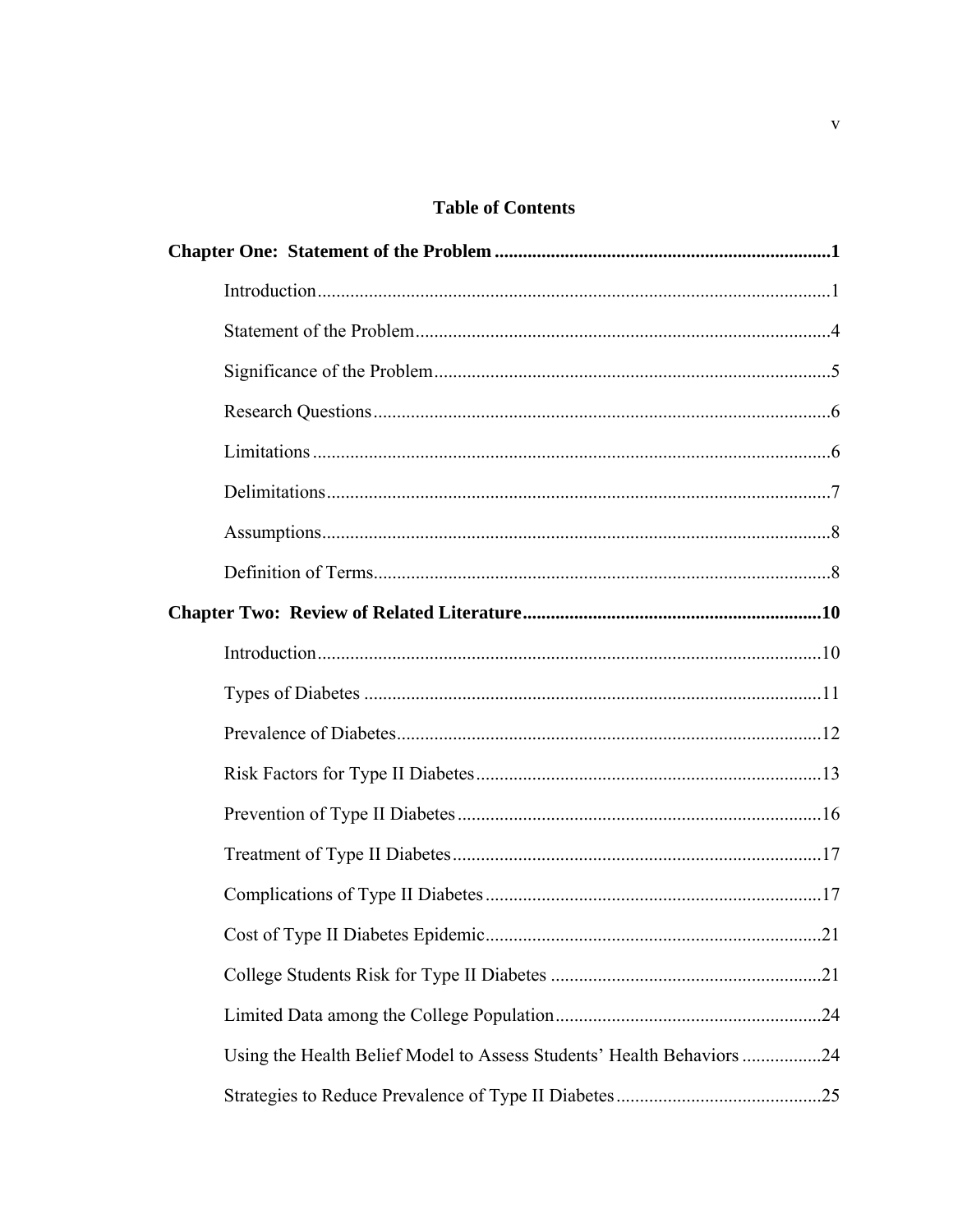| Reliability and Validity of Type II Diabetes Risk Questionnaire30 |  |
|-------------------------------------------------------------------|--|
|                                                                   |  |
|                                                                   |  |
|                                                                   |  |
|                                                                   |  |
|                                                                   |  |
|                                                                   |  |
|                                                                   |  |
|                                                                   |  |
|                                                                   |  |
|                                                                   |  |
|                                                                   |  |
|                                                                   |  |
|                                                                   |  |
|                                                                   |  |
|                                                                   |  |
|                                                                   |  |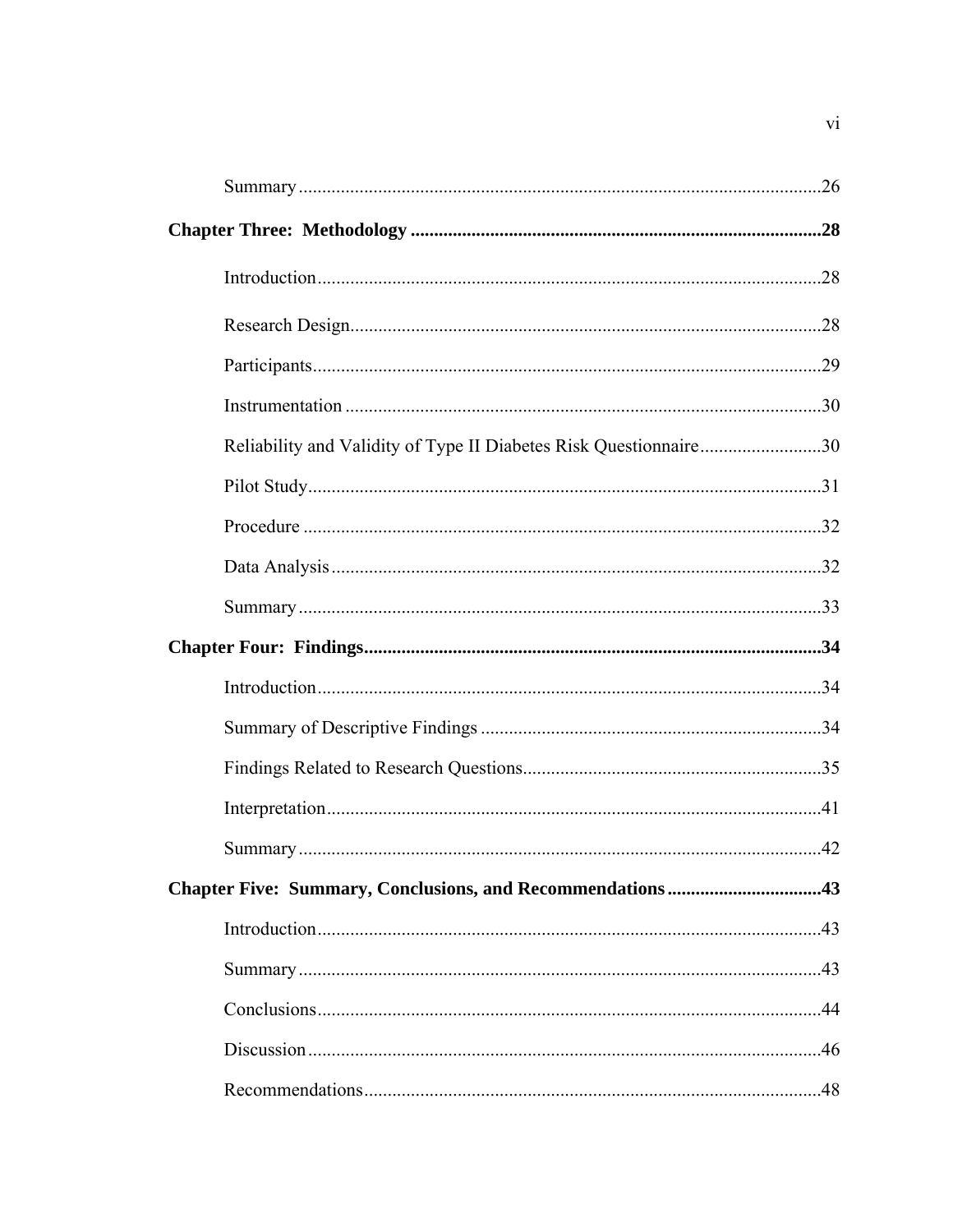|--|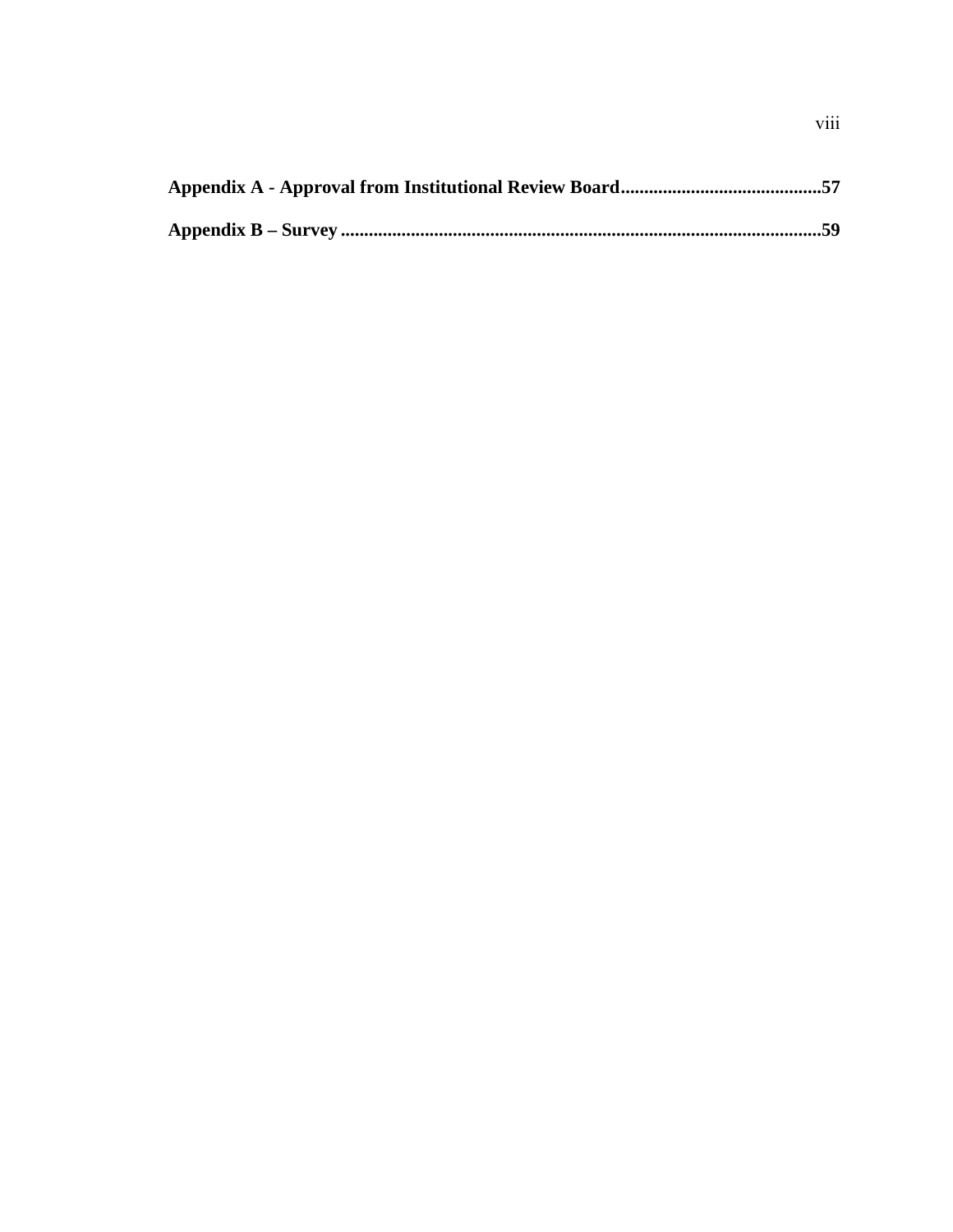# **List of Tables**

| Table 4.1 - Risk Factors for Type II Diabetes Found among College Students36                                                                                         |  |
|----------------------------------------------------------------------------------------------------------------------------------------------------------------------|--|
| Table 4.2 - Comparing Number of Risk Factors for Type II Diabetes and Responses to<br>"How Likely do You Think it is That You Would Develop Type II Diabetes in Your |  |
| Table 4.3 - Participants' Responses to the phrase "I am Confident I can Prevent Type II                                                                              |  |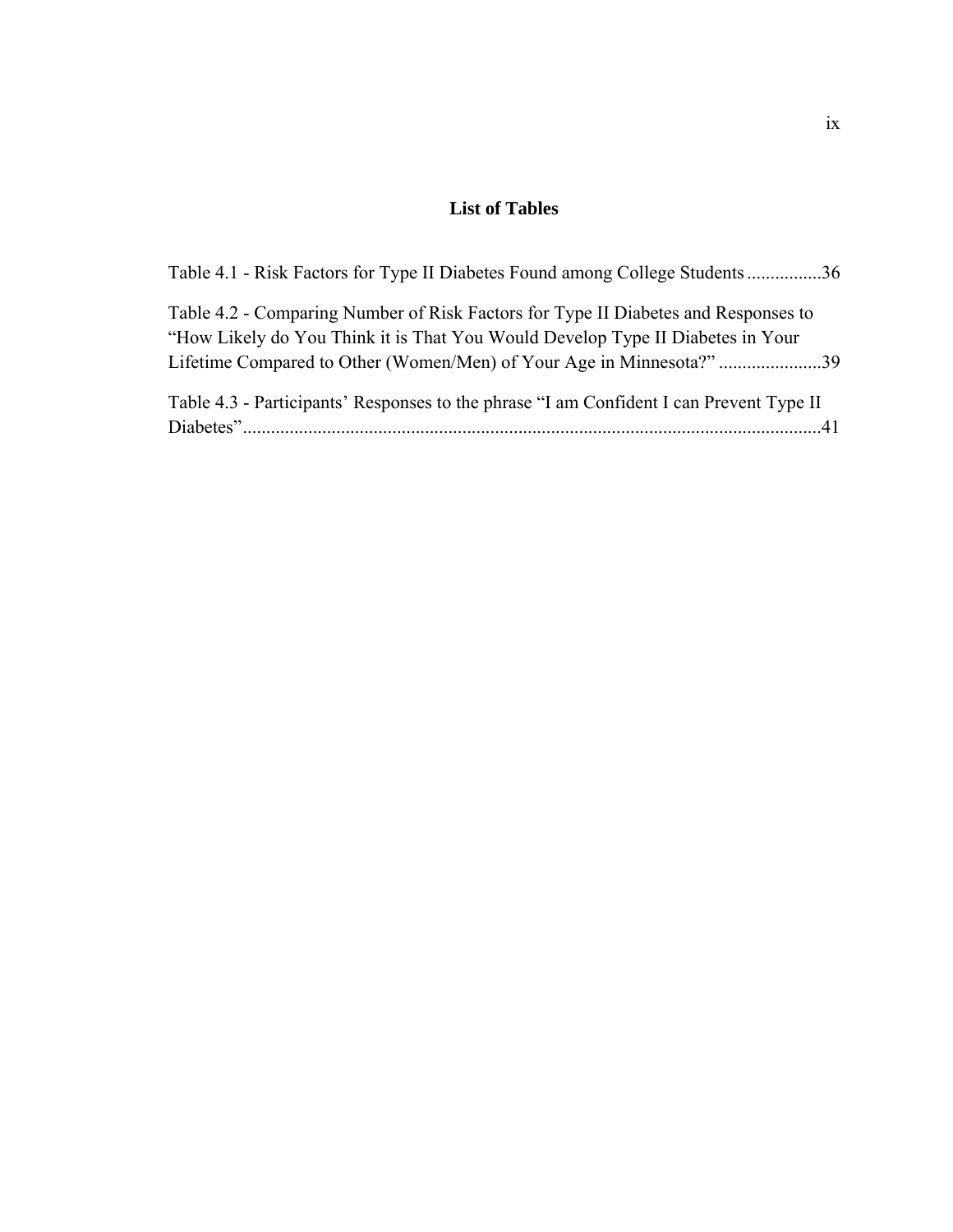#### **Chapter One: Statement of the Problem**

## **Introduction**

Diabetes is a significant public health problem (Latachan et al., 2010). Diabetes has been termed an epidemic, as the prevalence has skyrocketed (Mainous, Diaz, & Everett, 2007). Diabetes and its complications are substantial causes of morbidity and mortality, and contribute radically to health care costs (Cowie, Rust, Byrd-Holt, & Eberhardt, 2003). In the United States (U.S.), diabetes is currently the sixth leading cause of death. It also is the leading cause of pregnancy complications, blindness, foot amputation, and kidney failure (Powell, Hill, & Clancy, 2007). In 2007, the estimated cost of diabetes in the U.S. was 174 billion dollars (U.S. Department of Health and Human Services, Centers for Disease Control and Prevention (U.S. HHS & CDC), 2008).

 The diabetes epidemic has certainly taken its toll on the U.S. population, and the problem is projected to worsen. Among all demographic categories, including age, race, and sex, diabetes is increasing. One-third of people born in the U.S. in the year 2000 are predicted to develop diabetes at some point in their life. Census projections along with results from the National Health Interview survey report a 225 percent increase in diabetes is projected between 2000 and 2050. This means an increase in prevalence from 4.4 percent to 9.7 percent, or 12 to 39 million individuals diagnosed with diabetes (Engelgau, Geiss, Saaddine, Boyle, Benjamin, Gregg, et al., 2004).

A prominent factor in driving the diabetes epidemic is the increase in overweight and obesity (Mainous et al., 2007). Obesity is a major risk factor for diabetes, and its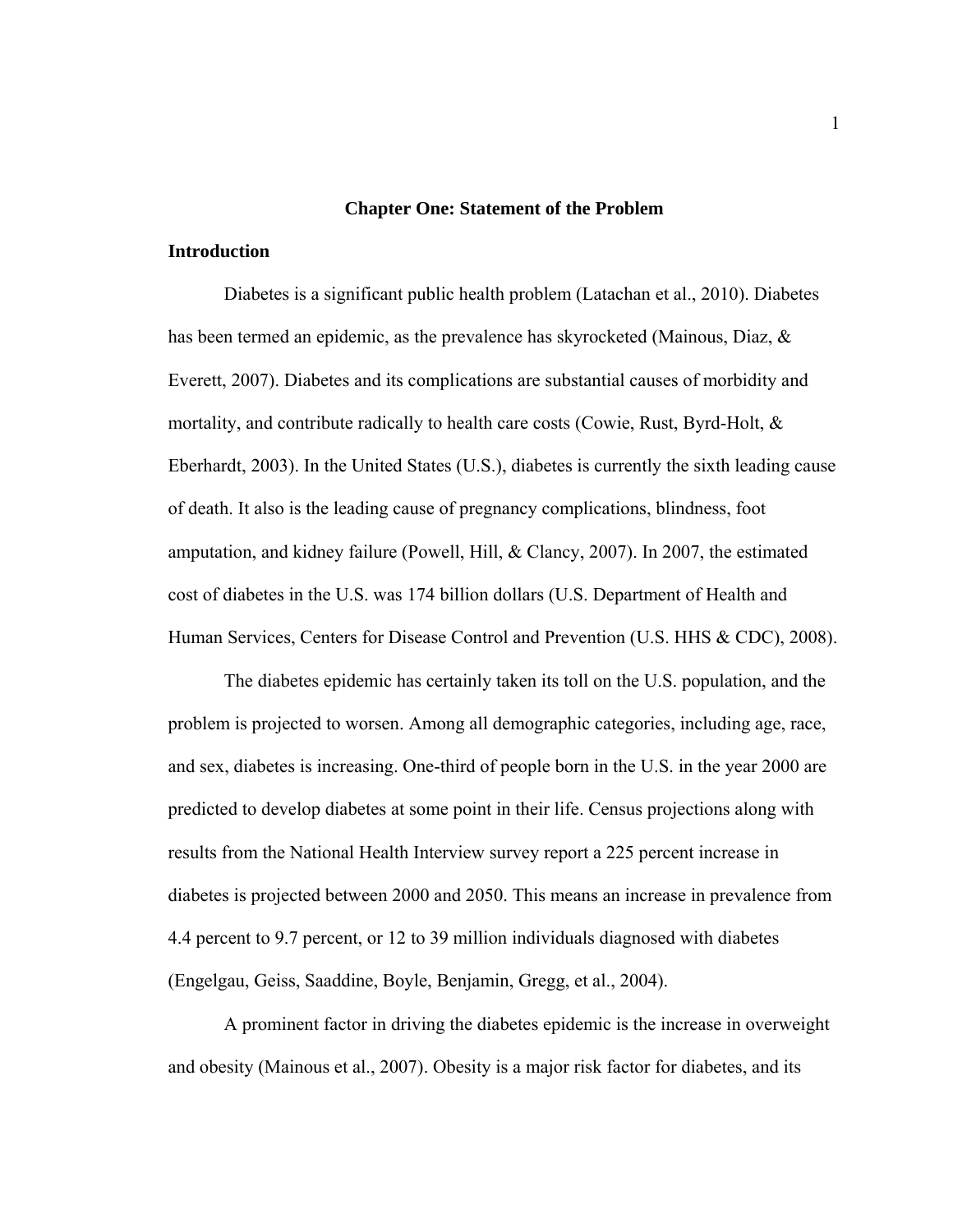prevalence is increasing among men, women, and children. As of 2007-2008, 32.2 percent of adult men, along with 35.5 percent of adult women were obese (Flegal, Carroll, Ogden, & Curtin, 2010).

 Diabetes is increasingly diagnosed among adolescents and young adults (Mainous et al., 2007). Gaining weight during college puts students at risk for developing type II diabetes. A study conducted by the Robert Wood Johnson Foundation and National Institutes of Health found that both women and men gain an average of 7.8 pounds during their first year at college (Patridge, 2007). Thirty-five percent of undergraduate college students are overweight or obese in the U.S. (Lowry, Galuska, Fulton, Wechsler, Kann, & Collins, 2000). Among 18 to 29 year olds with some college education, obesity rates have increased rapidly (Huang, Shimel, Lee, Delancey, & Strother, 2007). Many college students are putting their health at risk through lifestyle choices such as insufficient physical activity and non-nutritious food choices. These decisions result in a high prevalence of overweight and obese college students, thus putting themselves at high risk for type II diabetes (Lowry et al., 2000).

 Yet another issue remains; many people with diabetes are unaware of their condition. In one-third of all people with diabetes, the condition remains undiagnosed (Engelgau, et al., 2004). It is typical for diabetes to be asymptomatic for extended periods of time, during which microvascular complications can develop (Latachan et al., 2010). To limit the chances of grave complications, diabetes must be treated in a timely manner (Nijhof, ter Hoeven, & deJong, 2008).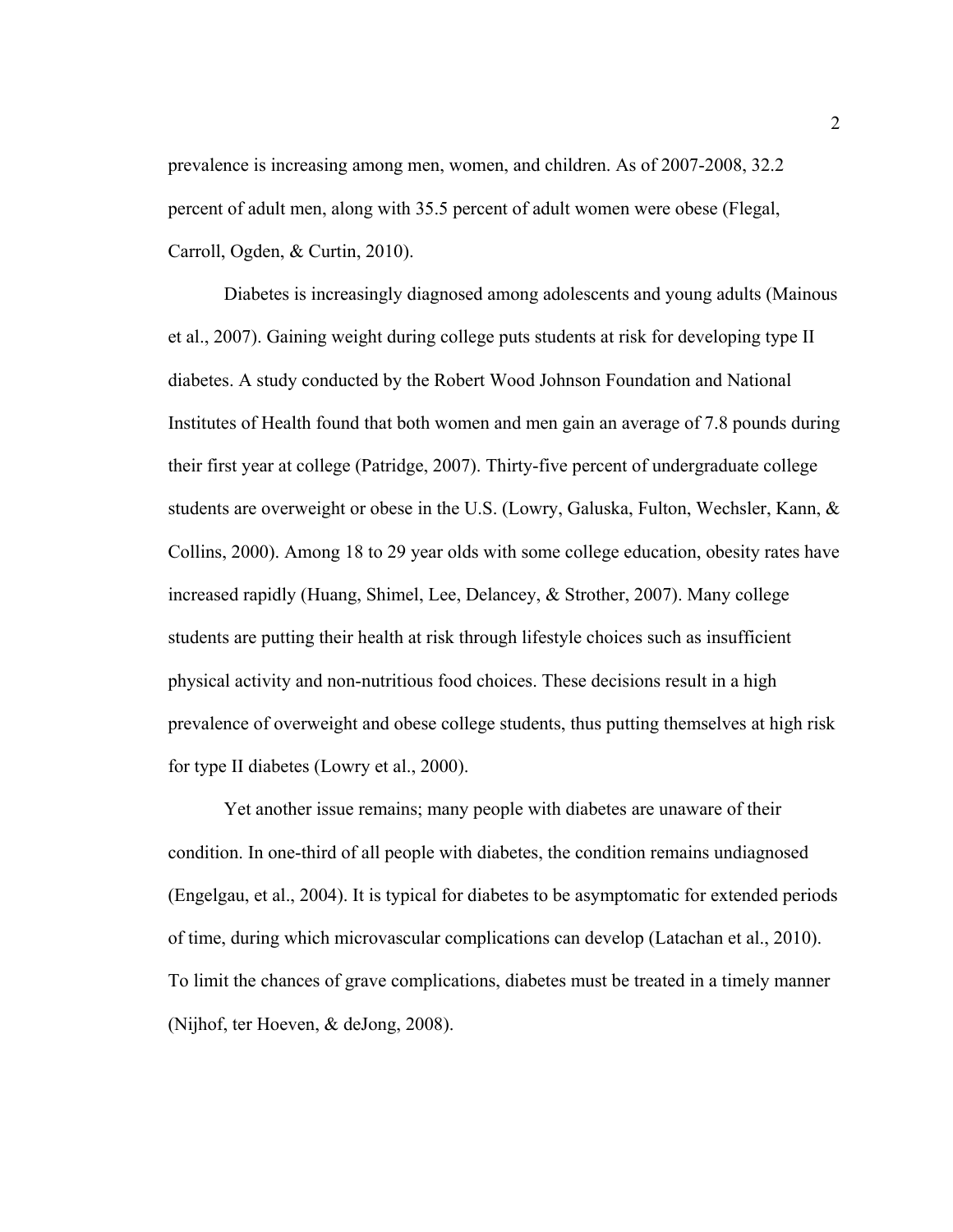Because diabetes is often undiagnosed, an imperative step in preventing or delaying type II diabetes and its complications is to recognize people at high risk so they can receive appropriate medical care (Heikes, Eddy, Arondekar, & Schlessinger, 2008). Since diabetes leads to extensive morbidity and mortality, prediction of one's high risk for type II diabetes is an important issue as it can lead to early recognition and treatment. Prediction of high risk for type II diabetes can also help guide interventions and health policy development (Mainous et al., 2007). Screening for diabetes has been shown to be cost-effective and encourages prevention and early diagnosis of the disease, improving long-term outcomes (Latachan et al., 2010).

 In spite of high overweight and obesity rates among college students, few studies have examined metabolic risks in this population (Huang et al., 2007). Many risk tests for diabetes are available; however they have limited utility in a younger adult population. Studies have shown that a risk score for the development of type II diabetes created from a middle-aged population is less accurate in the prediction of development of type II diabetes in a younger population (Mainous et al., 2007). As the prevalence of type II diabetes rises among young adults, it is crucial to be able to identify high risk populations (Mainous, et al., 2007).

 One of the most widely used conceptual frameworks studying health behavior is the Health Belief Model (HBM). It is a guiding framework for health behavior interventions, and has been used to explain change and continuation of health-related behaviors. In the 1950's the HBM was created by a group of U.S. Public Health Service psychologists. They used the model to explain a general failure of people to partake in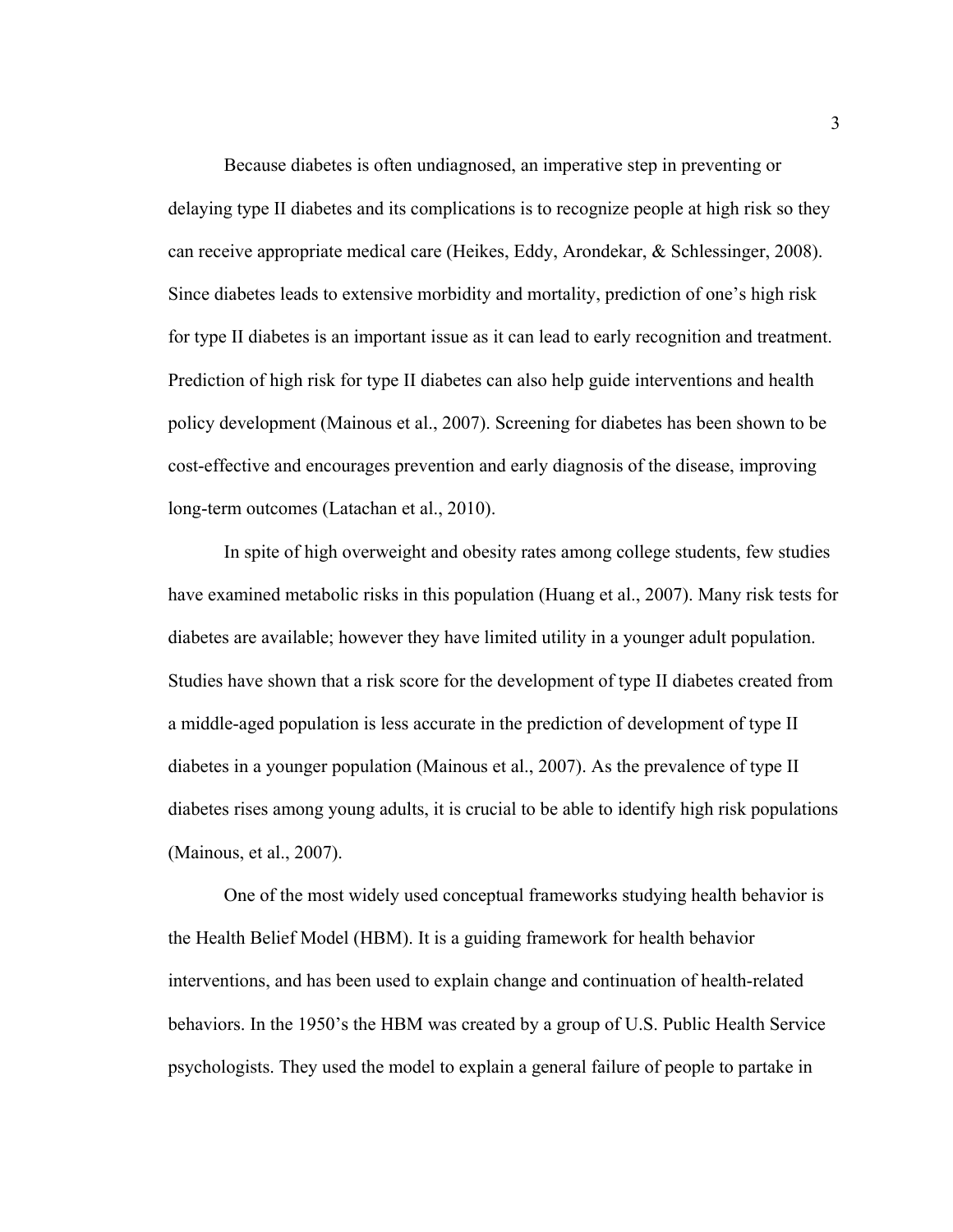programs to prevent and identify disease. It was later used to explain people's behaviors in response to symptoms, diagnosed illness, and devotion to medical regimens (Glanz, Lewis, Marcus, & Rimer, 2002).

 The HBM is a value-expectancy theory. When applying the theory, several valueexpectancy concepts exist: the aspiration to avoid illness or to get healthy, the belief that a precise health action accessible to a person would prevent illness, the individual's approximation of personal susceptibility and severity of the disease, and the probability of being able to decrease the threat through individual action (Glanz, et al., 2002).

 Three HBM concepts applied in this study are self-efficacy, perceived susceptibility and perceived severity. Self-efficacy is defined as one's confidence in his or her ability to act. Perceived susceptibility refers to an individual's perception of risk of contracting a health condition. Perceived severity is one's idea of how serious a condition and its sequelae are. Combined, perceived susceptibility and perceived severity have been termed perceived threat (Glanz et al., 2002).

# **Statement of the Problem**

 College students are an understudied population with a considerable risk for obesity and metabolic dysfunctions (Huang et al., 2007). Little is known about college students' risk for type II diabetes, nor about students' perceived threat of the disease. There is an urgent need to better identify and understand metabolic dysfunctions among U.S. college students (Huang, Kempf, Strother, Li, Lee, Harris, et al., 2004). The ultimate goal of this research is to determine college students' risk factors for type II diabetes and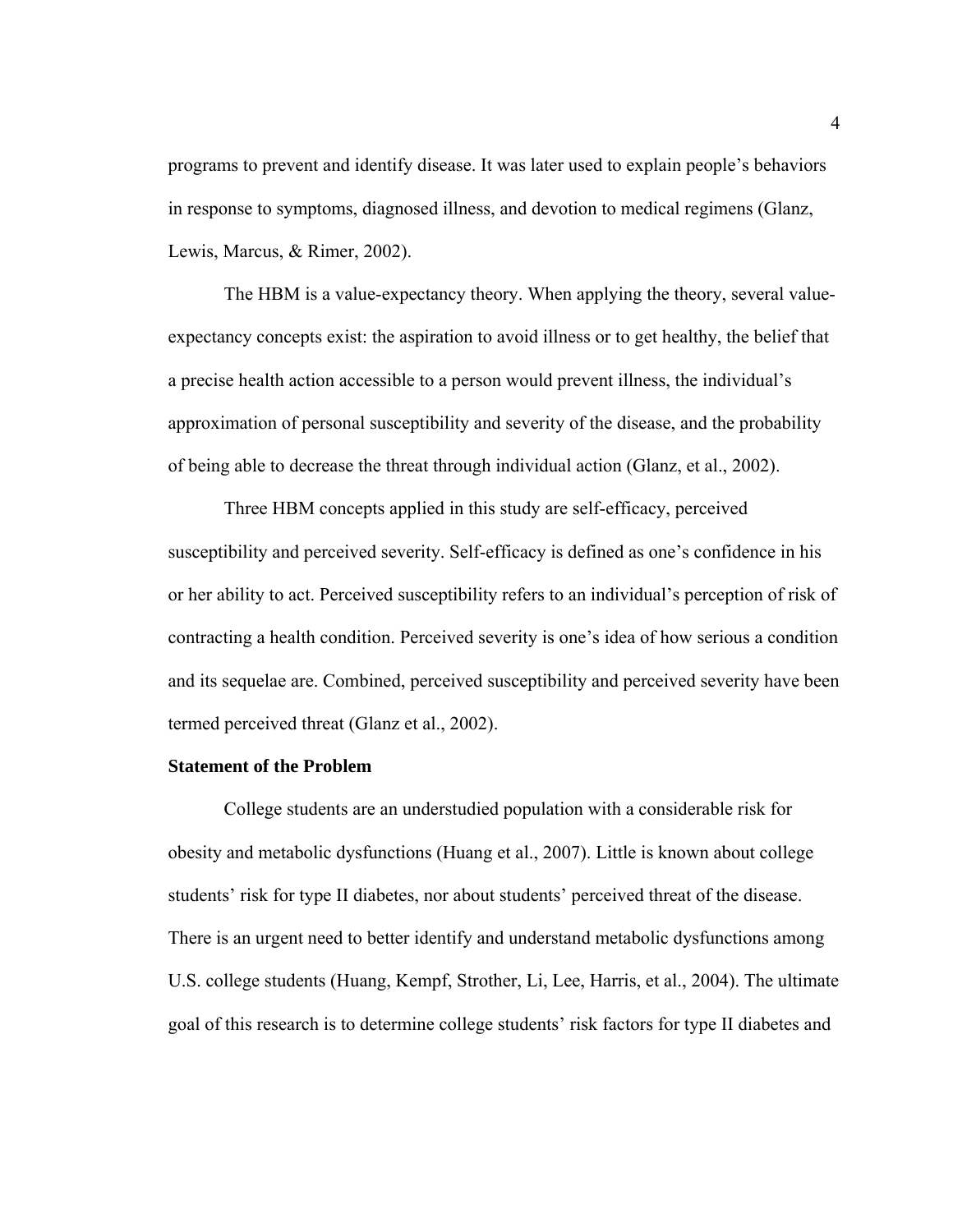students' perceived susceptibility, perceived severity, and self-efficacy toward the disease.

In order to attain the research goal, a survey was distributed to adults aged 18 and older enrolled in introductory health science and psychology classes at Minnesota State University, Mankato (MSU, M). The survey assessed college students' risk factors for type II diabetes. Further, it examined students' perceived susceptibility, perceived severity, and self-efficacy toward the disease.

# **Significance of the Problem**

 In spite of high overweight and obesity rates among college students, few studies have examined metabolic risks in this population (Huang et al., 2007). Many risk tests for type II diabetes are available; however they have limited utility in a younger adult population (Mainous et al., 2007). Further study of college students' risk factors for type II diabetes will provide needed information to assist in the development of more effective programs and interventions for early detection and treatment of type II diabetes among the college population. Early detection and treatment of diabetes could ultimately reduce morbidity, mortality, health care costs, and diabetes-related complications in the future.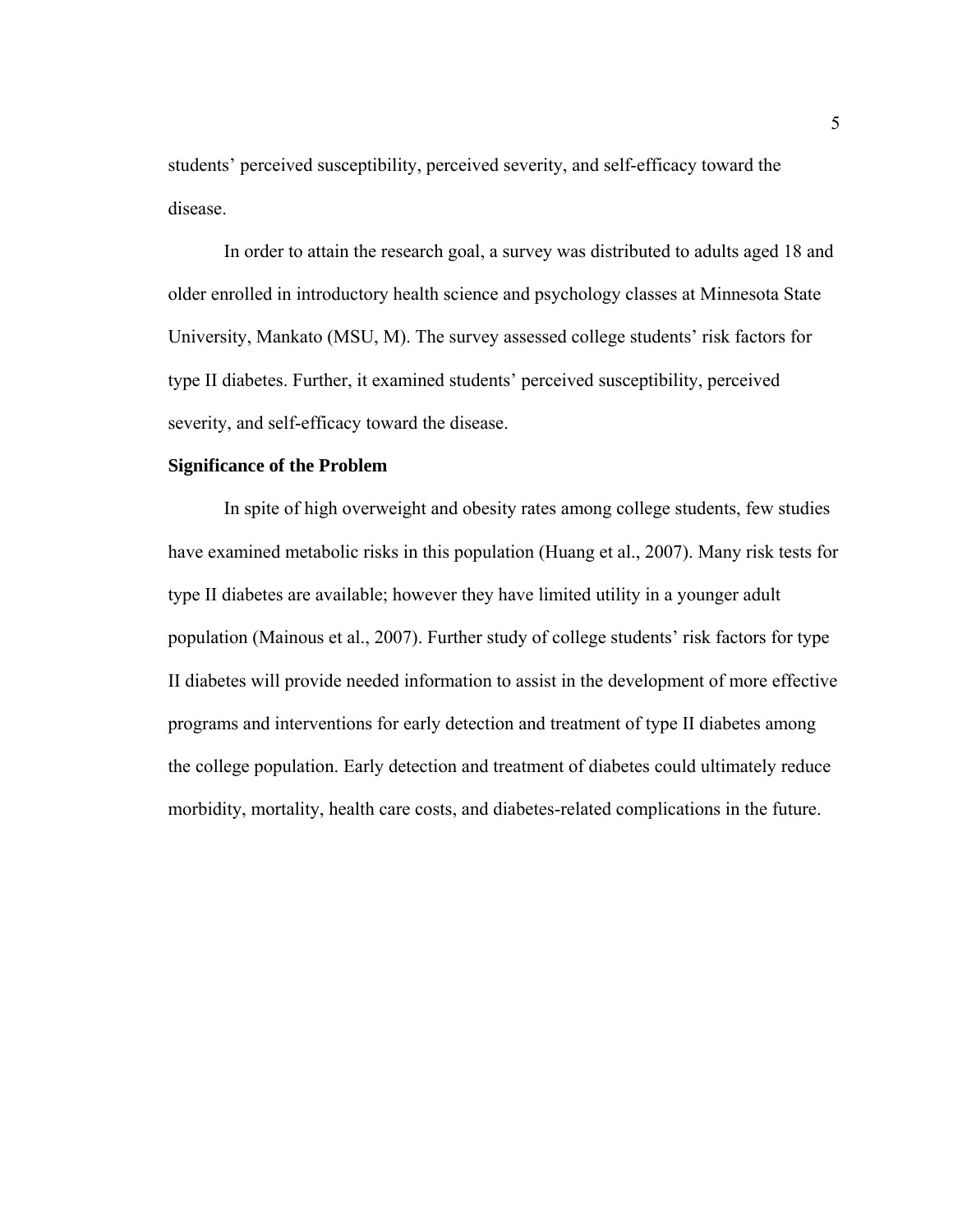# **Research Questions**

This study examined college students' risk factors for type II diabetes, as well as students' perceived susceptibility and seriousness of the disease. The independent variables were risk factors, gender, confidence, and family history of type II diabetes. The dependent variables observed in the study were perceived severity and perceived seriousness.

The following research questions were addressed in the study:

- 1. What risk factors for type II diabetes are most common among MSU, M college students?
- 2. Which gender has more risk factors for type II diabetes?
- 3. Do students who report more risk factors for type II diabetes perceive themselves as more susceptible for type II diabetes?
- 4. Do students who report familial history of type II diabetes perceive the disease as more serious?
- 5. How confident are students that they can prevent type II diabetes?

### **Limitations**

The following limitations were beyond the control of the researcher:

- 1. Few current studies have examined metabolic risks in the college population. There is lack of literature to review on this topic.
- 2. Ideally, the researcher would have surveyed all students at MSU, M. This, however, was not feasible. The data the researcher has is a sample of MSU, M's students. Data came from participants enrolled in Health 101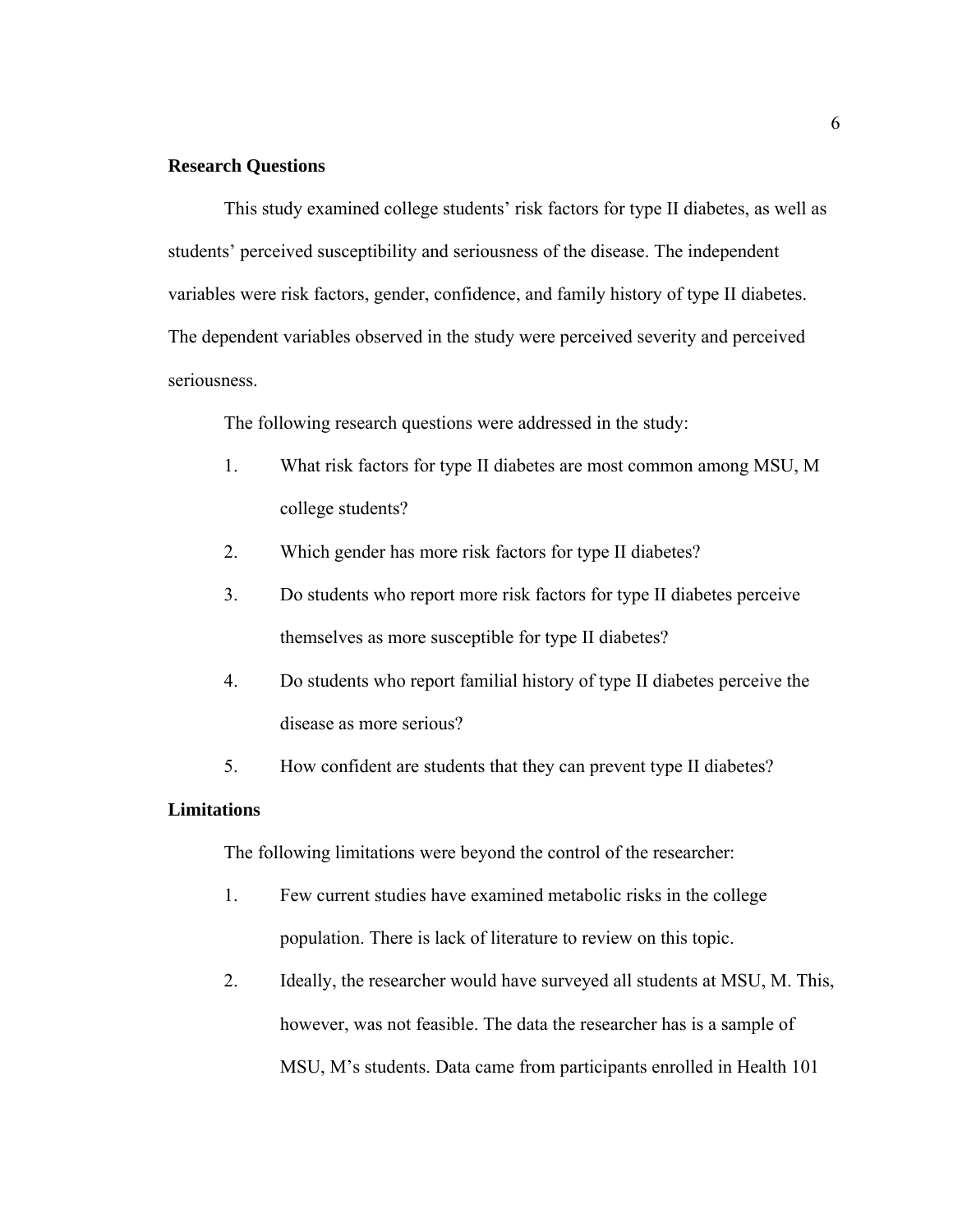and PSYC 101, both introductory courses. They are general education classes, and the majority of participants enrolled are freshmen.

- 3. Printed surveys were used to collect data. Data were self-reported from participants, and may not be 100 percent accurate.
- 4. If a participant left a risk factor question blank, it was considered a "No".
- 5. If a participant answered "Unsure" or "I don't know" for a risk factor, it was considered a "No".
- 6. Figures for weight (in pounds), height (in inches), and number of days per week of physical activity were rounded down if a decimal or range was included in the answer.

# **Delimitations**

The following delimitations were used to limit the scope of the study:

- 1. Due to time constraints, the survey used to gather data was distributed during the months of January and February 2011.
- 2. The survey was distributed to students enrolled in Health Science and Psychology classes at MSU, M.
- 3. Only adults aged 18 years and older completed the survey.
- 4. Participants who had been previously diagnosed with diabetes were instructed not to complete the survey.
- 5. The HBM was used for a basis for several of the survey questions.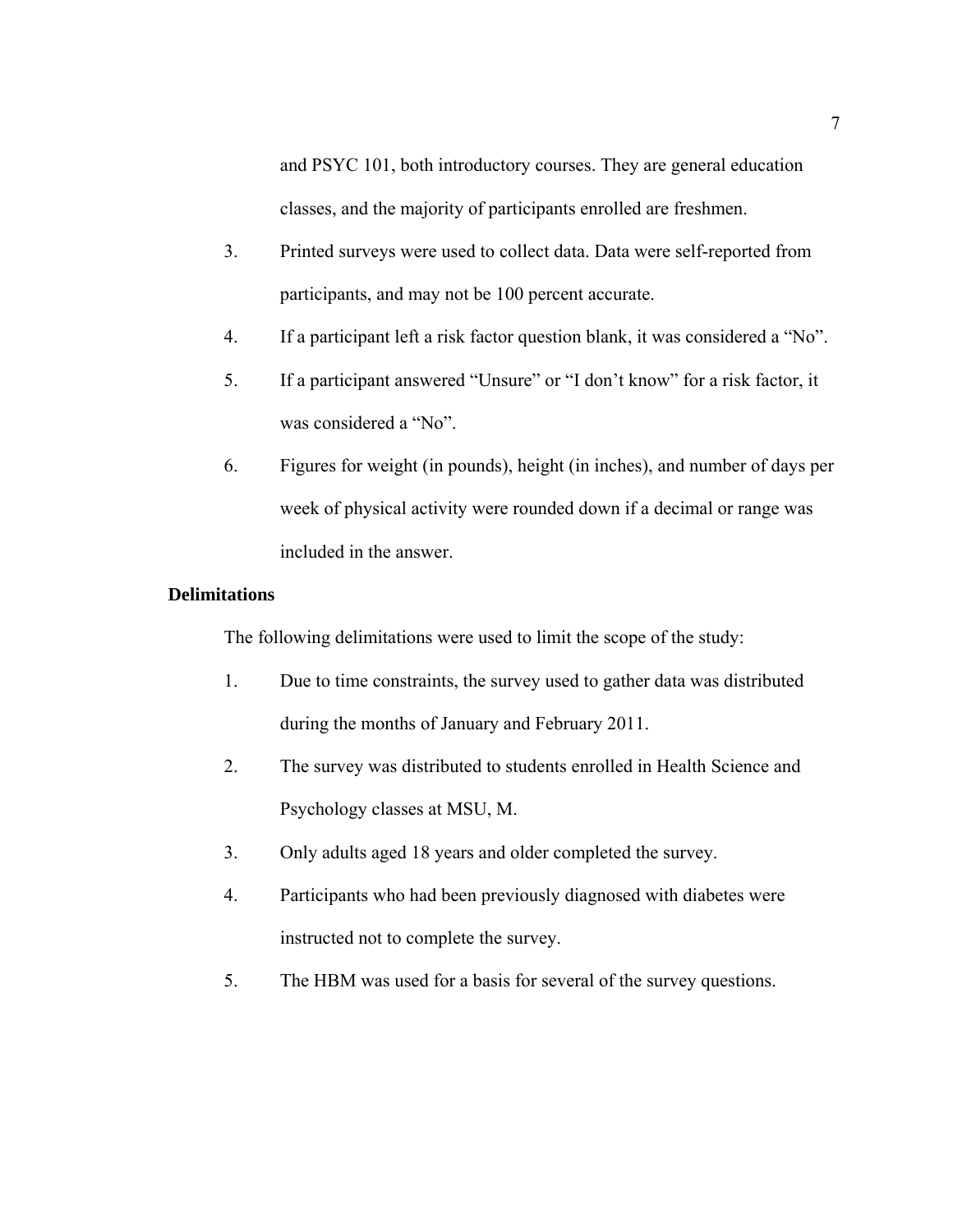# **Assumptions**

These assumptions were thought to be true about the study:

- 1. The participants answered the survey questions to the best of their ability and were truthful.
- 2. The researcher assumed that students would know if they were diabetic.

# **Definition of Terms**

These definitions were used throughout the research and are unique to the study:

**Type II diabetes risk factors.** The risk factors for diabetes defined by the American Diabetes Association include: middle-old age, certain race or ethnic backgrounds, overweight, low physical activity level, high blood pressure, high cholesterol, family history of diabetes, central obesity, and history of diabetes during pregnancy (American Diabetes Association, n.d.).

**Health belief model.** A value-expectancy theory that explains health behavior change and continuation (Glanz et al., 2002).

 **Perceived severity.** A Health Belief Model construct; perceived severity is defined as one's belief of how serious a condition and its sequelae are (Glanz et al., 2002).

 **Perceived susceptibility.** A Health Belief Model construct; perceived susceptibility is defined as one's belief regarding the chance of getting a condition (Glanz et al., 2002).

**Perceived threat.** The combination of the Health Belief Model's constructs of perceived susceptibility and perceived severity (Glanz et al., 2002).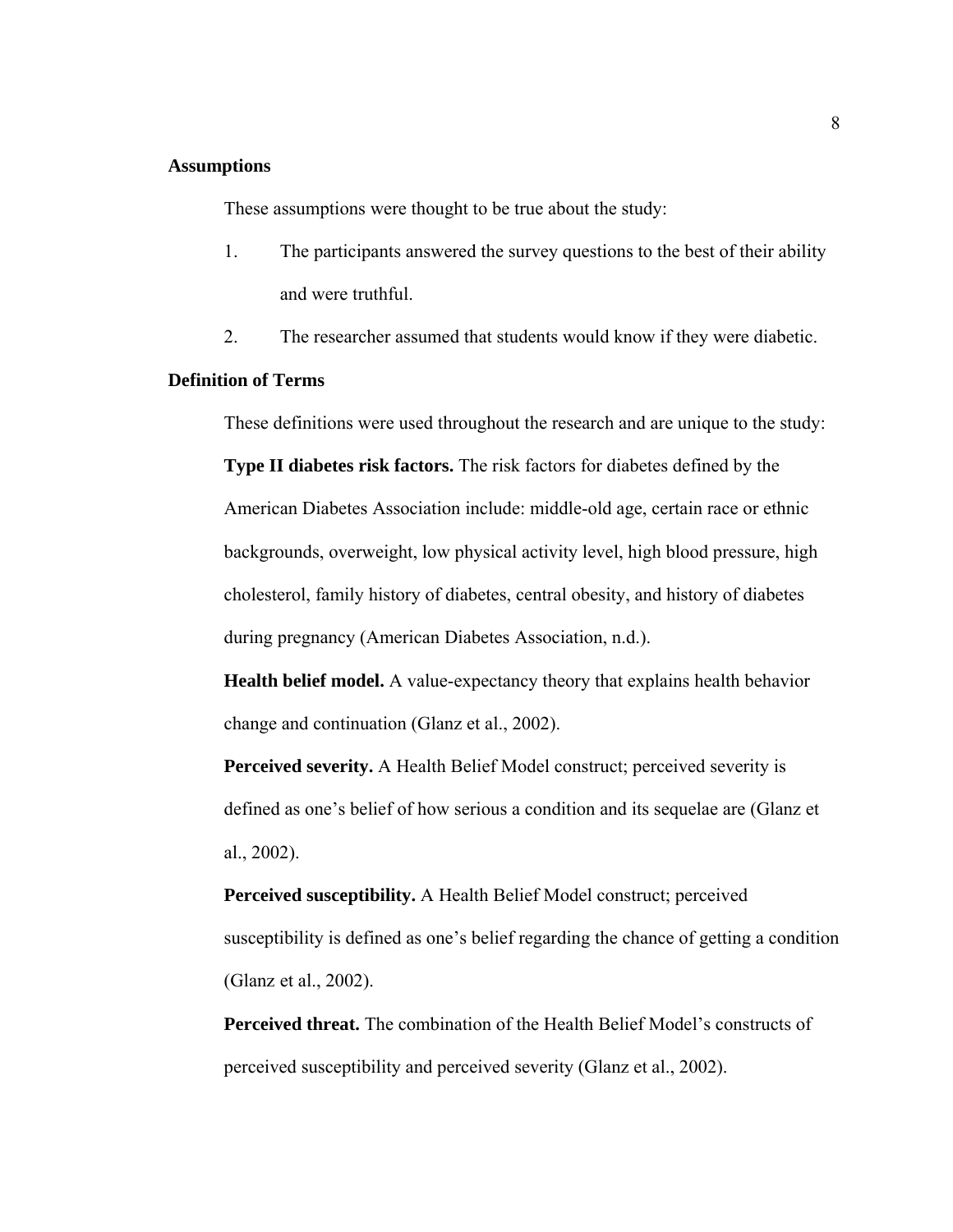**Self-efficacy.** One's confidence in his or her ability to act (Glanz et al., 2002).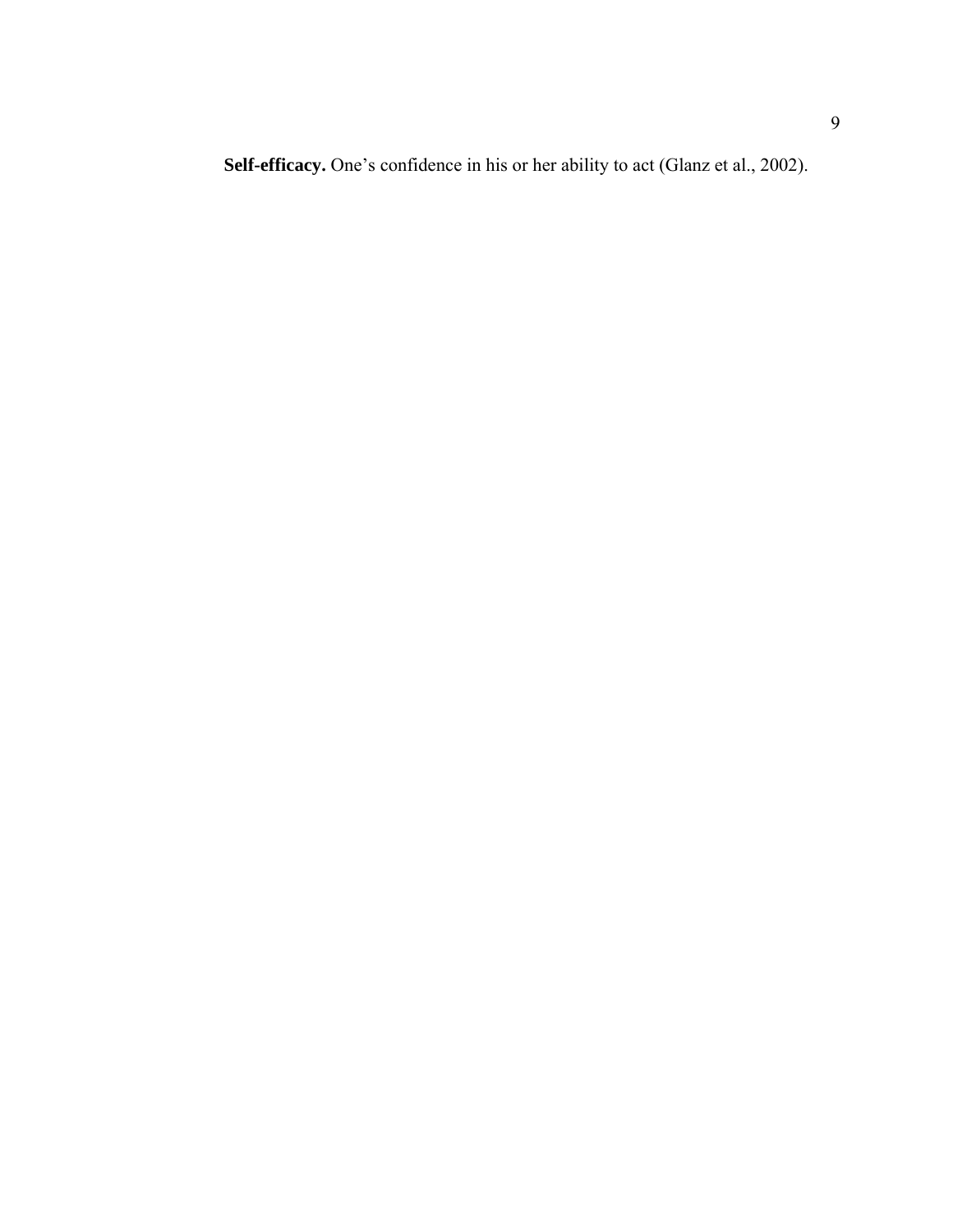### **Chapter Two: Review of Related Literature**

# **Introduction**

 The purpose of this study was to examine college students' risk factors for type II diabetes at a Midwest public university. In identifying literature pertinent to this study, peer-reviewed publications were used that reported research related to diabetes, college students, and the health belief model's constructs of self-efficacy, perceived susceptibility, and perceived severity. This chapter is a review of the literature pertaining to type II diabetes and college students. The first section describes diabetes as a disease: types, prevalence, risk factors, prevention, and treatment. The second section presents a review of literature regarding the complications and cost of diabetes. The third section investigates college students' risk for type II diabetes. Lastly, published research using the Health Belief Model to assess students' health behaviors and options to control the prevalence of diabetes are reviewed.

# **Diabetes**

In the U.S., diabetes is a major cause of morbidity and mortality (Cowie et al., 2003). Diabetes is defined as a group of diseases characterized by elevated levels of blood glucose due to defects in insulin action, insulin production, or both. Diabetes typically begins with insulin resistance, a problem in which insulin is improperly used by the body's cells. The need for insulin increases, and the pancreas loses its ability to manufacture it. The disease can cause serious complications and even premature death, yet many steps can be taken to control the disease, thus lowering the risk of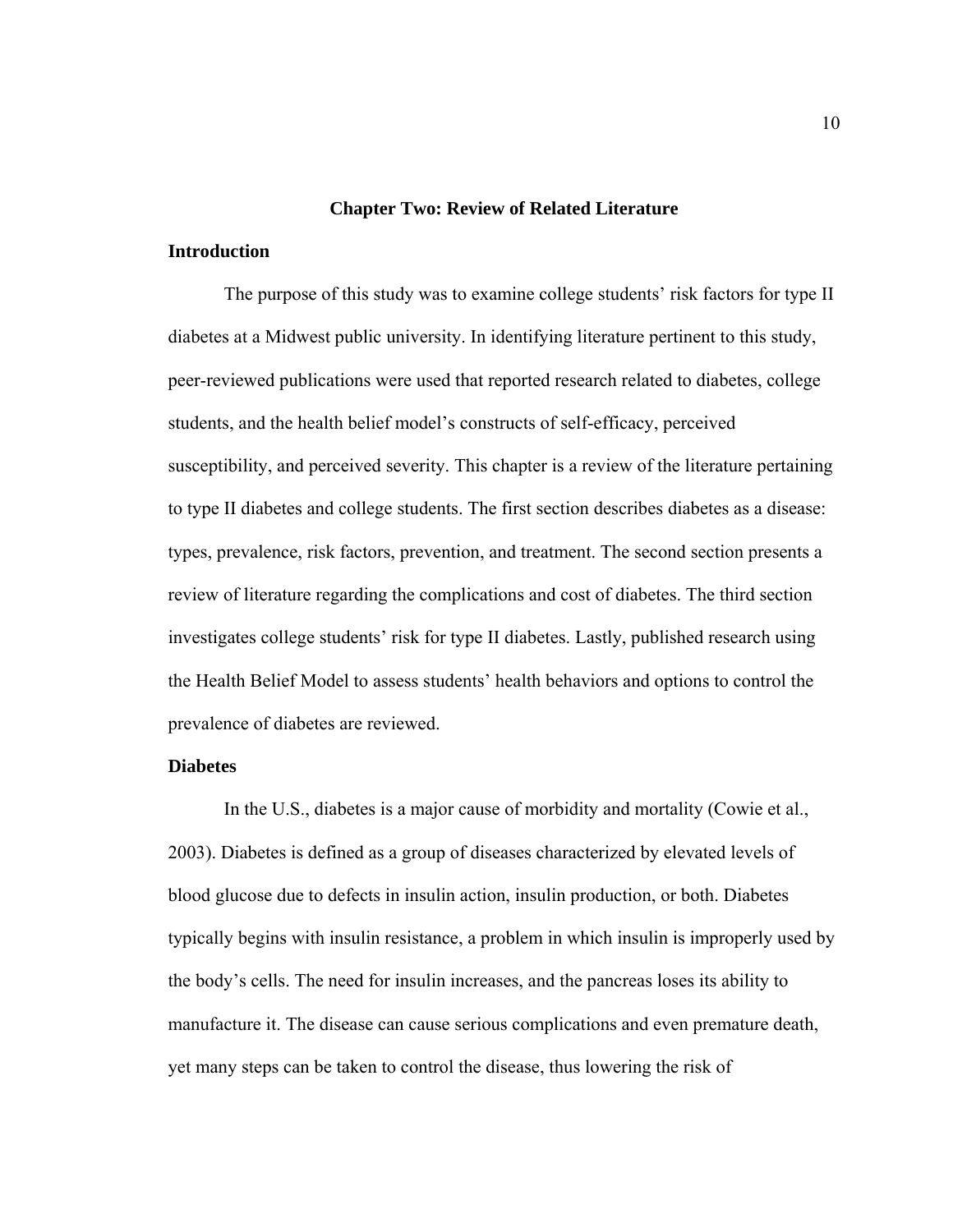complications (U.S. HHS & CDC, 2008). There are several types of diabetes which include: type I, type II, pre-diabetes, gestational diabetes, and the metabolic syndrome.

# **Types of Diabetes**

Type I diabetes occurs when the body's immune system kills pancreatic beta cells, which produce insulin. Five to ten percent of all diagnosed cases of diabetes are classified as type I. Type I diabetes has previously been termed juvenile-onset diabetes or insulin-dependent diabetes as it typically involves children (Engelgau et al., 2004).

 Type II diabetes occurs when target tissues fail to properly use insulin, a condition termed insulin resistance (Engelgau et al., 2004). Ninety to ninety-five percent of all diagnosed cases of diabetes are classified as type II. It was previously termed adult-onset diabetes or non-insulin dependent diabetes (U.S. HHS & CDC, 2008).

 Pre-diabetes is defined as a condition in which individuals have elevated blood glucose levels, but not high enough to be classified as diabetes (U.S. HHS & CDC, 2008). Evidence shows that pre-diabetes is associated with co-morbidities and complications (Koopman, Mainous, Everett, & Carter, 2008). Although not defined as diabetes, people with pre-diabetes are at risk for developing stroke, heart disease, and type II diabetes. Those with pre-diabetes have an increased risk of development of type II diabetes of 30 percent over four years, and 70 percent over 30 years (Heikes et al., 2008). By losing weight and increasing physical activity, pre-diabetics can return their blood glucose levels to normal and prevent or delay diabetes. Progression from pre-diabetes to type II diabetes is not inevitable. Research has shown lifestyle interventions to be more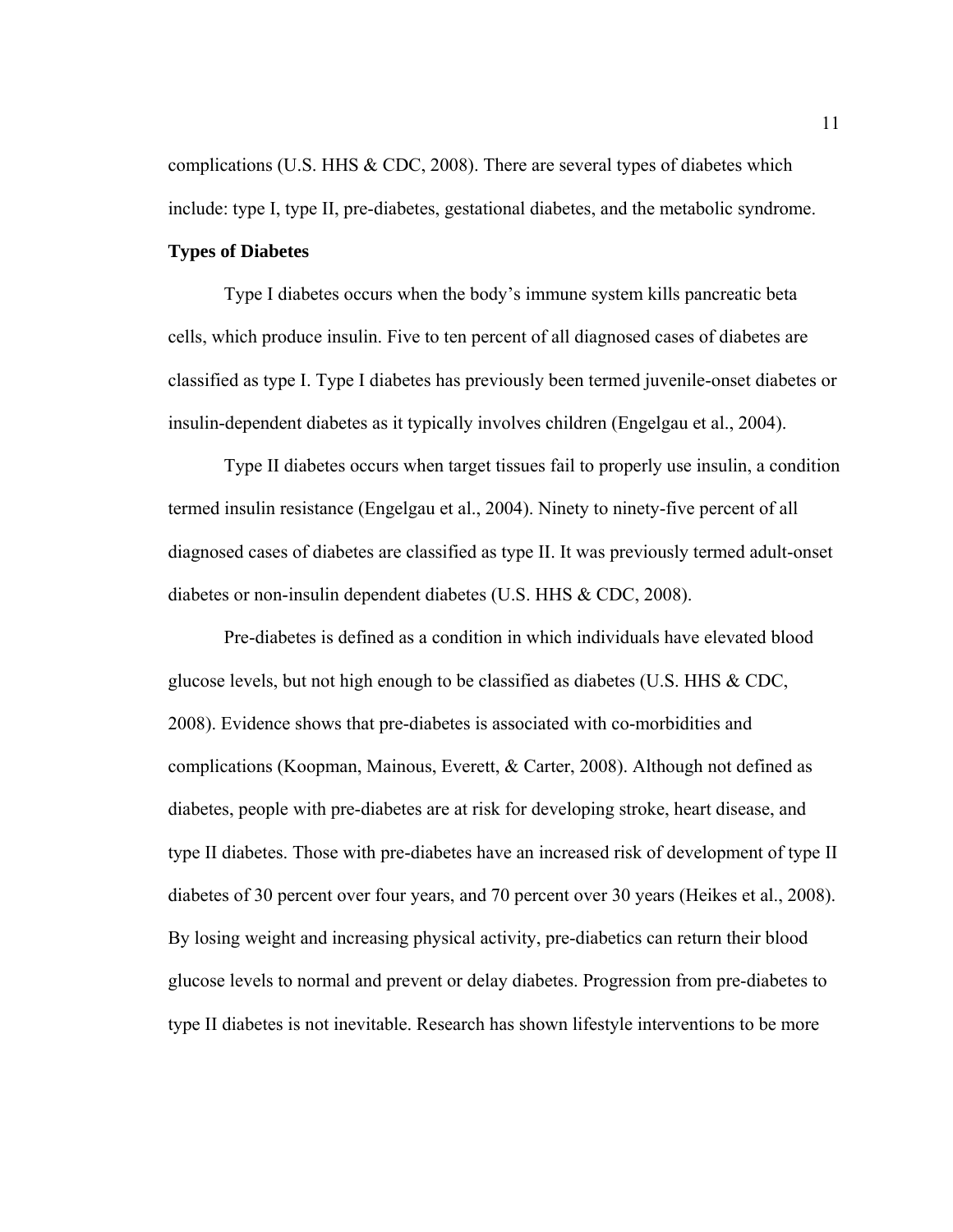cost-effective than medication in preventing and delaying the progression of pre-diabetes to diabetes (U.S. HHS & CDC, 2008).

 Gestational diabetes appears for the first time during pregnancy (ADA, *Stopping diabetes starts now*, n.d.). Hormones released from the placenta during pregnancy block the action of the mother's insulin in her body, causing insulin resistance. Without insulin, glucose builds up to abnormally high levels in the blood and causes hyperglycemia. Each year in the U.S. approximately four percent of pregnant women develop gestational diabetes (ADA, *What is gestational diabetes?,* n.d.*).* Developing gestational diabetes elevates one's risk for type II diabetes later in life (ADA, *Stopping diabetes starts now*, n.d.).

 Metabolic syndrome is defined as a cluster of metabolic risks including impaired glucose metabolism, hypertension, low levels of high-density lipoprotein cholesterol, high triglycerides, and central obesity (Huang, et al., 2007). An underlying feature of the metabolic syndrome is insulin resistance. Individuals with metabolic syndrome have an elevated risk for developing diabetes. Perhaps because two-thirds of the U.S. adult population is overweight, the current prevalence of the metabolic syndrome, 22 percent, is now higher than ever before (Ford, Giles, & Dietz, 2002).

## **Prevalence of Diabetes**

 The prevalence of diabetes in the U.S. is increasing at an alarming rate. Because of the high prevalence of diabetes, it is being called an epidemic (Mainous et al., 2007). Between 2000 and 2050, the prevalence is estimated to increase 165 percent (Powell et al., 2007). In 2006, the *New York Times* published an article stating that the number of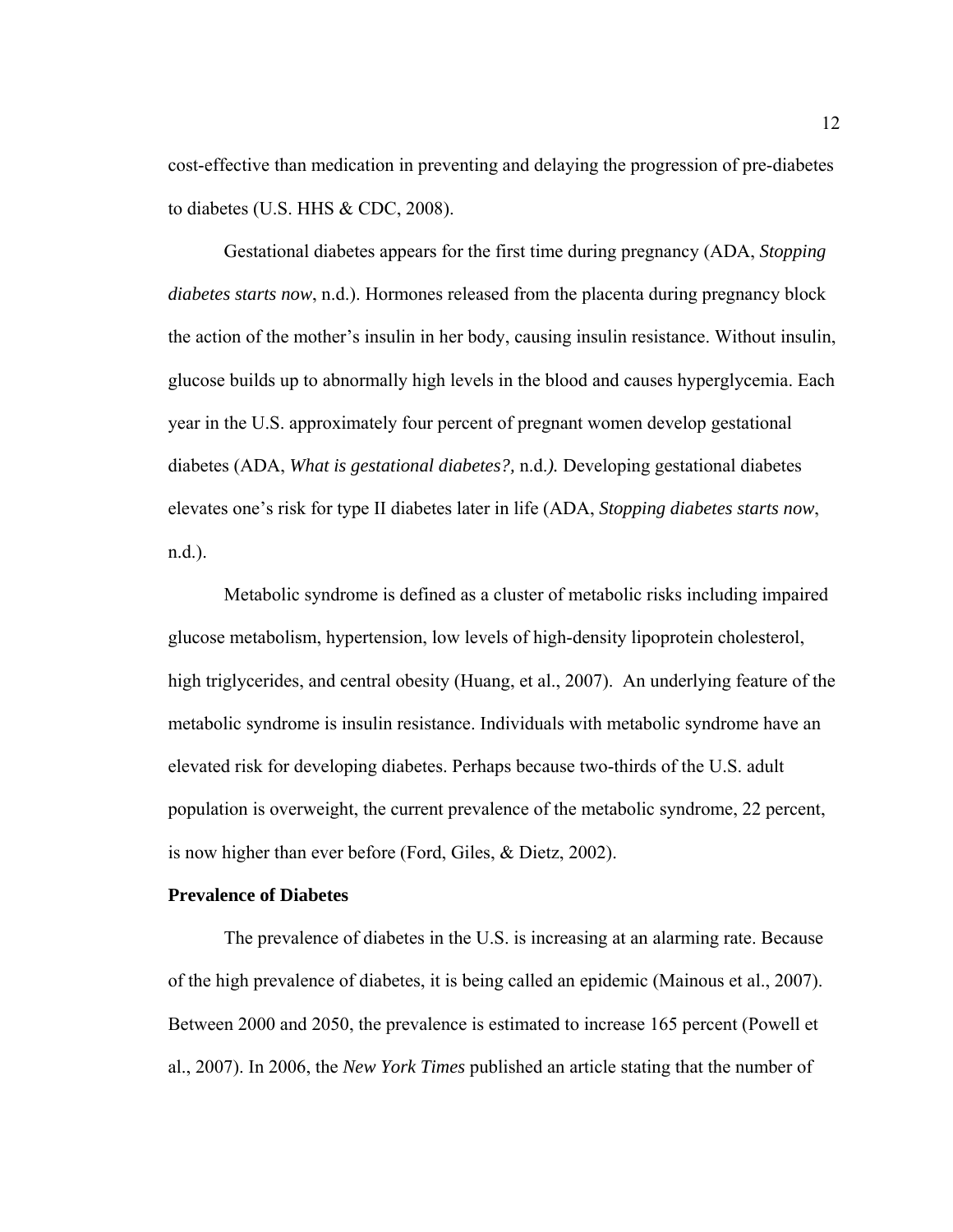diabetics in the U.S. had grown by 80 percent in the past decade (Nijhof et al., 2008). In 2007, 23.6 million, or 7.8 percent of the entire U.S. population had diabetes. Of the 23.6 million, 17.9 million were diagnosed cases of diabetes, and an estimated 5.7 million cases were undiagnosed. Prevalence estimates of individuals 20 years of age and older are striking, as 10.7 percent of people in this age group have diabetes. In addition to the diabetes crisis, 57 million adults had pre-diabetes (U.S. HHS & CDC, 2008). Worldwide, it is estimated that at least 171 million people have diabetes. By 2030, this number is expected to grow to 366 million (Nijhof et al., 2008).

# **Risk Factors for Type II Diabetes**

 The American Diabetes Association defines the following as risk factors for developing type II diabetes:

- 1. Age over 45 years
- 2. Race or ethnic background of Non-Hispanic Black, Hispanic/Latino American, Asian American, Pacific Islander, American Indian, or Alaskan Native
- 3. Being overweight
- 4. Carrying excess fat in the mid-section ("Apple" body shape)
- 5. Low physical activity level
- 6. High blood pressure
- 7. Abnormal cholesterol
- 8. Family history of diabetes
- 9. Gestational diabetes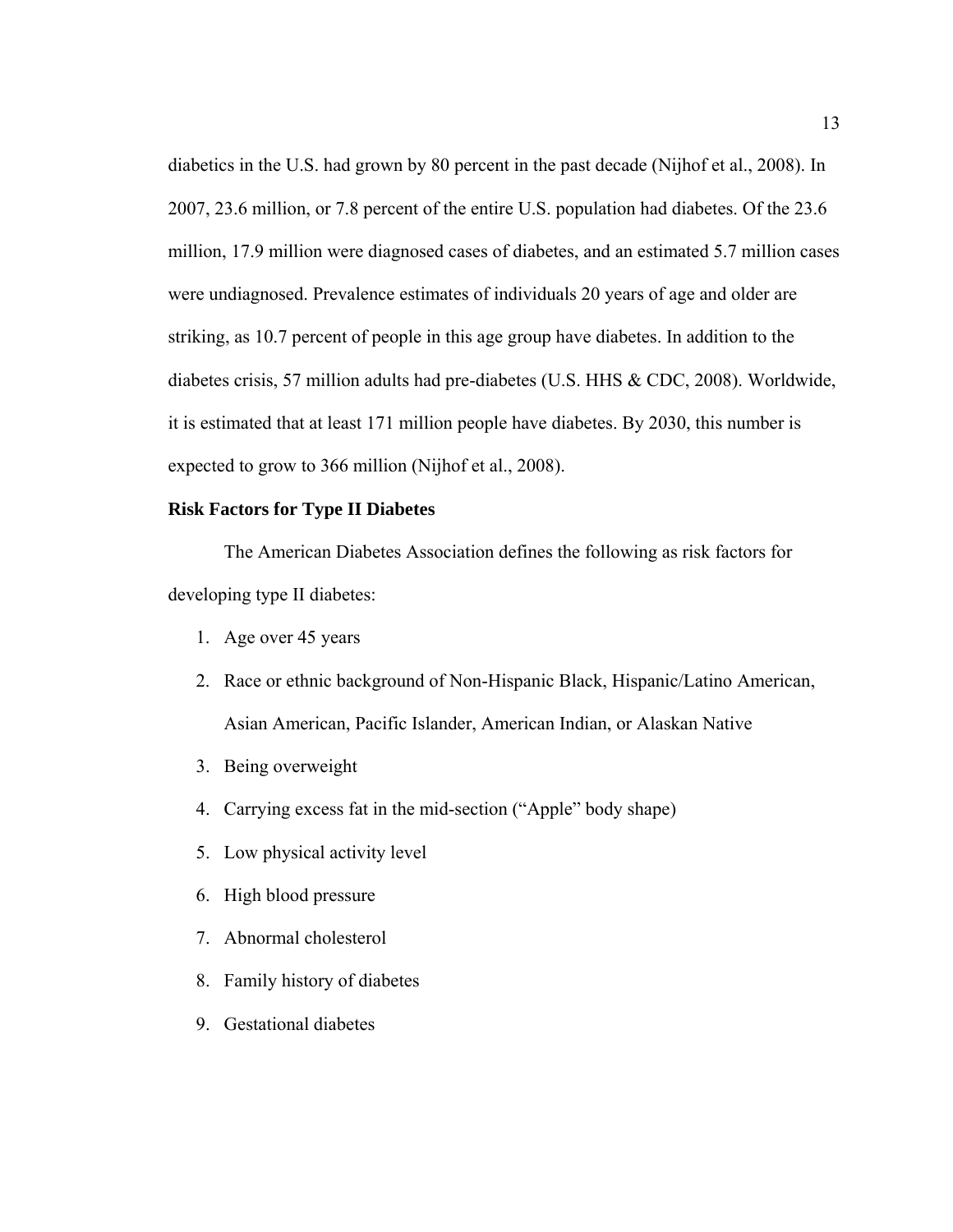**Age.** The risk of developing type II diabetes increases with age, especially after 45 years. This is most likely because people tend to gain weight and lose muscle mass due to less physical activity as they become older (Mayo Clinic Staff, 2009). Although there is nothing one can do to prevent aging, staying active and monitoring blood glucose levels can help reduce the risk of developing type II diabetes (ADA, *Age, race, gender & family history,* n.d.).

**Race/ethnicity.** An individual's race can put his or her at risk for type II diabetes. Non-Hispanic Black, Hispanic/Latino American, Asian American, Pacific Islander, American Indian, and Alaskan Native populations are disproportionately affected, as individuals in these groups have two to four times higher rates of diabetes than in the majority population (Engelgau et al., 2004). This is due in part to the fact that these populations tend to be overweight (ADA, *Age, race, gender & family history,* n.d.).

**Overweight.** Two major risk factors for type II diabetes are overweight and obesity. Being overweight or obese is defined as having a body mass index of 25 or greater (National Diabetes Information Clearinghouse, 2008). Both conditions have reached epidemic proportions in all age groups in the U.S. In fact, two-thirds of U.S. adults are overweight (Huang, Harris, Lee, Nazir, et al., 2003), while 32.2 percent of adult men and 35.5 percent of adult women are obese (Flegal et al., 2010). Thirty-five percent of undergraduate college students are overweight or obese in the U.S. (Lowry et al., 2000). Nearly 90 percent of individuals with type II diabetes are overweight (Partridge, 2007). The more fatty tissue one has, the more resistant the body's cells become to insulin (Mayo Clinic Staff, 2009). Carrying more fat around one's middle, rather than hips, also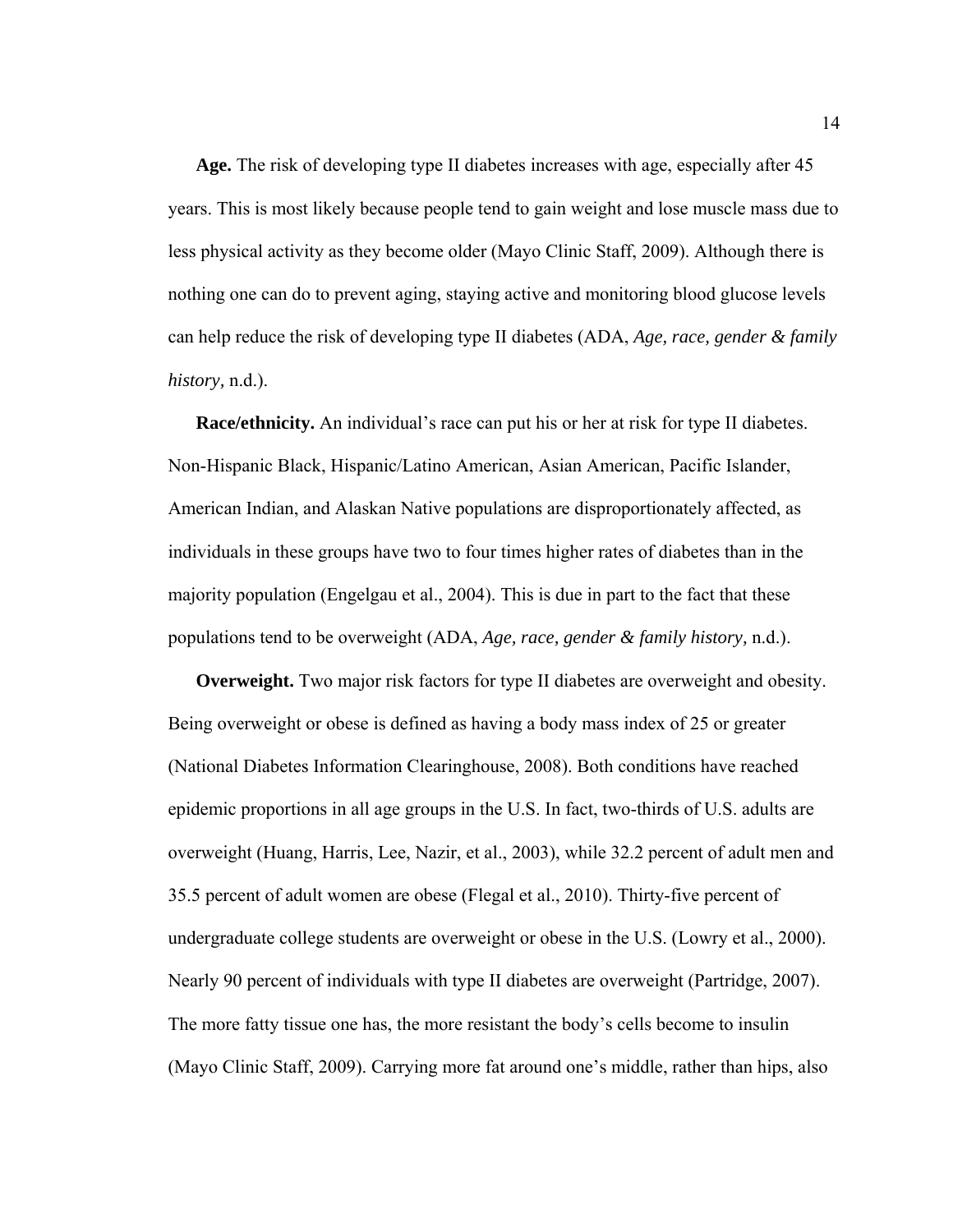increases one's risk of type II diabetes. This is referred to as having an apple body shape, also known as central obesity (ADA, *Healthy weight loss*, n.d.).

**Low physical activity.** Physical activity makes the body's cells more sensitive to insulin, uses glucose for energy, and helps control weight. The less a person exercises, the greater his or her risk for type II diabetes (Mayo Clinic Staff, 2009). The American Diabetes Association defines low physical activity as exercising less than five days per week for 30 minutes or more (ADA, *Physical activity*, n.d.).

**Hypertension.** Nearly one-third of American adults have hypertension, also known as high blood pressure. Hypertension, defined as blood pressure higher than 130/80 mmHg, occurs when blood moves through vessels with too much force. When blood pressure is high, the heart has to work harder, and the risk for diabetes and heart disease increases (ADA, *High blood pressure,* n.d.). Blood pressure can be controlled with medication or lifestyle changes (ADA, *High blood pressure (Hypertension*), n.d.).

**Cholesterol.** Blood glucose and blood pressure affect cholesterol levels. Abnormal cholesterol levels can increase one's chance for developing type II diabetes. To prevent type II diabetes, the American Diabetes Association suggests the following targets (ADA, *All about cholesterol,* n.d.):

- a. Low-density lipoprotein (LDL, known as "bad" cholesterol) should be less than 100 mg/dL
- b. High-density lipoprotein (HDL, known as "good" cholesterol) should be greater than 60 mg/dL
- c. Triglycerides should be less than 150 mg/dL.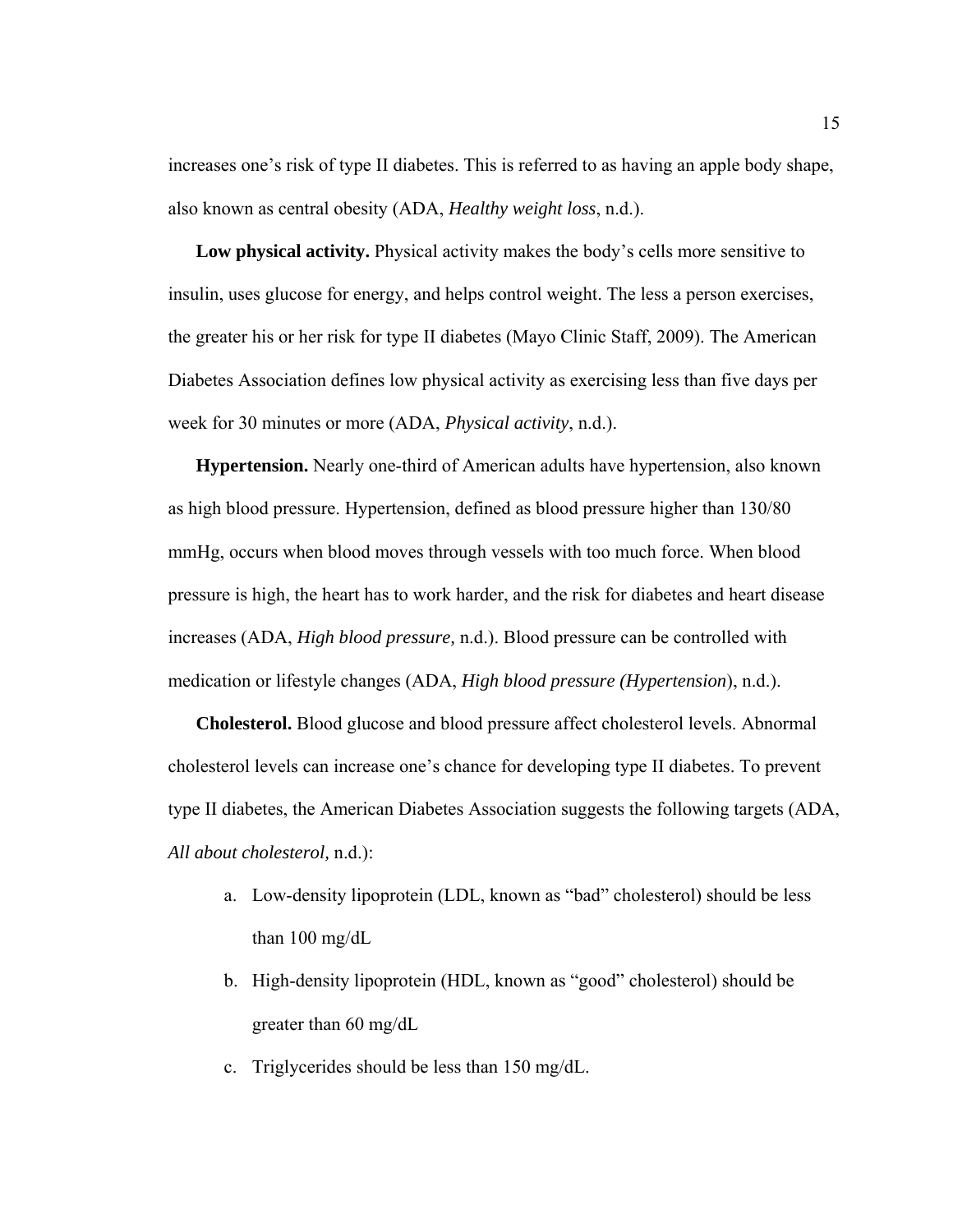Cholesterol can be controlled by eating a healthy diet, exercising, not smoking, losing excess weight, and/or by taking a prescription medication (ADA, *All about cholesterol,* n.d.).

**Family history.** Having a first degree relative with type II diabetes increases one's own odds of being diagnosed with the disease. (Whitford, McGee, & O'Sullivan, 2009). If one's father, mother, brother, or sister has type II diabetes, his or her risk is increased (ADA, *Age, race, gender & family history,* n.d.).

## **Prevention of Type II Diabetes**

 Among people with impaired glucose tolerance, increased physical activity and weight management have been documented to reduce the risk of developing type II diabetes (Cowie et al., 2003). The evidence is undisputable that those with high risk for type II diabetes can efficiently prevent the disease by lifestyle modification (Lindstrom  $\&$ Tuomilehto, 2003). National objectives for exercise and diet have been created to help individuals prevent disease. There are three main physical activity objectives. First, accumulate at least 30 minutes of reasonable physical activity most days of the week. Second, take part in physical activities that improve and maintain muscular endurance, strength and flexibility. Lastly, participate in vigorous physical activity that promotes cardio respiratory fitness for 20 plus minutes at least three days per week. National objectives for healthy dietary behaviors include reduced consumption of dietary fat and increased consumption of vegetables and fruits (Lowry et al., 2000).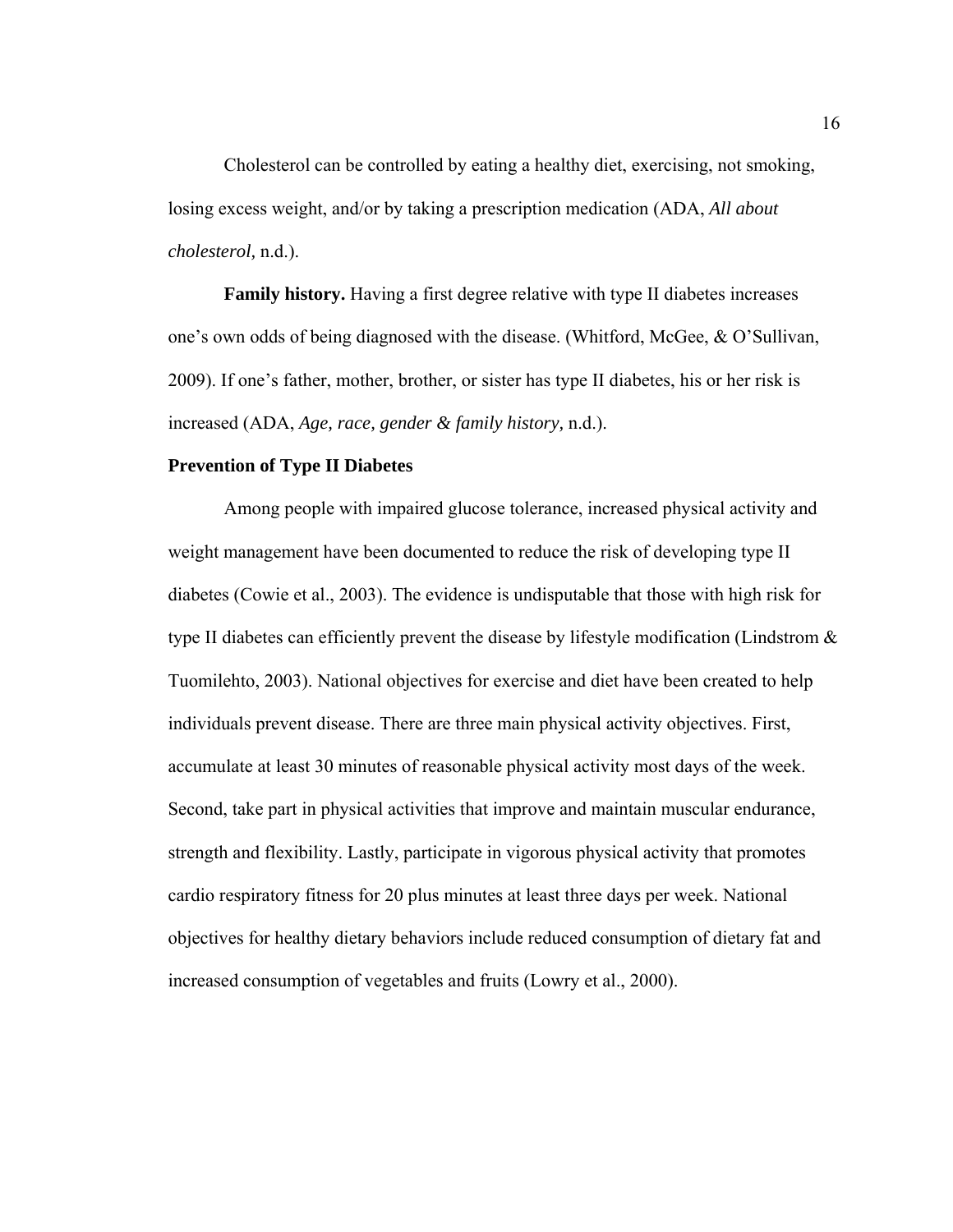# **Treatment for Type II Diabetes**

 Individuals diagnosed with type II diabetes can follow a healthy meal plan and exercise program, take oral medication, and lose excess weight to control and treat their diabetes. Often, diagnosed individuals need to take blood pressure and cholesterol medications to better control their blood glucose. A key step in improving quality of life and health outcomes of diabetics is self-management training and education. Focusing on checking blood sugar, healthy eating, self-care behaviors, and being active can help manage diabetes. This tends to be a collaborative process in which diabetes educators help diabetics gain the knowledge, problem-solving, and coping skills they need to productively self-manage the disease and its associated conditions (U.S. HHS & CDC, 2008).

# **Complications of Diabetes**

The consequences of diabetes can be severe (Smith, 2007). Diabetes can lead to grave complications such as death, heart disease and stroke, hypertension, blindness, kidney disease, nervous system disease, lower extremity disease, dental disease, pregnancy complications, diabetic ketoacidosis, and disability. Many of these complications can be avoided by controlling blood glucose, blood lipids, and blood pressure (U.S. HHS & CDC, 2008).

**Death.** Diabetics have twice the risk of death compared to people without diabetes of similar age. In 2005, diabetes contributed to 233,619 deaths. Studies have shown that diabetes as a cause of death is likely to be underreported. Only approximately 35 to 40 percent of descendants with diabetes list it anywhere on the death certificate, and 10 to 15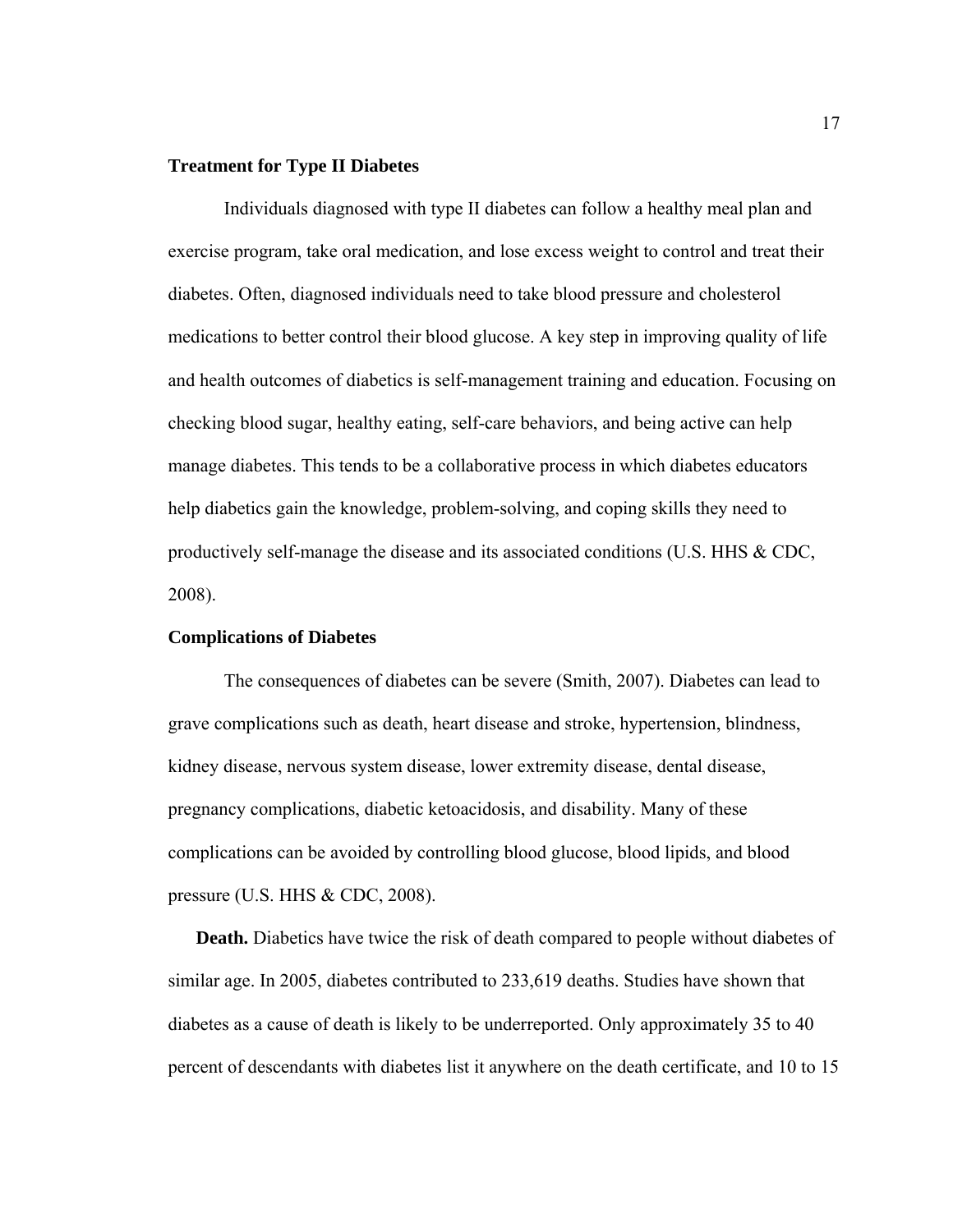percent list it as an underlying cause of death (U.S. HHS & CDC, 2008). Life expectancy is reduced by five to ten years among middle-aged diabetics, and reduced an estimated 13 years among the entire population of people with diabetes; the elevated risk for death is even greater for younger individuals (Engelgau et al., 2004).

**Heart disease.** Diabetic adults' heart disease rates are two to four times higher when compared to adults without diabetes. Their risk for stroke is also two to four times higher (U.S. HHS & CDC, 2008). Among diabetics aged 35 and older, 37.2 percent reported being diagnosed with cardiovascular disease. In diabetics aged 18 to 44 years of age, the prevalence of ischemic heart disease was nearly 14 times higher than among those without diabetes (Engelgau et al., 2004).

**Hypertension.** A study done in 2003-2004 found that three-quarters of all adults with diabetes either had elevated blood pressure or were taking prescription medications for hypertension (U.S. HHS & CDC, 2008). Because of the risks of high blood pressure to people with diabetes, the National Institutes of Health and the American Diabetes Association recommend a lower blood pressure target (130/30 mmHg) than the general public (American Diabetes Association, *High blood pressure (Hypertension),* n.d.).

**Blindness.** Blindness and visual impairment are common among diabetics (Engelgau et al., 2004). Among adults aged 20-74 years, diabetes is the leading cause of new cases of blindness. Each year, 12,000 to 24,000 new cases of blindness result from diabetic retinopathy (U.S. HHS & CDC, 2008). A national survey found that one-quarter of diabetics had sizeable visual impairment; roughly twice the proportion among persons without diabetes (Engelgau et al., 2004).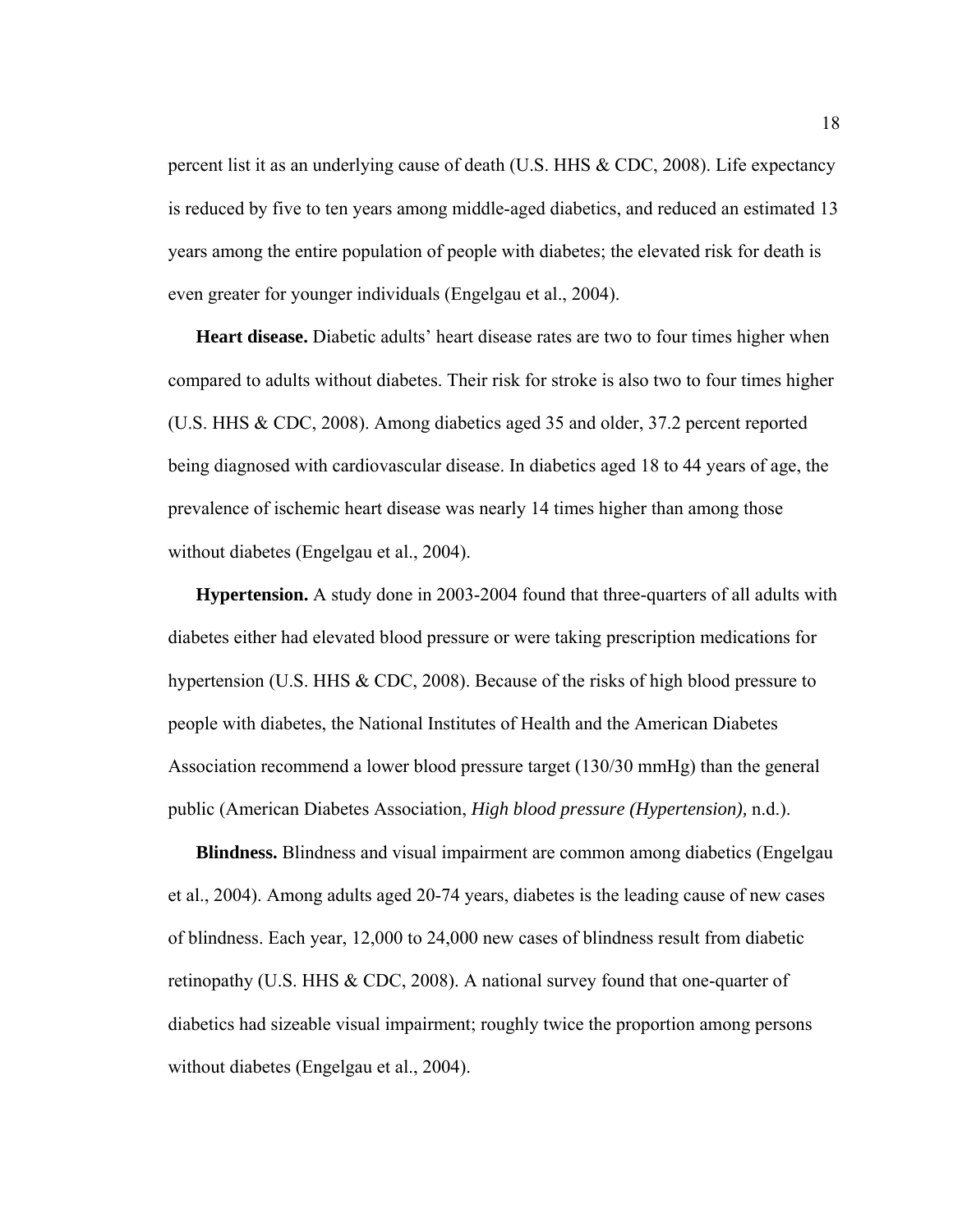**Kidney failure.** Diabetes is the leading cause of kidney failure. In 2005, it accounted for 44 percent of new cases (U.S. HHS & CDC, 2008). Diabetics are the fastest growing group of recipients of dialysis and kidney transplantation (Engelgau et al., 2004). In 2005, 46,739 diabetics initiated treatment for end-stage kidney disease in the U.S. and Puerto Rico. Also in 2005, 178,689 individuals with end-stage kidney disease due to diabetes were living with a kidney transplant or on chronic dialysis in the U.S. and Puerto Rico (U.S. HHS & CDC, 2008).

**Nervous system disease.** Of people with diabetes, 60 to 70 percent have mild to severe forms of nervous system damage. Nervous system damage results in erectile dysfunction, carpal tunnel syndrome, slowed digestion of food in the stomach, and impaired sensation or pain in the feet or hands. A large contributor of lower-extremity amputations is diabetic nerve disease (U.S. HHS & CDC, 2008).

**Lower extremity disease.** Lower extremity disease results in increased rates of lower-extremity amputations among diabetics. The disease includes peripheral arterial disease and peripheral neuropathy, or both. Nearly 48 percent of individuals with diabetes had at least a single lower extremity condition including lower-extremity amputation, insensate feet, ulcer, peripheral neuropathy, or peripheral artery disease (Engelgau et al., 2004). Greater than 60 percent of lower-limb amputations take place in diabetics. Seventy-one thousand non-traumatic lower-limb amputations were performed in people with diabetes in 2004 (U.S. HHS & CDC, 2008).

**Periodontal disease.** Diabetics have a higher risk for periodontal disease. Young adults with diabetes have approximately twice the risk of developing the disease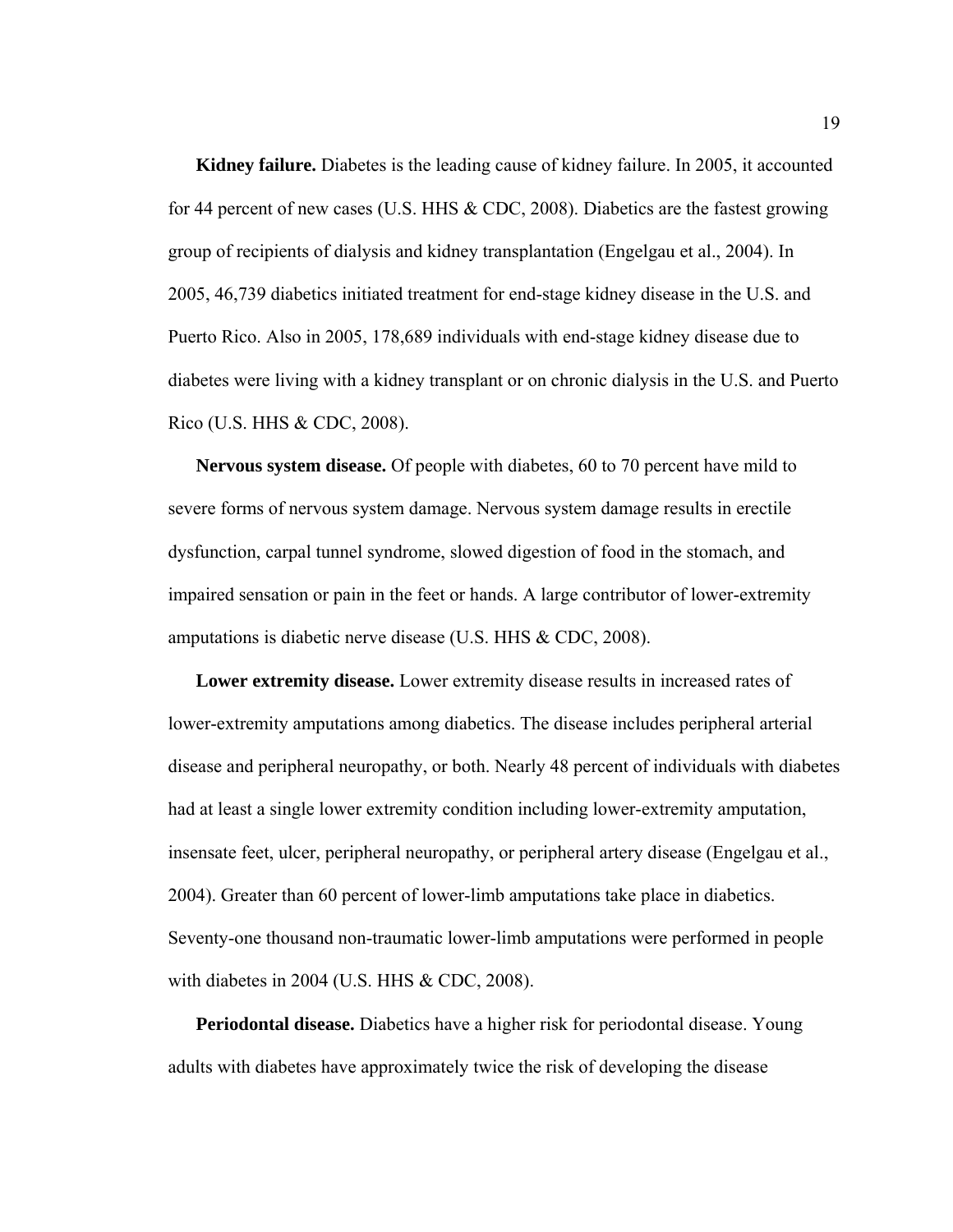compared to those without diabetes. People with uncontrolled diabetes were almost three times more likely to have severe periodontitis that those without diabetes (U.S. HHS  $\&$ CDC, 2008). Current research also suggests a bi-directional relationship between diabetes and periodontal disease. People with diabetes are at higher risk for periodontal disease; and periodontal disease makes diabetes harder to control by altering blood glucose levels (ADA, *Diabetes and oral health problems,* n.d.).

**Pregnancy complications.** Gestational diabetes affects the mother late in pregnancy. At this time, the baby is growing. Poorly controlled or untreated diabetes results in giving the baby high blood glucose levels. The elevated glucose levels cause the baby's pancreas to produce extra insulin to normalize blood glucose levels. This results in the baby getting more energy than it needs; and the extra energy is stored as fat. This can lead to macrosomia, or a "fat" baby. Macrosomia babies have health problems, often including shoulder damage from birth (ADA, *What is gestational diabetes?,* n.d.*)*. The excessive size of the baby poses a risk to both mother and child (U.S. HHS  $\&$  CDC, 2008). Newborns may have extremely low blood glucose levels at birth and are at higher risk for breathing problems due to the extra insulin made by the baby's pancreas. Gestational diabetes puts babies at risk for obesity and type II diabetes later in life (ADA, *What is gestational diabetes?,* n.d.*).*

**Diabetic ketoacidosis.** When the body's cells do not get the glucose they need for energy, they burn fat, which produces ketones. Ketones are acids that accumulate in blood and appear in urine when the body has inadequate insulin levels. High levels of ketones can lead to diabetic coma or death (ADA, *Ketoacidosis,* n.d.). In the U.S., the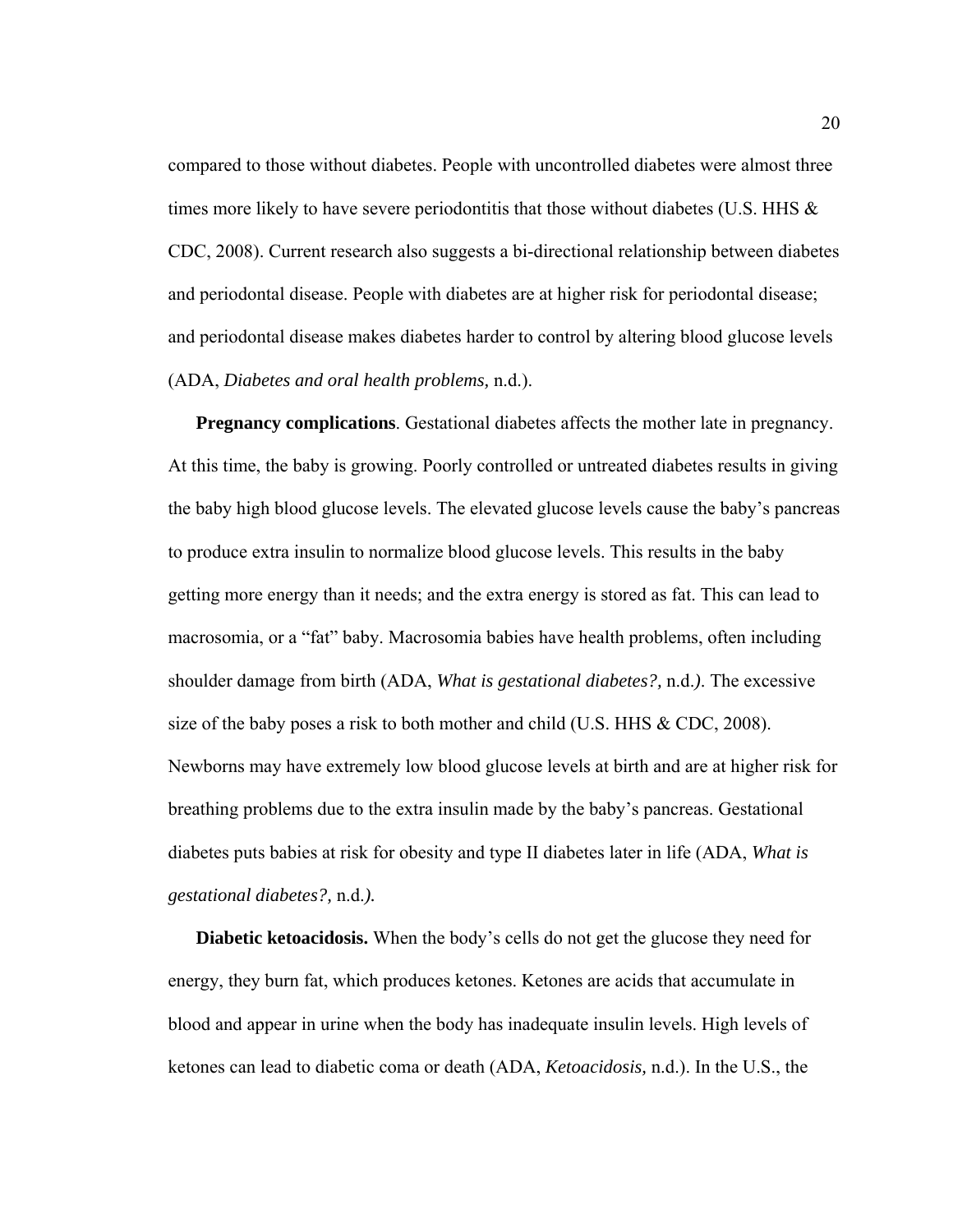number of hospitalizations resulting from the condition in 1980 was 61,000, and had increased to 99,913 in 2001 (Engelgau et al., 2004).

**Disability.** Diabetics also suffer an increased rate of physical and cognitive disabilities. The 1998 National Health Interview Survey found that diabetics have nearly double the prevalence of physical disability as compared to those without diabetes (Engelgau et al., 2004). Additionally, diabetics experience twice the risk for dementia at an elderly age as compared to those without diabetes (Engelgau et al., 2004).

# **Cost of Type II Diabetes**

 The cost of diabetes is immense. In 2007, the overall cost of the disease in the U.S. was \$174 billion. Of this figure, \$116 billion resulted from direct medical costs. Among people with diagnosed diabetes, average medical expenses are 2.3 times greater than expenditures in non-diabetics. The remaining \$58 billion result from indirect costs, including work loss, disability, and premature mortality (U.S. HHS & CDC, 2008).

 A vital step in preventing or delaying type II diabetes and its complications is to recognize individuals with pre-diabetes and undiagnosed diabetes so they can be given the proper care (Heikes et al., 2008). Early recognition and treatment of diabetes could prevent considerable morbidity and mortality. As previously noted, the American Diabetes Association has identified risk factors to identify populations at high risk for type II diabetes (Mainous et al., 2007).

#### **College Students' Risk for Diabetes**

Enrolled in the nation's 3,600 colleges and universities are greater than 12 million students. In the U.S., one-quarter of people aged 18 to 24 years is either a part-time or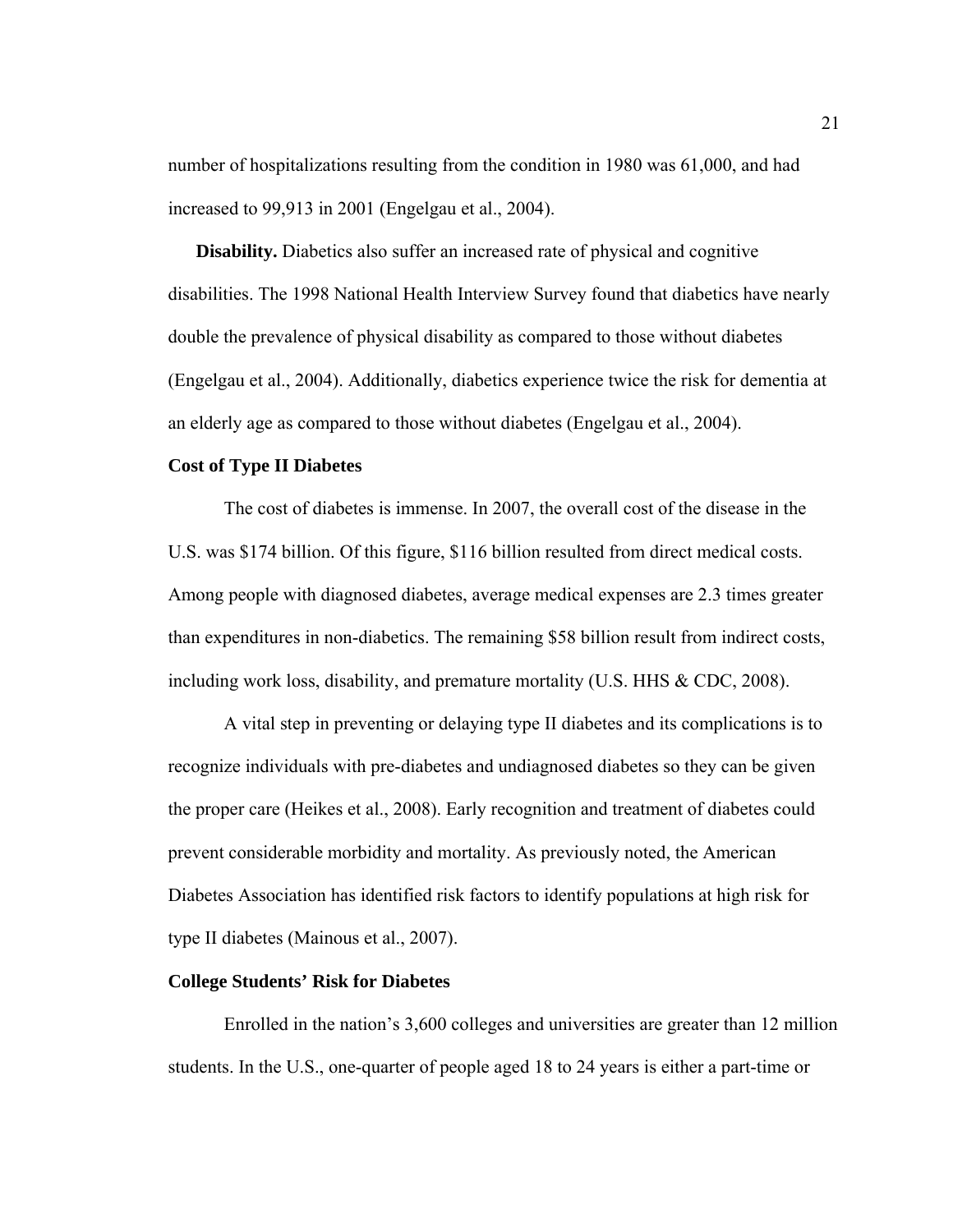full-time college student. Fifty percent of people aged 20 to 24 years have attended college. Many of these students are making unhealthy lifestyle choices, such as inadequate physical activity and poor food choices. These decisions place their health at risk and are creating a high prevalence of overweight among the college population (Lowry et al., 2000). The fastest growing rate of both obesity and type II diabetes can be found in the young adult population. Another alarming fact is that type II diabetes is more aggressive when it occurs in younger adults as compared to the older adult population (Seo, Torabi, Li, John, Woodcox, & Perera, 2008).

 The National College Health Risk Behavior Survey conducted a study in 1999 that found 35 percent of college students to be overweight or obese (Huang et al., 2003). Obesity rates have grown most rapidly among those with some college education, aged 18 to 29 years old (Huang et al., 2007). A study by the Robert Wood Johnson Foundation and National Institutes of Health found that college students gained an average of 7.8 pounds during their first year at college. Further, another study by the National Institutes of Health demonstrated that each year after their first year, students continue to gain weight (Partridge, 2007). This weight gain puts college students at risk for developing type II diabetes.

 Students' poor lifestyle choices typically are most likely responsible for weight gain. These choices usually involve inadequate nutrition and low levels of physical activity. (Partridge, 2007). Research findings demonstrate that college students are not following recommended components of the Dietary Guidelines of America (Anding, Suminski, & Boss, 2001). College students consume a diet low in fruit, vegetables, and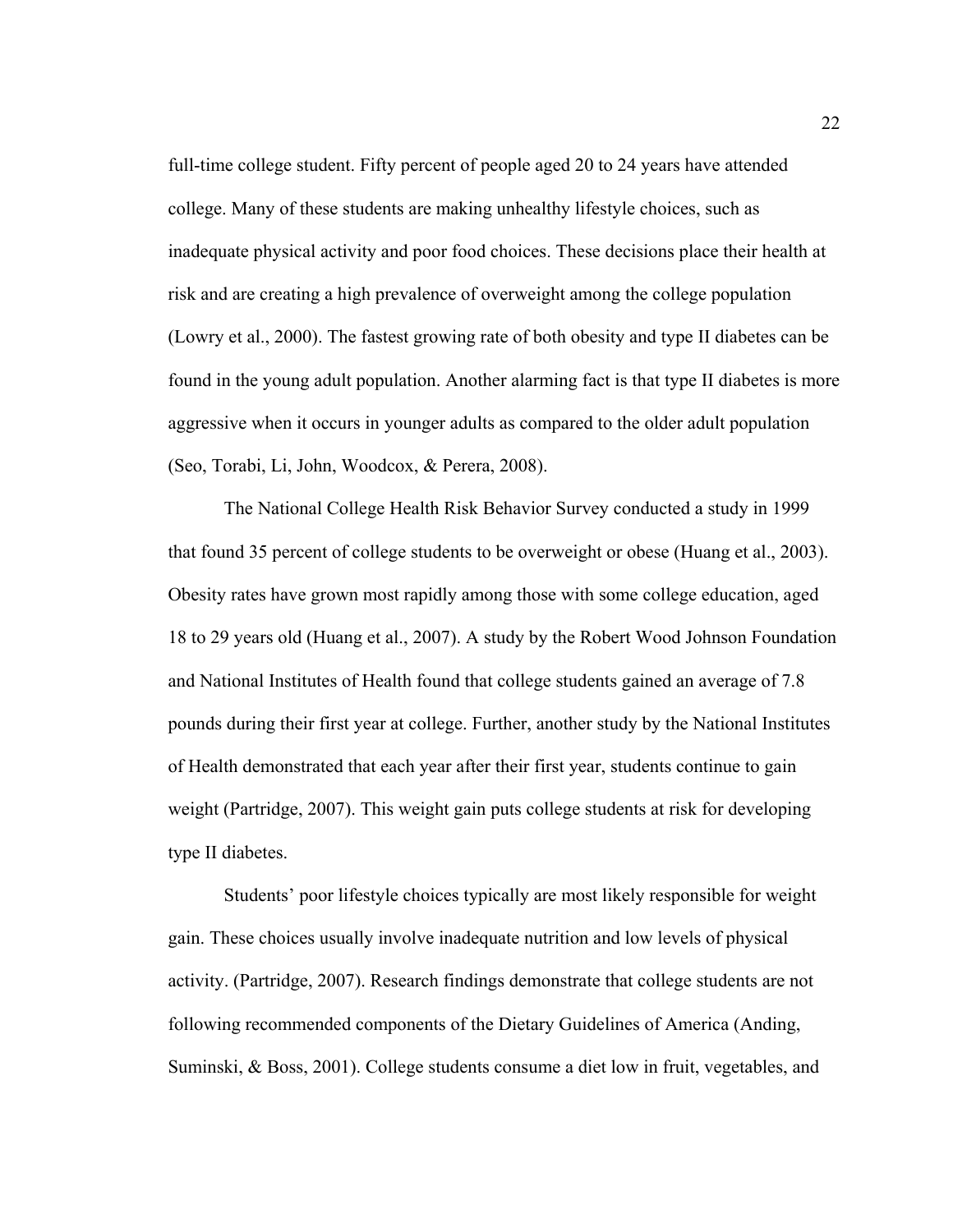fiber (Huang et al., 2003), and excessively high in alcohol and fat (Anding et al., 2001). This inadequate diet puts college students at risk for chronic disease, as the diet is lacking phytochemicals and antioxidants from fruit and vegetables, which help prevent disease (Anding et al., 2001).

 Several reasons are suggested to be the cause of inadequate nutrition among college students. First, the buffets in dining services offered to students living on campus offer a bounty of food choices, and often students' meals turn into all-you-can-eat affairs. Many students are not accustomed to regulating their own food intake at meals, and overeat on a regular basis. Second, studies have shown that high stress levels contribute to unhealthy eating. A Carnegie Mellon University study found that students turn to fatty foods as a way to procrastinate when they are feeling stress at school. Typically, male students choose foods high in fat and fiber, and female students choose foods high in sugar. Lastly, if students are living on campus without their own transportation, they may lack the opportunity to healthy restaurants and grocery store alternatives (Partridge, 2007).

 Another factor contributing to overweight and obesity among college students is a sedentary lifestyle (Anding et al., 2001). A national survey found that nearly a quarter of 18 to 34 year olds report never engaging in physical activity. Most students fail to meet the minimum physical activity goal of 30 minutes per day most days. This number worsens with age, as research findings show that physical activity levels decline as students become older (Huang et al., 2003).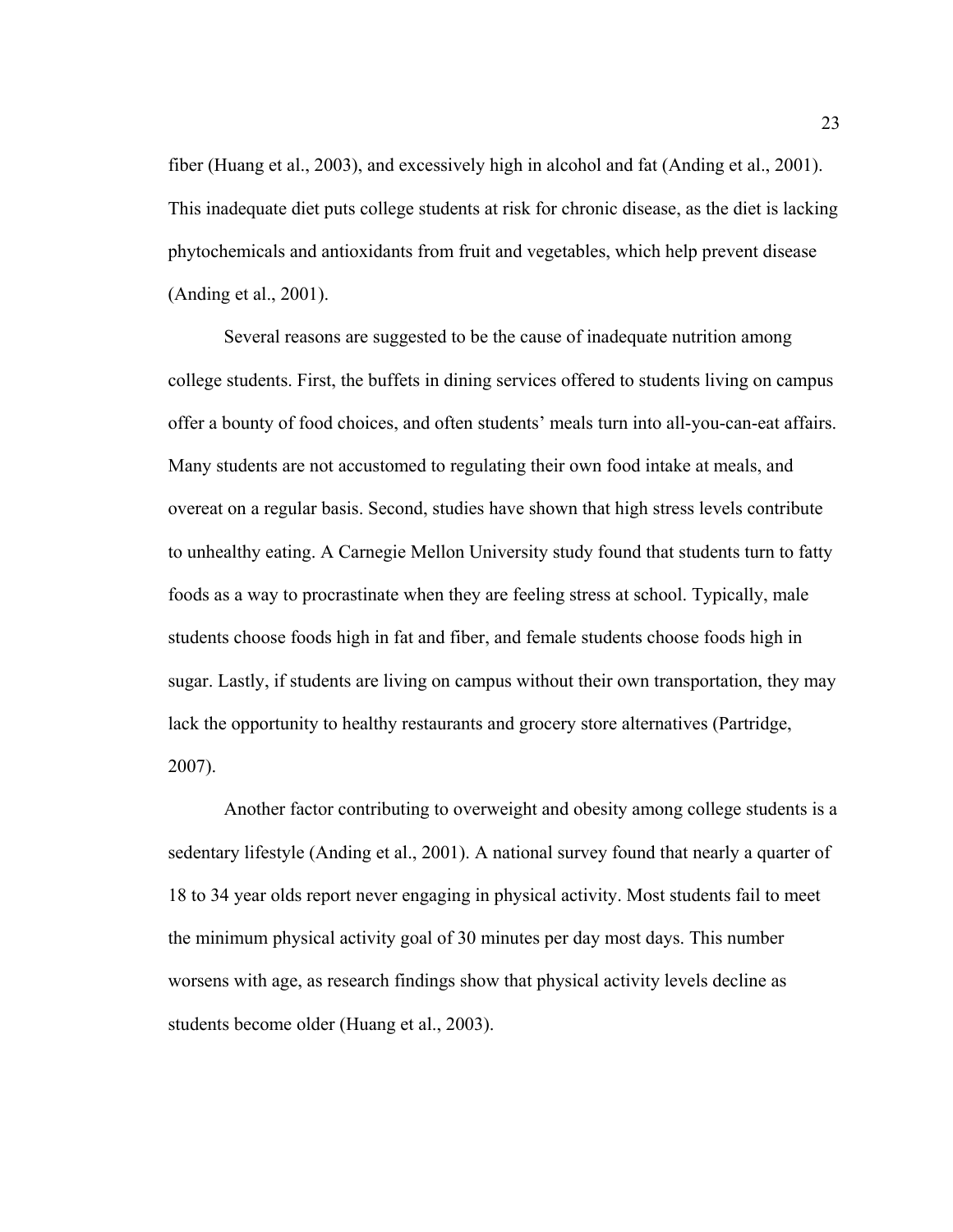# **Limited Data among the College Population**

In spite of high overweight and obesity rates among college students, few studies have examined metabolic risks in this population (Huang et al., 2007). Research among the college population is urgently needed to assess physical activity, diet, and clinical risk for obesity and the metabolic syndrome (Huang et al., 2003).

One study that has examined diabetes among the college population was performed by Seo et al. in 2008. Seo et al.'s study investigated perceived susceptibility to diabetes and attitudes towards preventing diabetes among college students. The study found that students who were overweight or obese, pre-diabetic, or did not know their blood glucose levels were more likely to perceive themselves at an increased risk for developing diabetes. The study recommended increasing efforts to improve college students' knowledge and understanding of diabetes and its prevention (Seo et al., 2008).

 Many risk tests for type II diabetes are available; however they have limited utility in a younger adult population. Studies have shown that a risk score for the development of type II diabetes created from a middle-aged population were less accurate in the prediction of development of type II diabetes in a younger population (Mainous et al., 2007). As the prevalence of type II diabetes rises among young adults, it is crucial to be able to identify high risk populations (Mainous, et al., 2007).

## **Using the Health Belief Model to Assess Students' Health Behaviors**

One of the most widely used conceptual frameworks studying health behavior is the Health Belief Model (HBM). It is a guiding framework for health behavior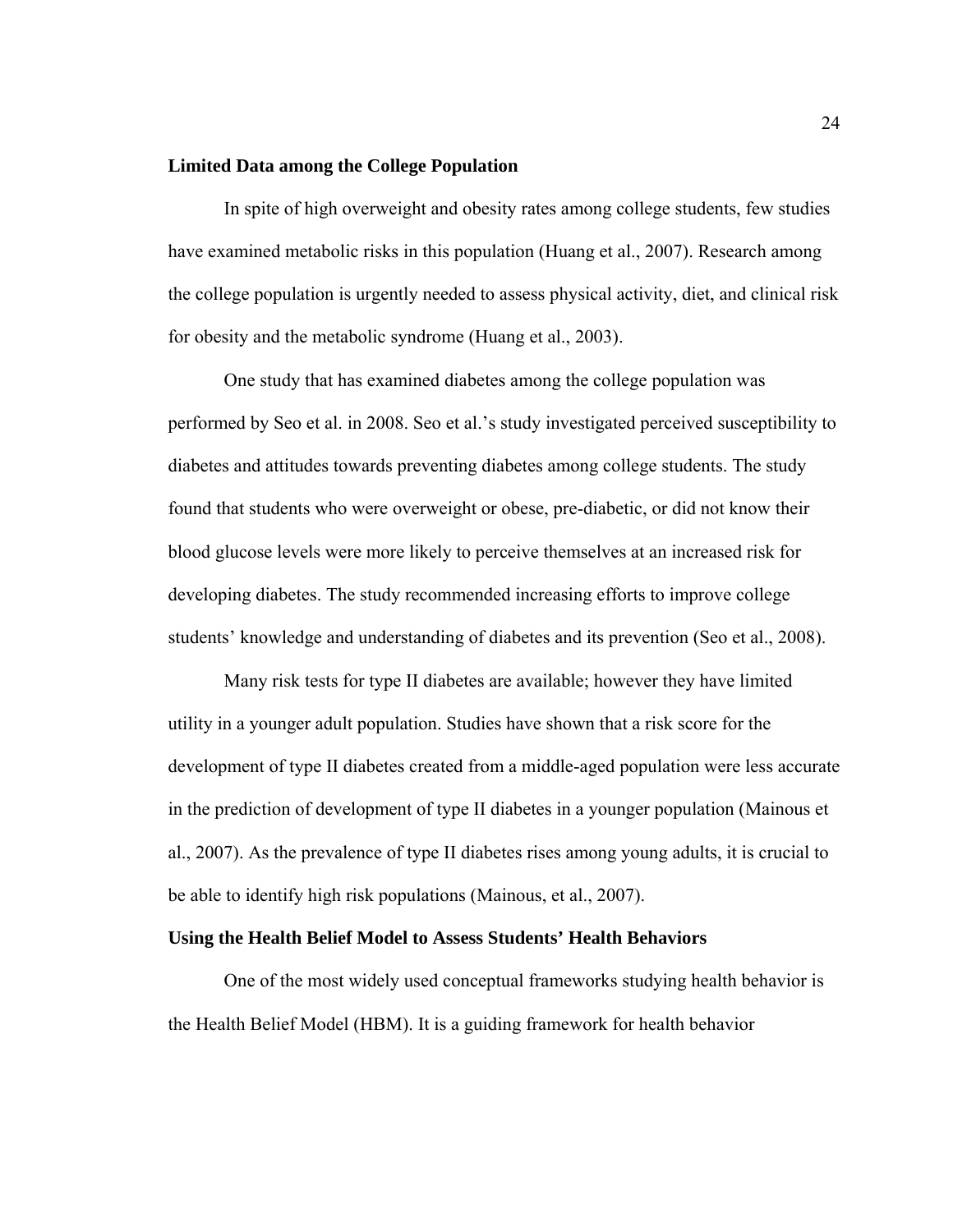interventions, and has been used to explain change and continuation of health-related behaviors (Glanz et al., 2002).

The HBM explains change and continuation of health-related behaviors. The constructs of perceived susceptibility and perceived severity help identify the perceived threat of a certain health condition. The constructs can be used to help define populations at risk, personalize risk based on a person's behavior, make perceived susceptibility more consistent with an individual's actual risk, and specify the consequences of the risk and its conditions. For a behavior change to succeed, the HBM suggests that people must feel threatened by their present behavioral patterns (perceived susceptibility and perceived severity) and believe that change of a specific kind will result in the desired outcome at an acceptable cost. Making a lifestyle change is complicated, and requires self confidence, referred to here as self-efficacy. A person needs to believe that he or she is able to make the lifestyle adjustment before successful change is possible. One must also feel capable to conquer perceived barriers to taking action. The construct of self-efficacy can be used to provide training and guidance in taking action, reduce anxiety, demonstrate desired behaviors, use progressive goal setting, and give verbal reinforcement (Glanz et al., 2002).

## **Strategies to Reduce Prevalence of Type II Diabetes**

Type II diabetes is preventable, and reducing the prevalence of the disease is an urgent public health priority. One of the most effective ways to decrease the prevalence of type II diabetes and its complications is to reverse the obesity epidemic. This can be done by simple lifestyle changes. Improving diet, increasing physical activity, and then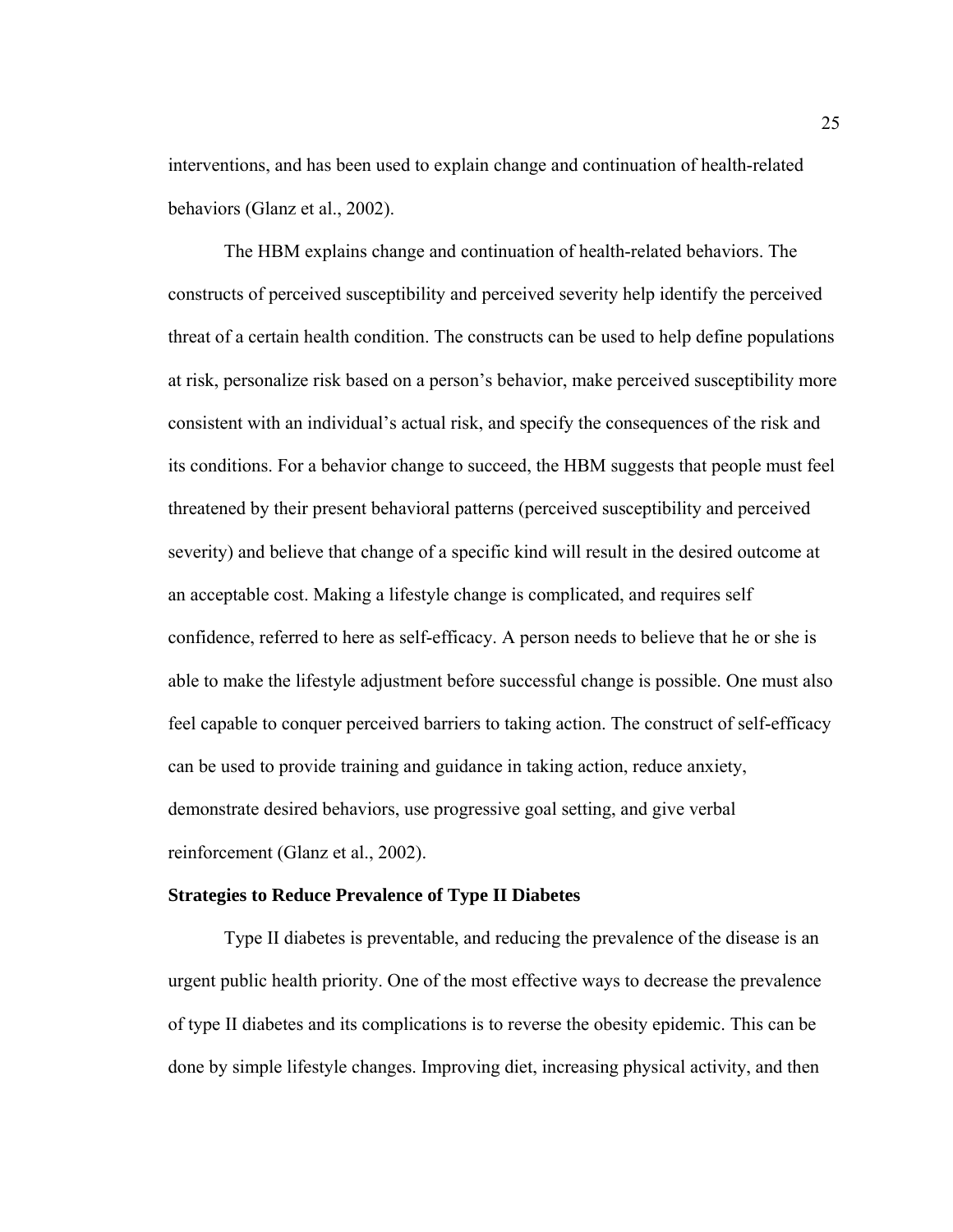sustaining these lifestyle changes can decrease body weight and risk of type II diabetes (Mokdad, Ford, Bowman, Dietz, Vinicor, Bales et al., 2003).

 Health professionals can also help this effort. Professionals must educate their patients on the importance of physical activity and a balanced diet for effective weight loss. National programs that promote these healthy lifestyle changes must be implemented (Mokdad et al., 2003).

 There is much to be done to prevent type II diabetes at the college level. The college and university setting is an ideal one for the prevention, observation, and intervention of obesity and the metabolic syndrome (Huang et al., 2004) because students are still developing lifestyle patterns (Huang et al., 2003). Developmentally, this could be students' last opportunity for prevention and cost-effective health education interventions (Huang et al., 2003). Colleges and universities need to take advantage of this time period to promote healthy weight management practices (Lowry et al., 2000).

 To promote better lifestyle practices among students, behavior and health science professionals should be encouraged to offer opportunities for regular physical activity and to offer healthy food choices on campus (Anding et al., 2001). Research findings show that there is a need for nutrition educators to emphasize dietary guidelines for sugar and fat, the recommended number of servings from the five food groups, and recommended daily allowance nutritional adequacy (Schuette, Song, & Hoerr, 1996).

There is a lack of research information specific to college students' risk factors for type II diabetes. It is known that in 2007, 23.6 million, or 7.8 percent of the entire

#### **Summary**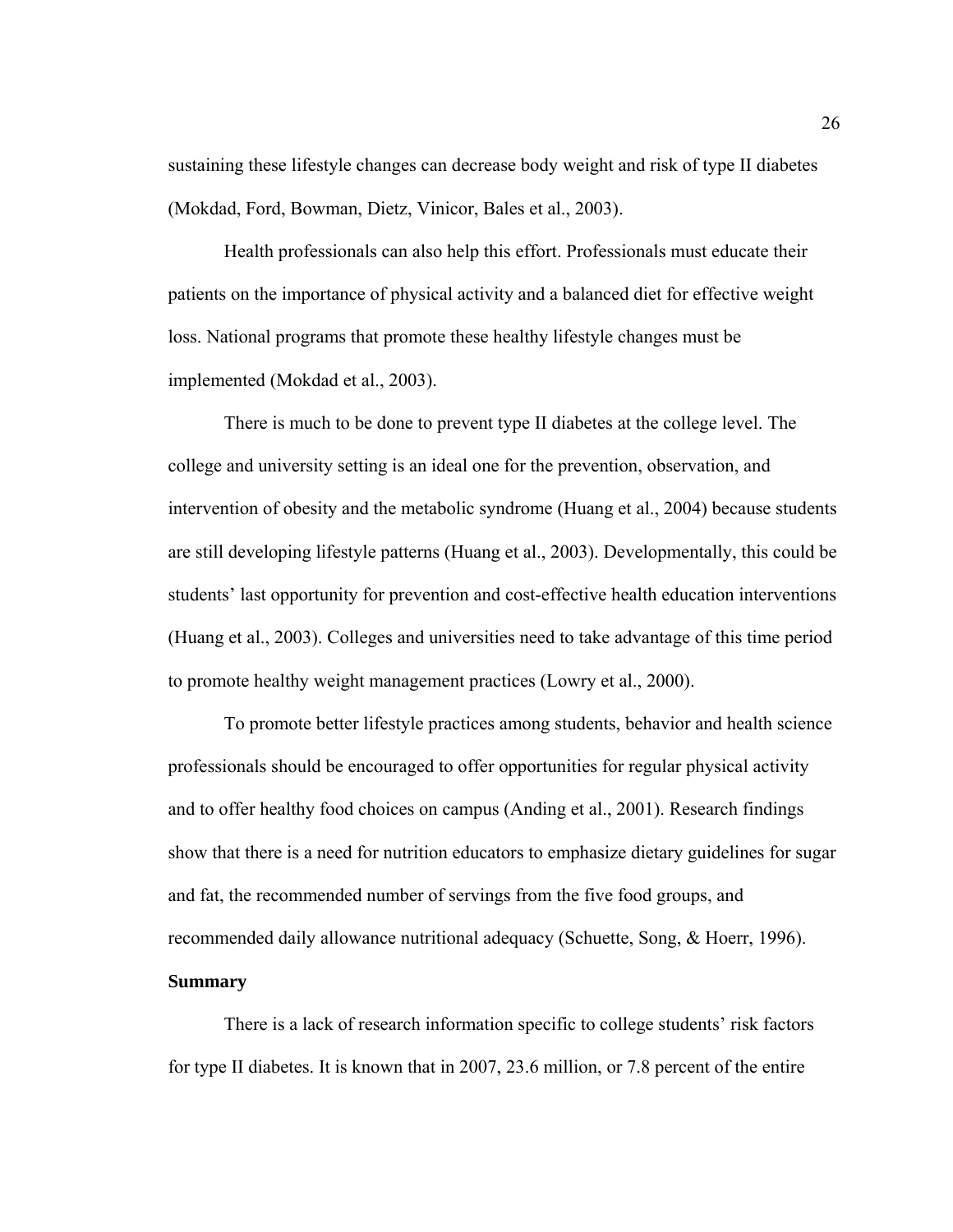U.S. population had diabetes. Of these, 17.9 million cases were diagnosed, and an estimated 5.7 million were undiagnosed. For prevalence estimates of individuals 20 years of age and older, the rates look even worse, as 10.7 percent of people in this age group have diabetes.

 In spite of high overweight and obesity rates among college students, few studies have examined metabolic risks in this population (Huang et al., 2007). Many risk assessments for type II diabetes are available; however they have limited utility in a younger adult population. Studies have shown that a risk score for the development of type II diabetes created from a middle-aged population are less accurate in the prediction of development of type II diabetes in a younger population (Mainous et al., 2007).

 This review of literature revealed that there is much research on prevalence of diabetes in the middle-aged adult population. Most of the studies reviewed provided evidence that metabolic dysfunctions are increasing among college students. With education and lifestyle changes, the prevalence of diabetes and its complications could be decreased.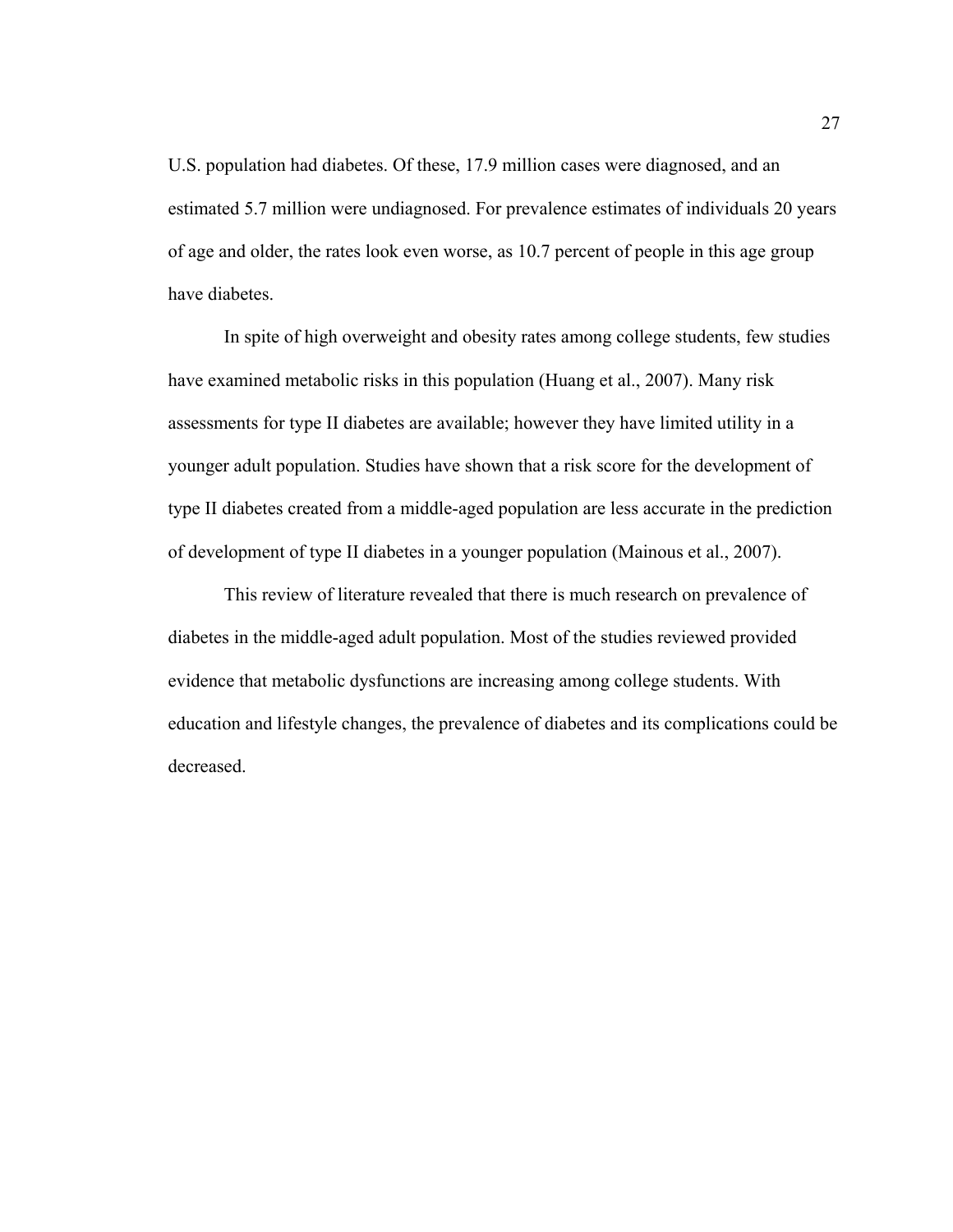#### **Chapter Three: Methodology**

#### **Introduction**

This chapter describes the research methods used to assess college students' risk factors for type II diabetes at a Midwest university. In the following section, the rationale for the choice of methodology is identified, to answer the following research questions. 1) What risk factors for type II diabetes are most common among MSU, M college students? 2) Which gender has more risk factors for type II diabetes? 3) Do students who report more risk factors for type II diabetes perceive themselves as more susceptible to the disease? 4) Do students who report familial history of type II diabetes perceive the disease as more serious? 5) How confident are students that they can prevent type II diabetes?

In this chapter, the selection of instrumentation and subjects are described along with the process of data collection, processing, and analysis. This study was approved by and conducted in accordance with guidelines set by the Institutional Review Board of MSU, M regarding research involving human subjects (See Appendix A). Sufficient detail will be included in the presentation of methodology so that replication of this study would be possible.

# **Research Design**

The purpose of this study was to assess college students' risk factors for type II diabetes at a Midwest public university. The relationship between risk factors for type II diabetes and self-efficacy, perceived severity, and perceived seriousness were analyzed.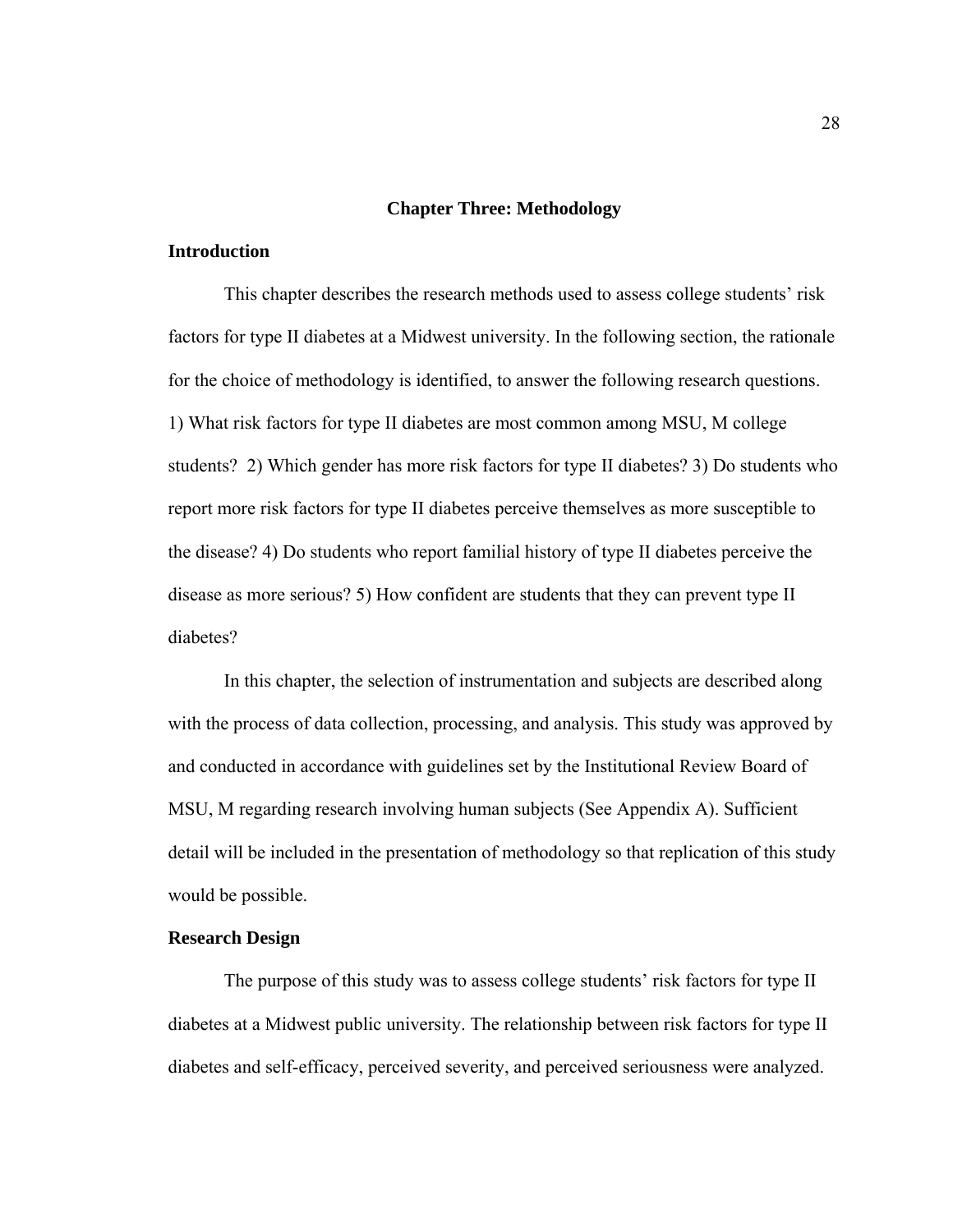Identifying common risk factors and perceived threat of type II diabetes among college students can aid in the development of targeted interventions and focused marketing efforts for college-age individuals.

 The design of this cross-sectional study was based on risk factors for type II diabetes as defined by the American Diabetes Association (ADA). The risk factors served as a guide for the development of the questionnaire used in the study. A written survey was used to collect descriptive data from participants, which allowed for the gathering of data from a large sample. The data were analyzed using the electronic version of the Statistical Package for the Social Sciences Version 19 (SPSS) and directly applied to the study's research questions.

 Variables in the study were measured to provide information related to research questions. The independent variables were risk factors, gender, confidence, and family history of type II diabetes. The dependent variables observed in the study were perceived severity and perceived seriousness.

#### **Participants**

 In this study, purposive sampling of 432 MSU, M participants was used. Participants were only included if they were 18 years of age or older and had no prior diagnosis of type I or II diabetes. In order to achieve the research goal, the type II diabetes risk questionnaire was distributed to several introductory health and psychology classes. The purpose of the sample selection was to identify data related to risk factors for type II diabetes, self-efficacy, and perceived threat of diabetes among the college population.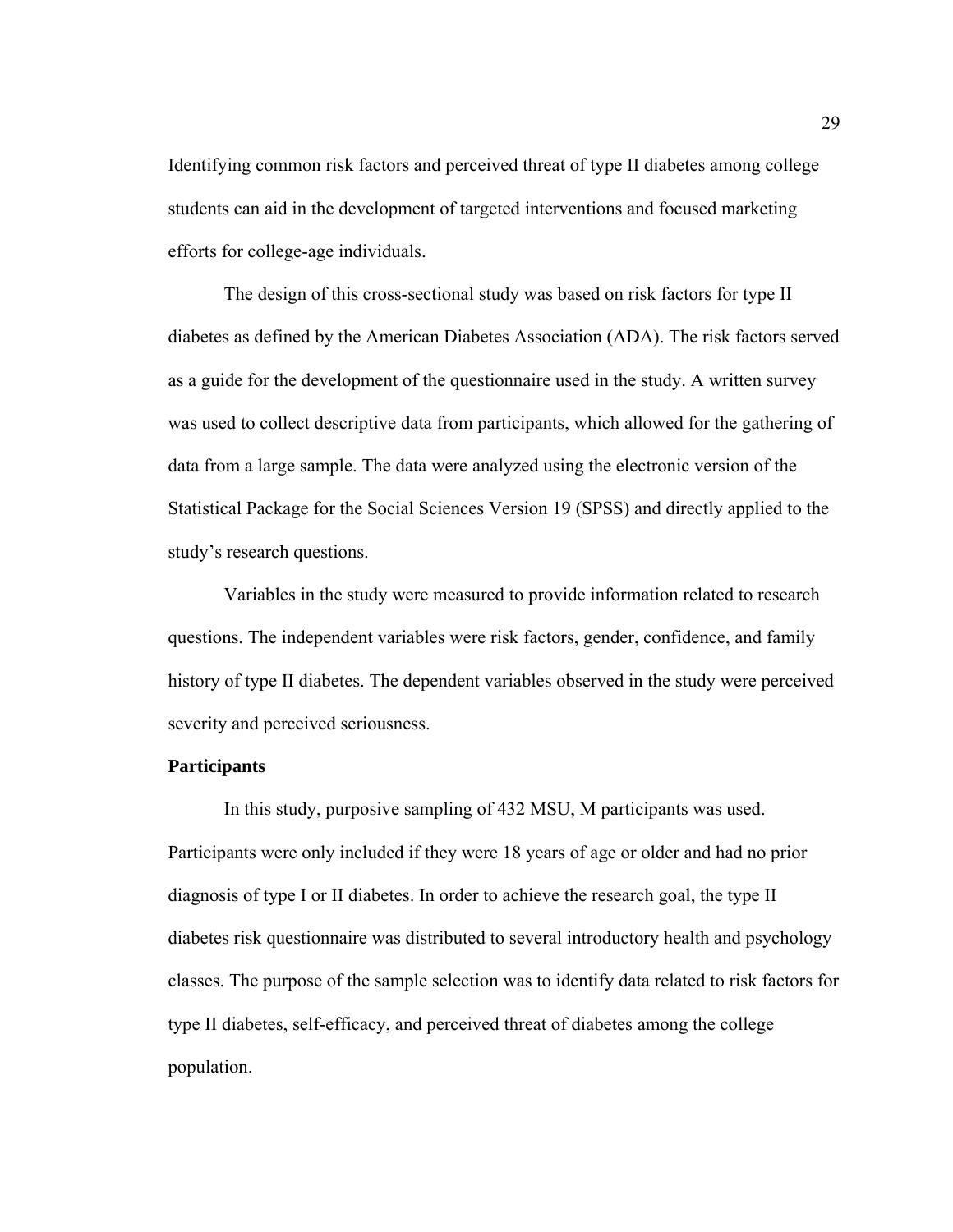#### **Instrumentation**

In this research, the data collection instrument included items related to risk factors for type II diabetes and perceived threat of the disease. The questions included risk factors as defined by the ADA, perceived susceptibility, perceived severity, and selfefficacy. The items were intended to ease completion of the questionnaire, increase the likelihood of truthful responses, and simplify data analysis (see Appendix B for a copy of the questionnaire).

#### **Reliability and Validity of Type II Diabetes Risk Questionnaire**

The American Diabetes Association's risk factors for diabetes and the Health Belief Model's constructs of self-efficacy, perceived susceptibility, and perceived seriousness have not been tested in previous studies. Therefore reliability and validity of the data collection instrument had not been previously established.

To test for face and content validity, a panel of experts  $(n = 5)$  reviewed and made suggestions for improvement of the research instrument. The experts' titles included:

1. Assistant Professor of Health Education, Ph.D., M.S., CHES Minnesota State University, Mankato

2. Health Educator, M.S. Big Lake High School

3. Professor of Dental Hygiene with previous diabetes research, RDH, Ph.D., M.S. Minnesota State University, Mankato

 4. Professor of Health Education, Ed.D. Minnesota State University, Mankato

 5. Registered Nurse, RN, B.S.N. St. Cloud Hospital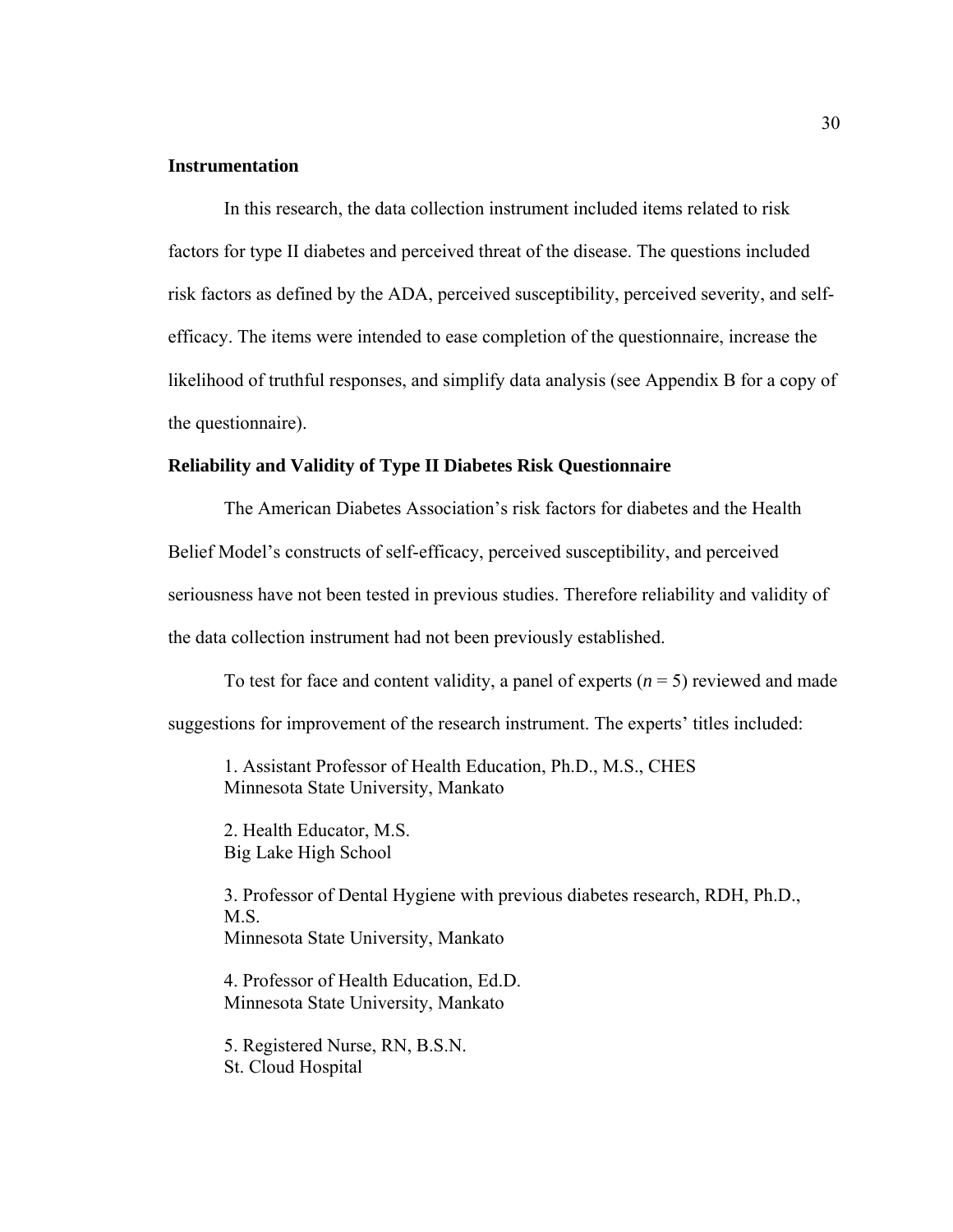The researcher provided the experts with a feedback question after each item on the survey instrument. Dependent upon the specific item, an example of one question was: Is this question essential, useful, but not necessary, or not necessary? After answering the questions, the experts provided feedback designed to improve the survey instrument.

#### **Pilot Study**

In order to test the instrument and gain feedback, a pilot study was conducted. The pilot study was conducted with 20 participants in the Dental Hygiene Program at MSU, M. The pilot test surveys were sent to a Dental Hygiene professor, who distributed them in person. This resulted in a 100 percent response rate. The pilot participants were not given a time limit.

All 20 participants were female. All participants were in their early twenties, and approximately one-third of the participants had an immediate family member with type II diabetes. The participants responded similarly to questions that measured self-efficacy, perceived seriousness, and perceived susceptibility of type II diabetes.

 Written feedback on the survey was solicited from the participants after completion. Participants were asked if the directions were understandable, if the survey was easy to read, and if they had any further suggestions. There were no suggestions for changes.

Based on the pilot study, similar results from the research sample on familial history of diabetes, self-efficacy, and perceived threat were expected. More variety in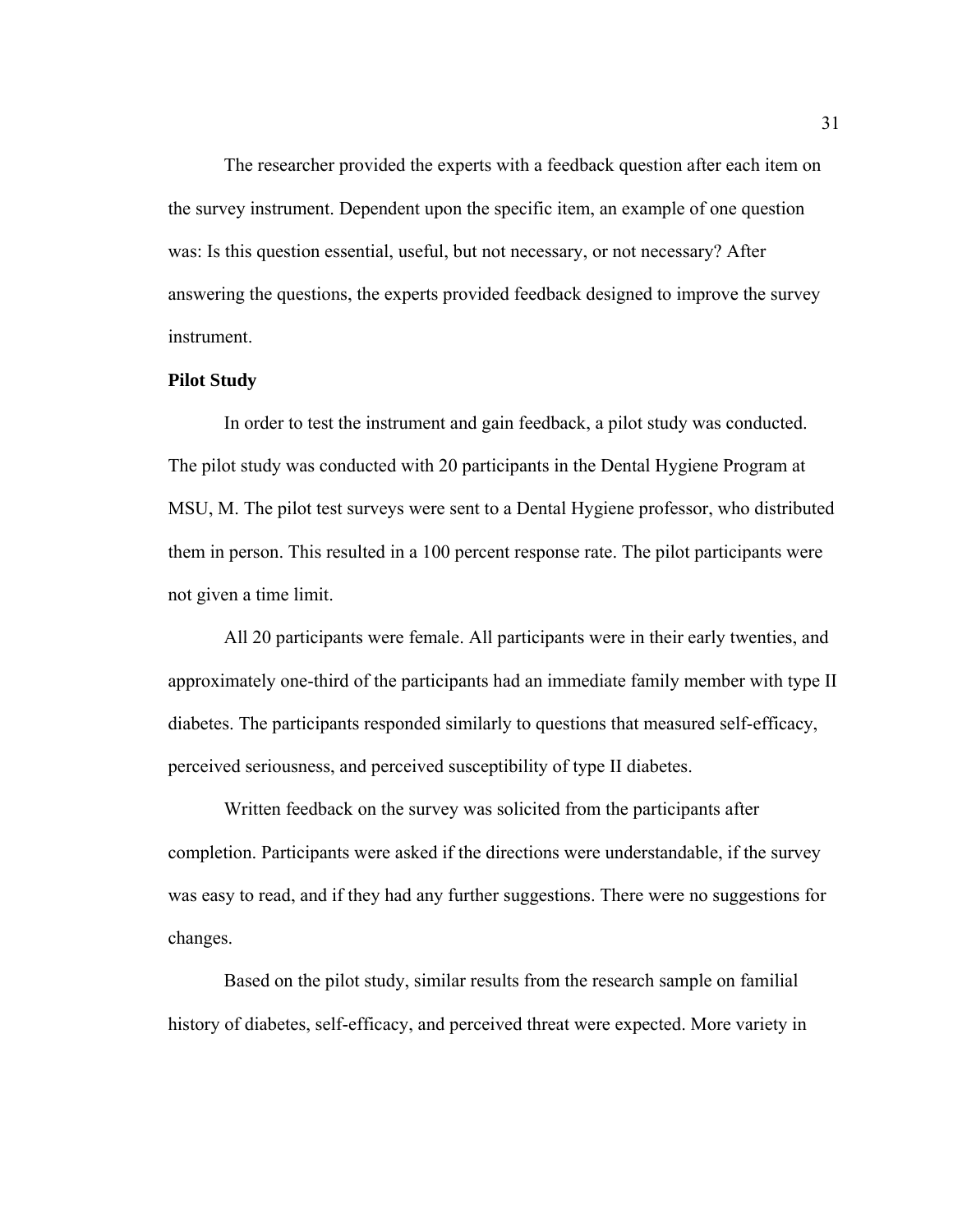age, gender, and race were expected due to a larger and more diverse sample size, representative of the targeted population.

# **Procedure**

Prior to the distribution of the surveys, the researcher contacted several professors at MSU, M to gain permission to come into the classroom and distribute the survey instruments. The professors were selected by prior relationship with the researcher and area of study. The classes chosen were sections of Health 101 and Psychology 101, both general education courses. After gaining permission, the researcher went into eight classrooms and distributed the diabetes risk questionnaires. The participants were given an implied consent form. The implied consent form contained information on the research and provided the students with a link to the ADA's online risk test for type II diabetes. Upon giving their consent, the participants were given fifteen minutes to complete the questionnaire. After the survey, the participants put the survey and implied consent form in an envelope that was sealed after all students turned them in. The implied consent form was used to help protect the participants' identities and privacy. Envelopes were sealed and collected by the researcher after all participants handed them in.

#### **Data Analysis**

Data was gathered by the researcher and entered electronically using the SPSS computer program for data analysis. Risk factors, self-efficacy, perceived susceptibility, and perceived seriousness responses were analyzed by descriptive statistics to determine frequency of responses and tests of association. After the information was compiled and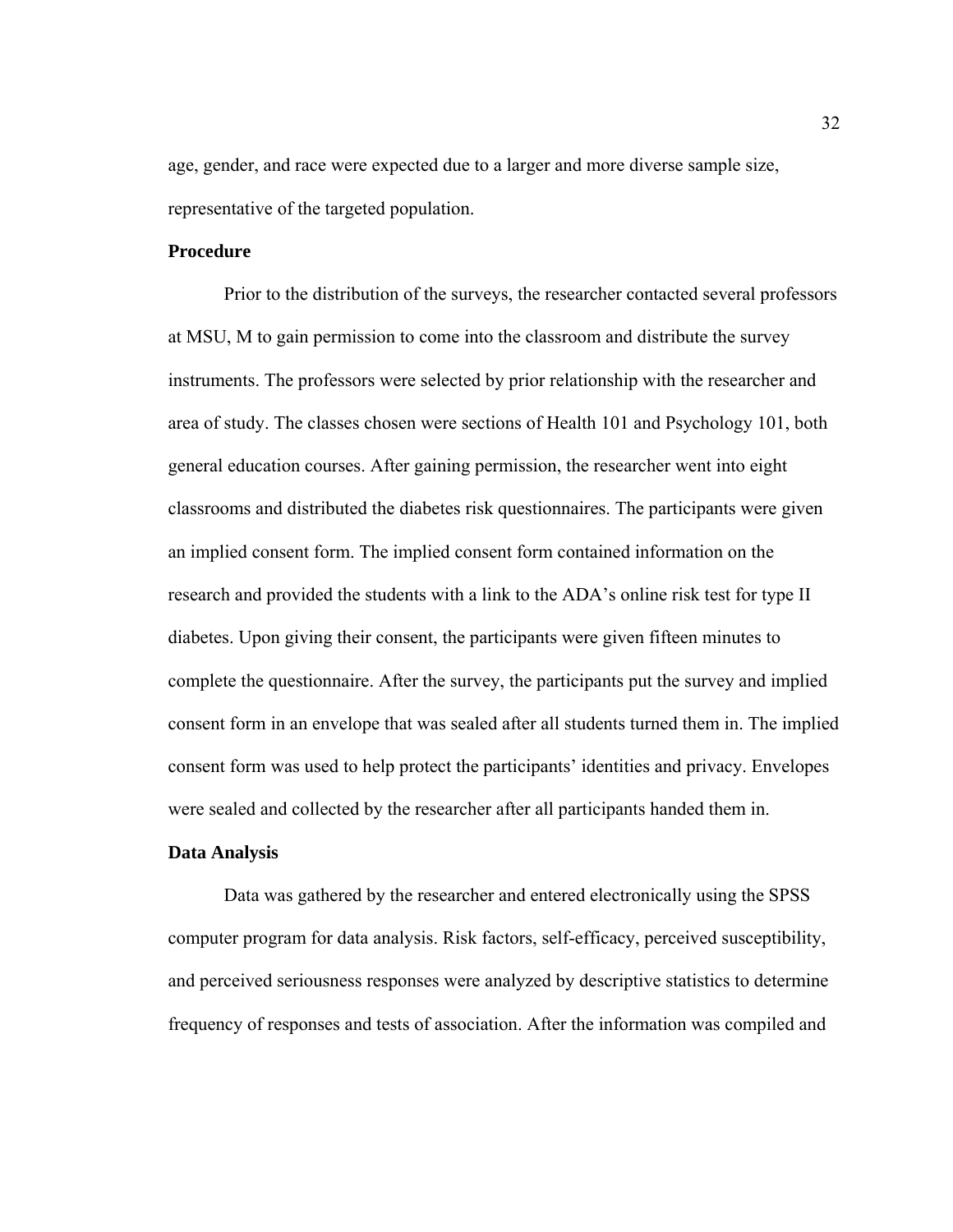entered into SPSS, results were analyzed using descriptive statistics, independent t-tests, and a correlation test to establish the significance of the results.

 Questions measuring risk factors for type II diabetes were scored and then compared to self-efficacy and perceived threat for each participant.

# **Summary**

This chapter described the methodology used to measure risk factors for diabetes among college students at MSU, M. Questionnaires were handed out to a purposive sample of convenience during a class periods of general education courses in January and February 2011. Findings were reported with descriptive research and comparative analysis. The survey instrument was evaluated for face and content validity by a panel of five experts during the instrument design process. A pilot study acted as a quality measure before data collection from a sample selected by the researcher. Descriptive statistics, independent samples t-tests, and a Pearson-product correlation analysis answered the study's research questions. The next chapter will review the findings of the study including analysis of data and findings of the study pertinent to the research questions.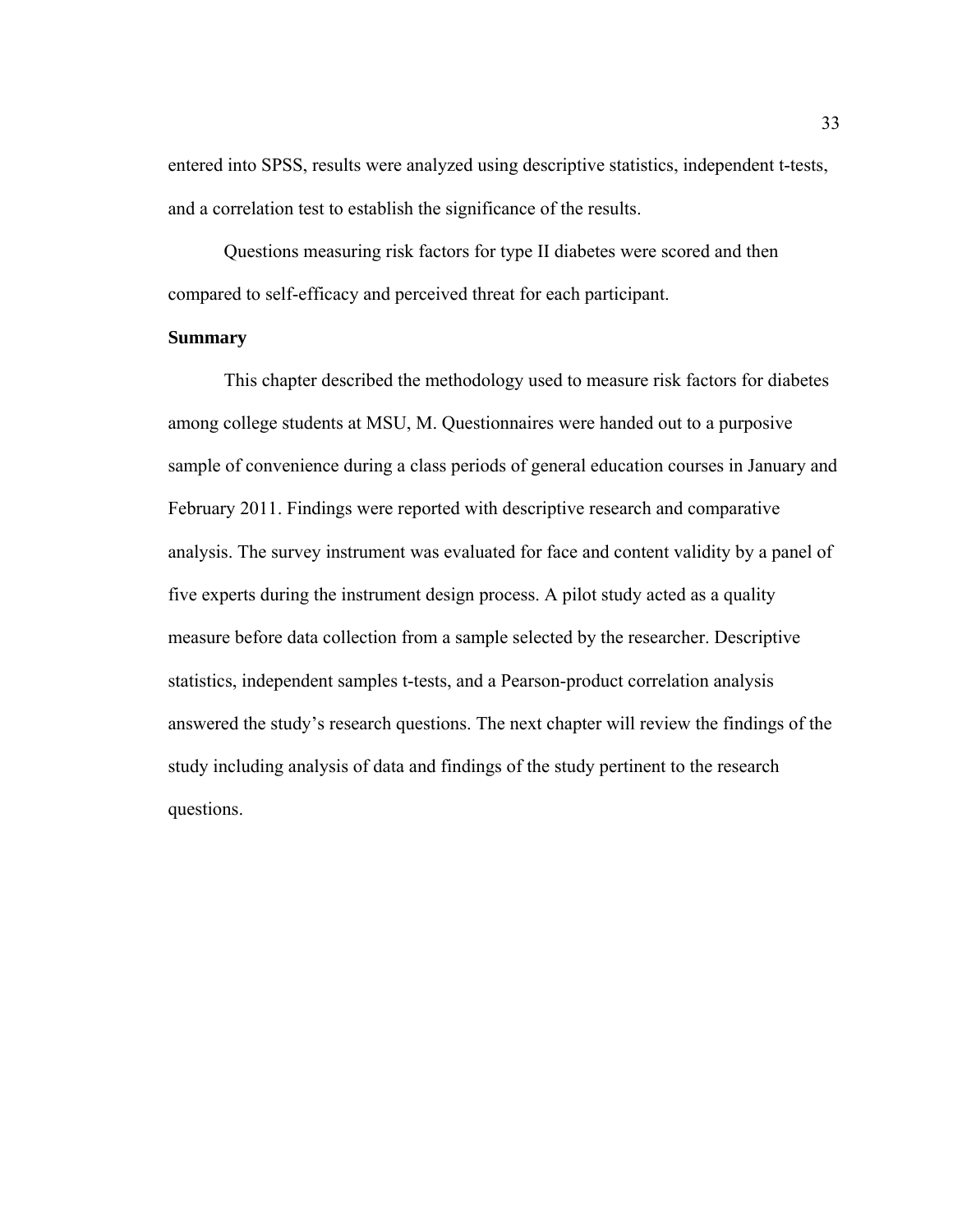#### **Chapter Four: Findings**

# **Introduction**

The purpose of this study was to assess college students' risk factors for type II diabetes and students' self-efficacy, perceived susceptibility, and perceived severity of the disease at a public university. This chapter presents the findings of the study and their implications. Descriptive data for the sample were collected and presented in the first section of the chapter. Data was analyzed using descriptive statistics, independent samples t-tests, and a correlation analyses. Results of these tests are presented in the second section of the chapter. In the third section, the findings are reported with respect to each research question. The last section summarizes the findings in relation to the Health Belief Model and review of the literature.

#### **Summary of Descriptive Findings**

A total of 432 participants, attending a large Midwestern public university, were surveyed in the winter of 2011. Of the 432 participants, ages ranged from 18 to 47 years, with a mean age of 19.74 years. The majority of the participants  $(86.4\%, n = 370)$  were Caucasian. Gender for the participants was 284 female and 148 male.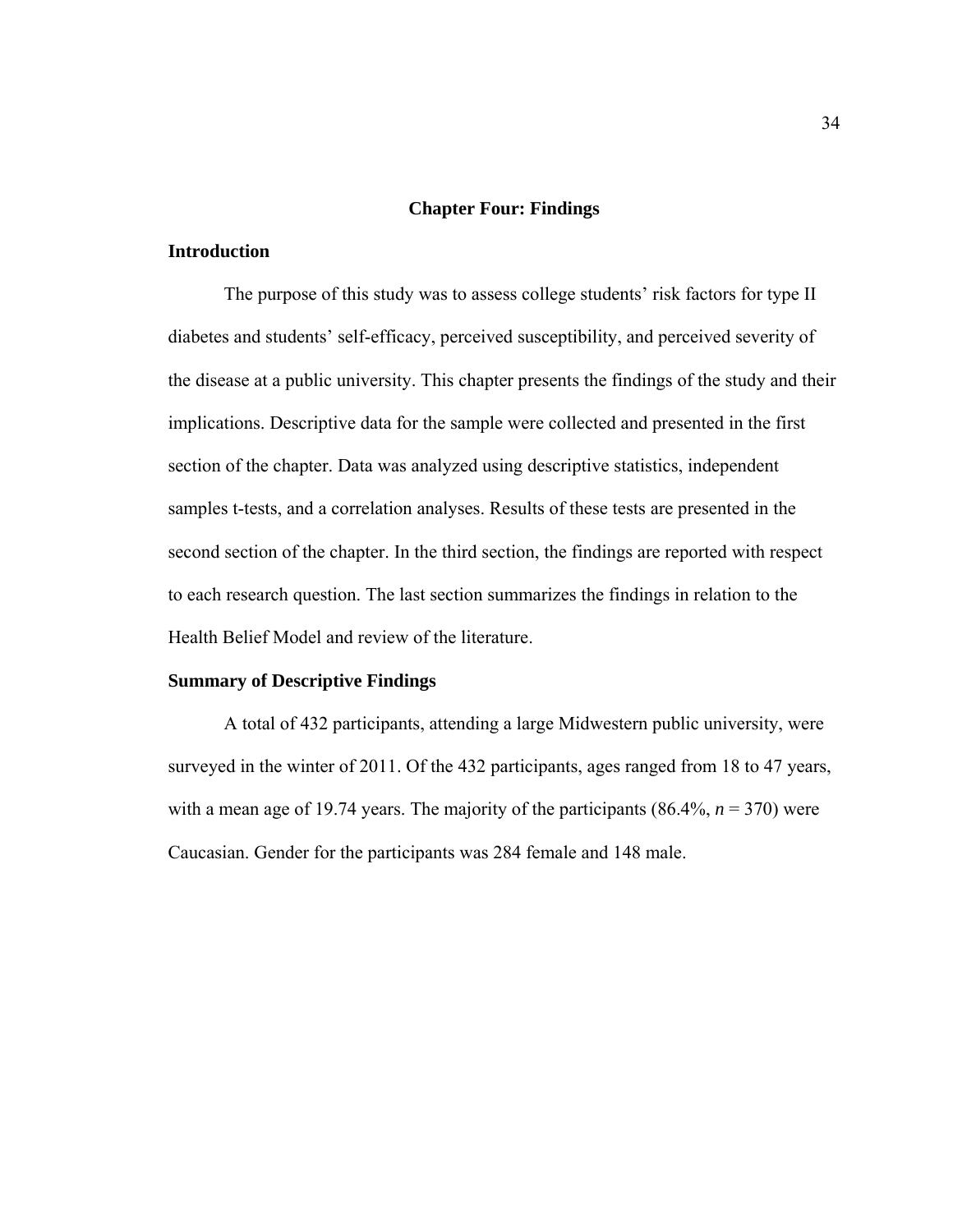#### **Findings Related to Research Questions**

 **Research Question #1: What risk factors for type II diabetes are most common among MSU, M college students?** 

Descriptive data for the most common risk factor is displayed in Table 4.1. Of the 432 participants who completed the risk factor assessment for type II diabetes questionnaire,  $62.9\%$  ( $n = 272$ ) had been exercising less than five days per week for 30 minutes or more as recommended by the American Diabetes Association (ADA, *Physical activity,* n.d.*).* Descriptive data showed increased body mass index, defined as a body mass index of 25 or greater,  $(34.4\%, n = 141)$  to be the second most common risk factor (National Diabetes Information Clearinghouse, 2008). Possessing an apple body shape  $(33.2\%, n = 141)$  was the third most common risk factor for type II diabetes among participants.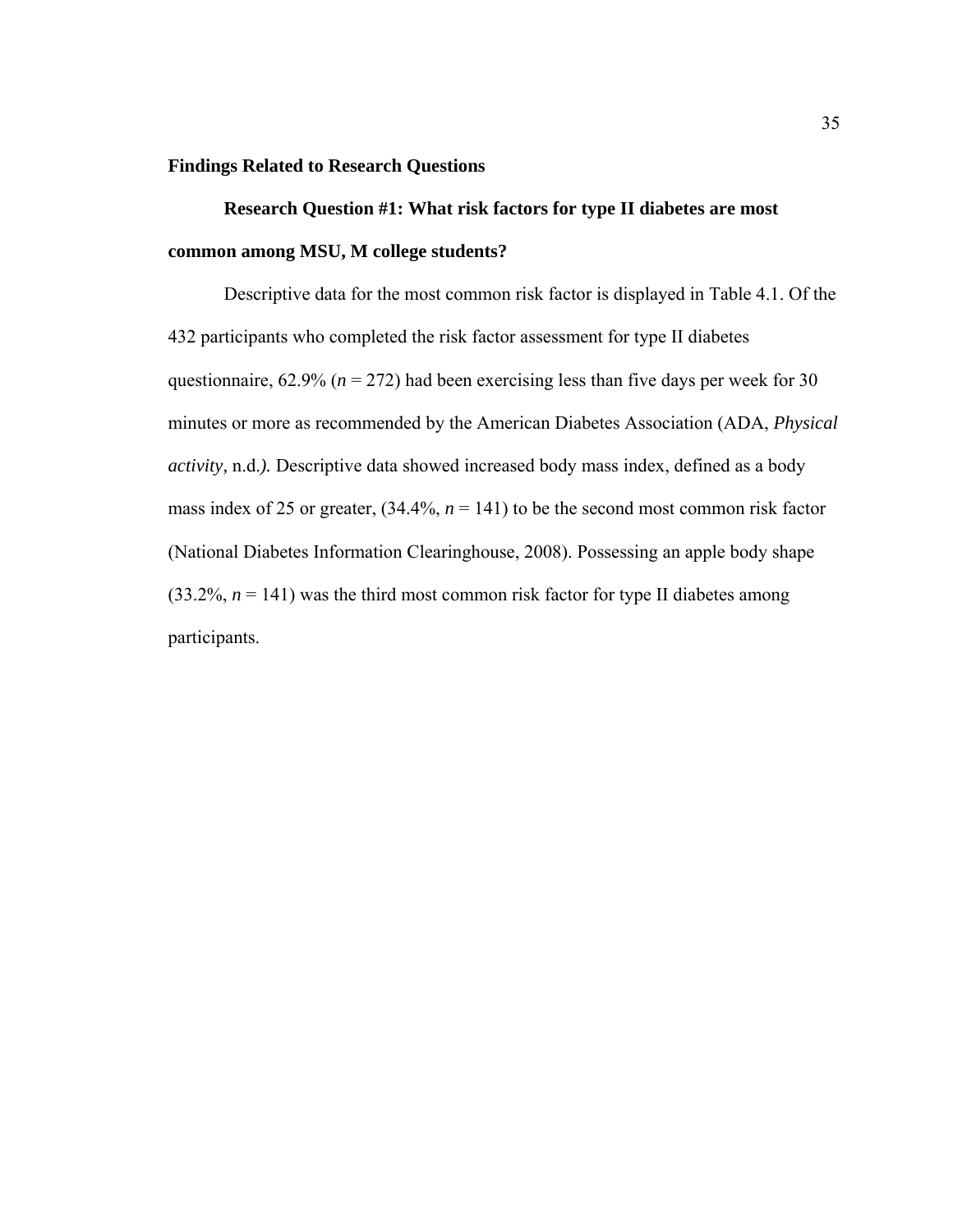| <b>Risk Factor</b>                                          | Frequency<br>(n) | Percentage |
|-------------------------------------------------------------|------------------|------------|
| Exercise $30+$ min $< 5$<br>$\frac{days}{wk}$               | 272              | 62.9%      |
| Body Mass Index $\geq$ 25                                   | 141              | 34.4%      |
| Apple Body Shape                                            | 141              | 33.2%      |
| <b>At-Risk Ethnicity</b>                                    | 58               | 13.6%      |
| Family History of Type II<br>Diabetes                       | 49               | 11.3%      |
| Hypertension                                                | $\overline{7}$   | 1.6%       |
| <b>High Cholesterol</b>                                     | 3                | 0.7%       |
| <b>History of Gestational</b><br>Diabetes<br>(females only) | $\overline{2}$   | 0.7%       |
| Age $\geq$ 45 years                                         | 1                | 0.2%       |

Table 4.1 *Risk Factors for Type II Diabetes Found among College Students*

# **Research Question #2: Which gender has more risk factors for type II diabetes?**

 Descriptive statistics were used to determine which gender had more risk factors for type II diabetes. Male participants ( $M = 1.78$ , SD = 1.00) on average reported more risk factors for type II diabetes than female participants ( $M = 1.43$ ,  $SD = 0.99$ ). An independent samples t-test was completed to determine if the difference in number of risk factors between males and females was significant. The test was significant,  $t(430)$  = 3.44,  $p < 01$ . Independent samples t-tests were also performed to determine if a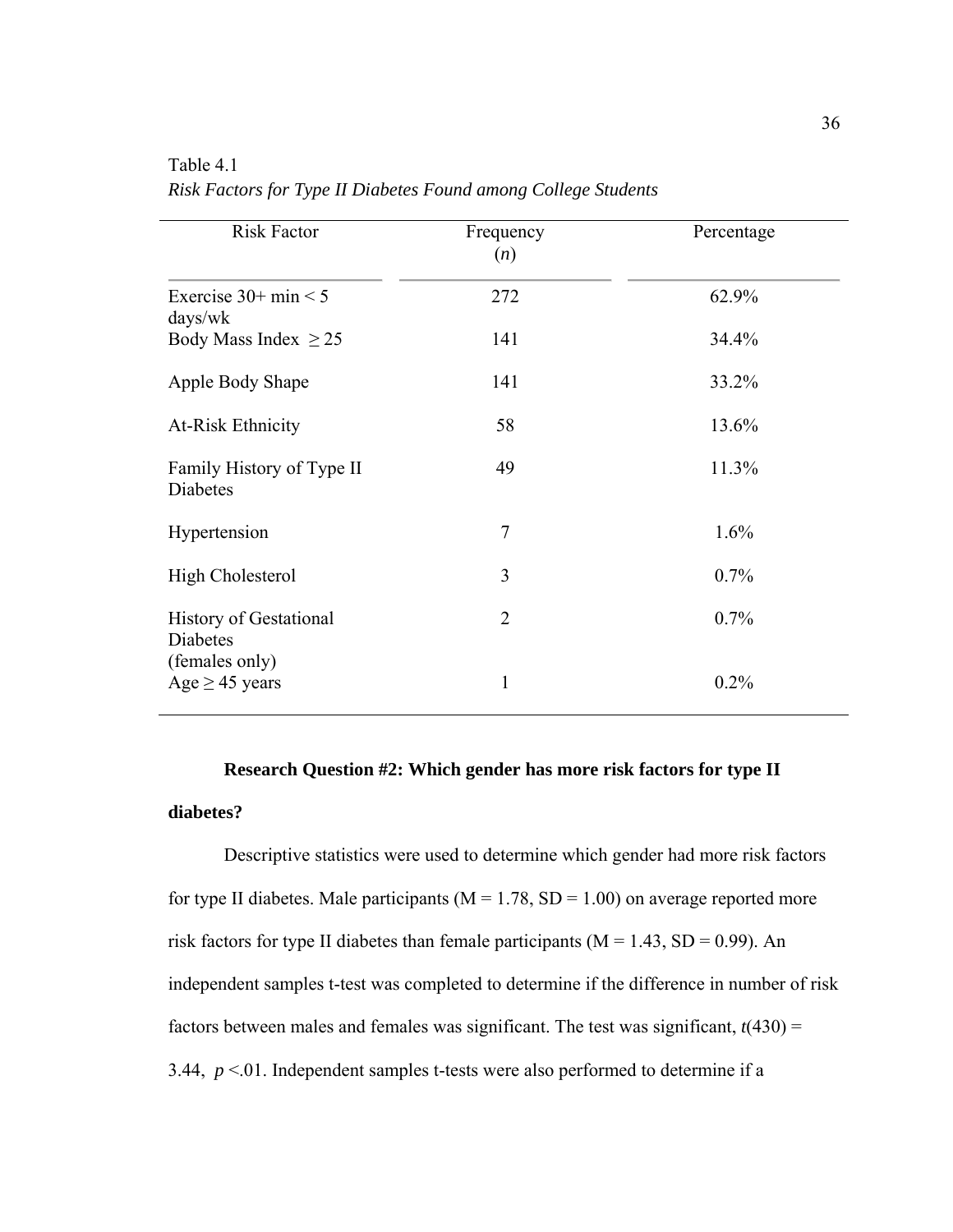significant difference existed for individual risk factors. No significant difference by gender was found for any specific risk factor.

**Research Question #3: Do students who report more risk factors for type II diabetes perceive themselves as more susceptible for type II diabetes?** 

The type II diabetes questionnaire used in this research addressed eight risk factors for males, and nine risk factors for females. The additional question that only pertained to females addressed gestational diabetes.

Among male participants,  $8.8\%$  ( $n = 13$ ) reported zero risk factors,  $31.1\%$  ( $n =$ 46) reported one risk factor, 39.2% (*n* = 58) reported two risk factors, 16.2% (*n* = 24) reported three risk factors,  $4.1\%$  ( $n = 6$ ) reported four risk factors, and 0.7% ( $n = 1$ ) reported five risk factors. None of the male participants had greater than five risk factors for type II diabetes.

Among female participants, 15.5% (*n* = 44) reported zero risk factors, 43.7% (*n* = 124) reported one risk factor, 26.8% (*n* = 76) reported two risk factors, 10.9% (*n* = 31) reported three risk factors, 2.8% ( $n = 8$ ) reported four risk factors, and 0.4% ( $n = 1$ ) reported five risk factors. None of the female participants had greater than five risk factors for type II diabetes.

A Pearson test was used to determine if there was a significant correlation between the number of risk factors and the perception of susceptibility to type II diabetes. Susceptibility was determined by the following question: "I believe I am at the following risk for type II diabetes." Participants chose a number from one through ten, with one meaning "low risk", five meaning "moderate risk", and ten meaning "high risk". The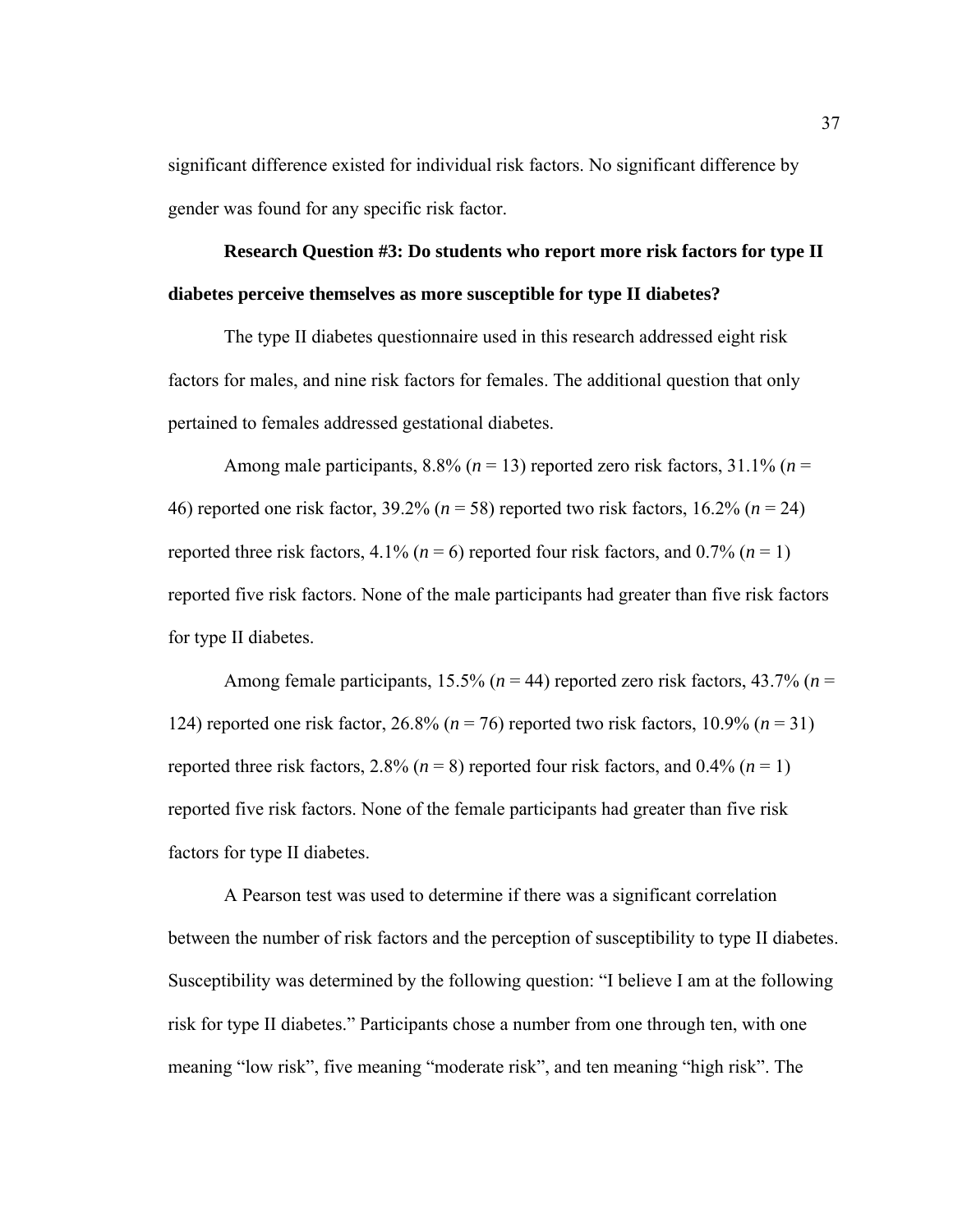relationship between risk factors for type II diabetes and perceived susceptibility was investigated using a Pearson product-moment correlation coefficient. A separate analysis was performed for each gender as there was an additional risk factor for females on the diabetes questionnaire that addressed history of gestational diabetes. Among males, there was a small, positive correlation between the two variables,  $r(146) = .19$ ,  $p < .05$ , with high numbers of risk factors for type II diabetes associated with perceived high susceptibility to type II diabetes. Among females, there was a medium, positive correlation between the two variables,  $r(279) = .34$ ,  $p < .01$ , with high numbers of risk factors for type II diabetes associated with high perceived susceptibility to type II diabetes.

For both males and females, a significant association was found between number of risk factors and perceived susceptibility to type II diabetes. On a group level, an association was found to indicate that participants with little or no risk factors for type II diabetes perceived themselves as less susceptible to the disease than those with a higher number of risk factors.

Another item used to investigate perceived susceptibly of type II diabetes on the questionnaire was: "How likely do you think it is that you would develop type II diabetes in your lifetime compared to other (women/men) of your age in Minnesota?" The participants could choose "much less likely" (coded as one), "likely (similar)" (coded as two), and "much more likely" (coded as three). The descriptive data is displayed in table 4.2. With the exception of five risk factors, most participants' perceived susceptibility to type II diabetes increased with number of risk factors.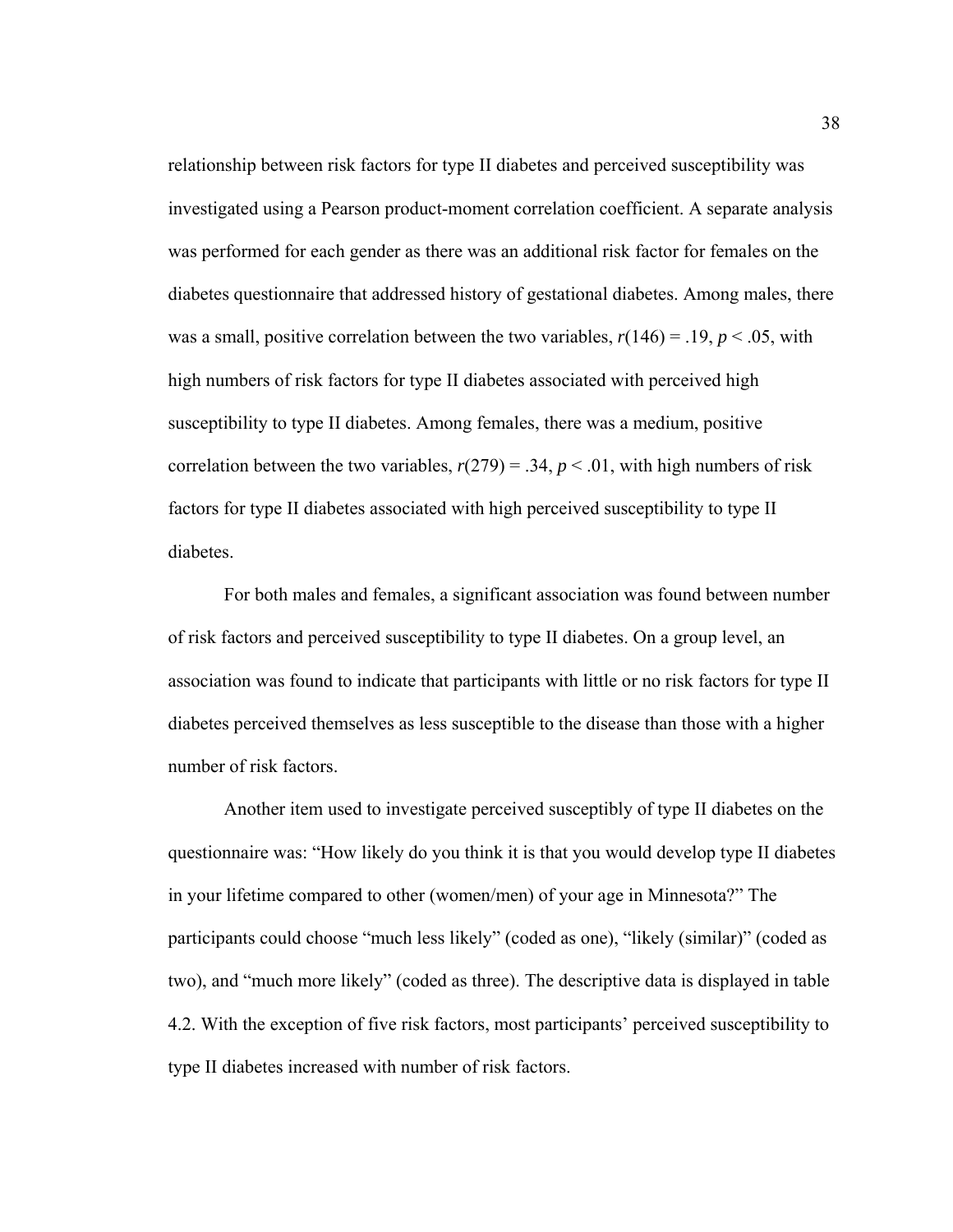#### Table 4.2

*Comparing Number of Risk Factors for Type II Diabetes and Responses to "How Likely do You Think it is That You Would Develop Type II Diabetes in Your Lifetime Compared to Other (Women/Men) of Your Age in Minnesota?"* 

| Number of Risk Factors for<br><b>Type II Diabetes</b> | Mean Susceptibility Score | <b>Standard Deviation</b> |
|-------------------------------------------------------|---------------------------|---------------------------|
| $\boldsymbol{0}$                                      | 1.3                       | 0.48                      |
|                                                       | 1.29                      | 0.48                      |
| $\overline{2}$                                        | 1.42                      | 0.55                      |
| 3                                                     | 1.55                      | 0.58                      |
| $\overline{4}$                                        | 2.07                      | 0.83                      |
|                                                       | 1.00                      | 0.00                      |

#### **Research Question #4: Do students who report familial history of type II**

#### **diabetes perceive the disease as more serious?**

Having a first degree relative with type II diabetes increases one's own odds of being diagnosed with the disease. (Whitford et al., 2009). If one's father, mother, brother, or sister has type II diabetes, his or her risk is increased (ADA, *Age, race, gender & family history, n.d.).* Of the 432 participants,  $11.3\%$  ( $n = 49$ ) reported having a mother, father, sister, or brother with type II diabetes. An independent samples t-test was used to determine if there was a significant difference between familial history and the perception of seriousness of type II diabetes. Seriousness was determined by the following question: "How serious would it be for you if you got type II diabetes in the next year?" Participants chose a number from one through ten, with one meaning "not serious at all", five meaning "moderately serious", and ten meaning "very serious". The test was not significant,  $t(427) = 4.57$ ,  $p = .13$ . Participants with family history of type II diabetes (M)  $= 7.58$ , SD  $= 2.09$ ) on average perceived the seriousness of type II diabetes at the same level as those with no family history of type II diabetes ( $M = 7.08$ ,  $SD = 2.58$ ). No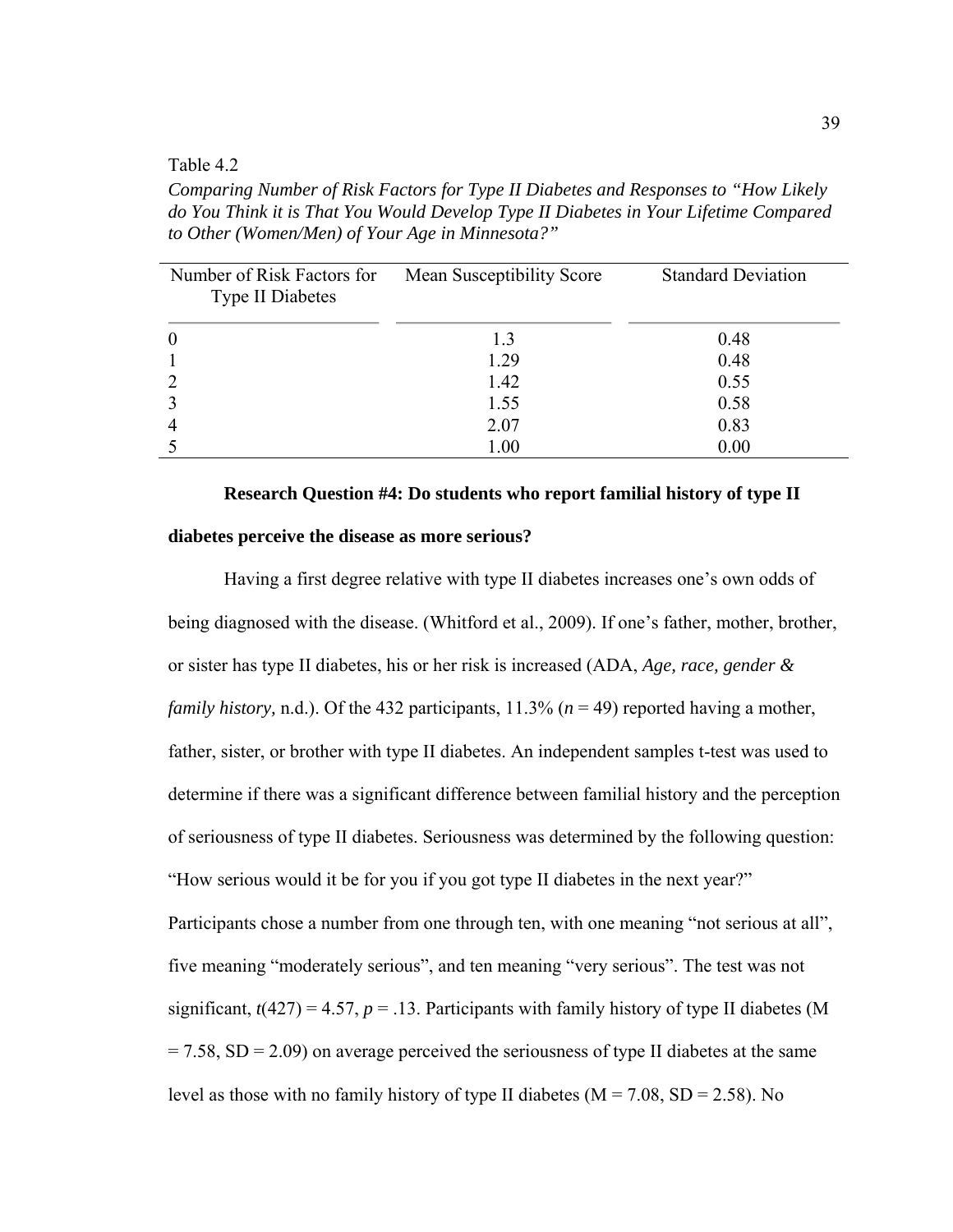significant association between perceived seriousness of type II diabetes and family history of the disease was found.

 Several items on the questionnaire provided additional insight into perceived seriousness. When asked if type II diabetes is an easy condition to treat,  $19.8\%$  ( $n = 85$ ) reported they agreed or strongly agreed, 52.8% ( $n = 227$ ) were unsure, and 27.5% ( $n =$ 118) disagreed or strongly disagreed. When asked if diabetes can result in many serious complications,  $69.7\%$  ( $n = 301$ ) reported they agreed or strongly agreed,  $27.4\%$  ( $n = 118$ ) were unsure, and  $2.8\%$  ( $n = 12$ ) disagreed or strongly disagreed.

A correlation test was used to determine if participants with family history of type II diabetes in fact believed family history increased their risk for the disease. Susceptibility due to family history was determined using the following question: "My family history increases my risk of type II diabetes." Participants could choose "strongly agree" (coded as one), "agree" (coded as two), "unsure" (coded as three), "disagree" (coded as four), or "strongly disagree (coded as five). The relationship between family history of type II diabetes and increased susceptibility due to family history was investigated using a Pearson product-moment correlation coefficient. There was a medium, positive correlation between the two variables,  $r(430) = .31$ ,  $p < .01$ . On a group level, an association was found that indicated participants with family history of type II diabetes believed their family history increased their risk for the disease.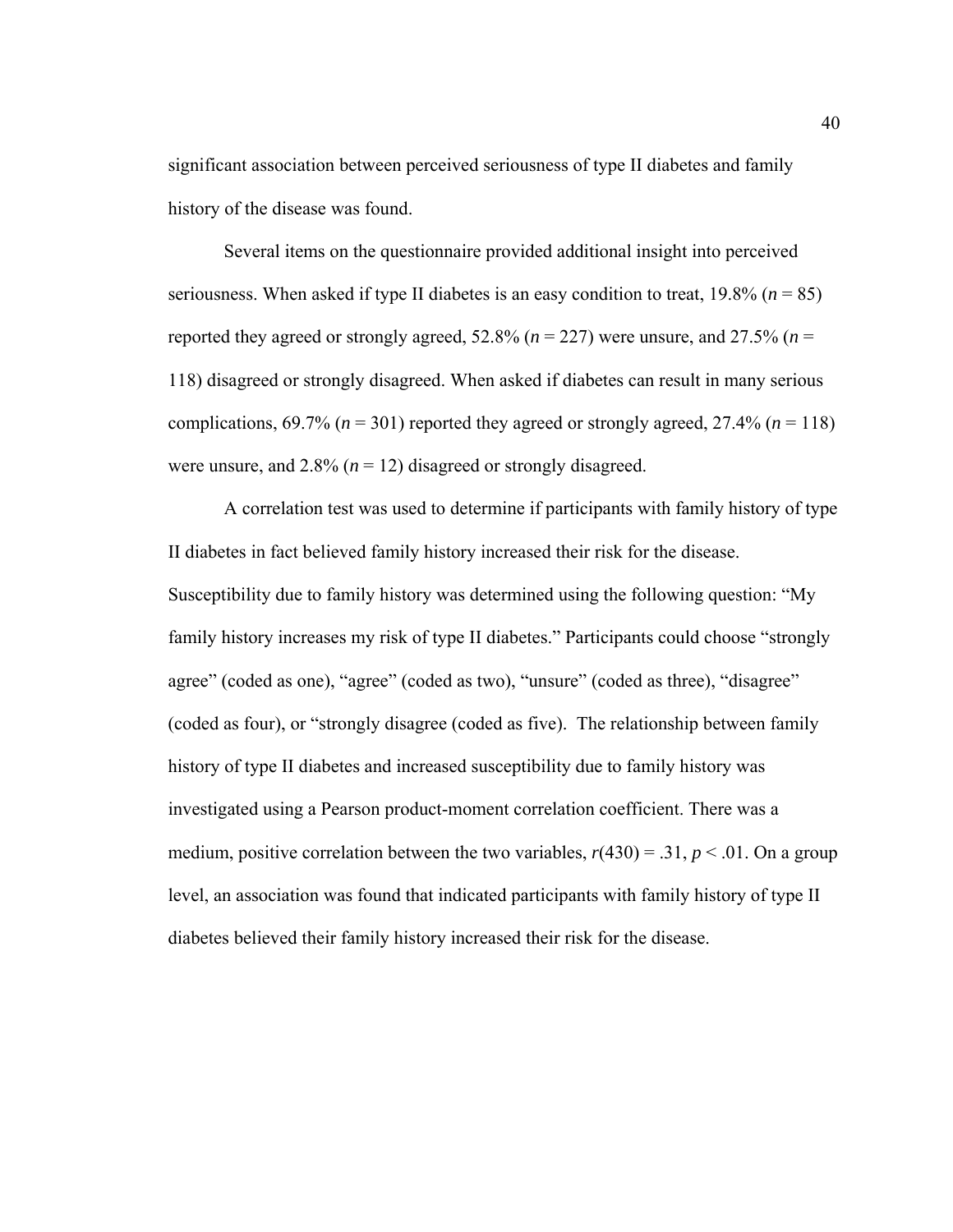#### **Research Question #5: How Confident are Students that They Can Prevent**

#### **Type II Diabetes?**

Table 4.3

Descriptive data presenting participants' level of confidence that they can prevent type II diabetes is displayed in Table 4.3. Of the 431 participants who responded to this item on the questionnaire, the majority  $(74.2\%, n = 320)$  strongly agreed or agreed when asked if they were confident they could prevent type II diabetes.

# Response Frequency (*n*) Percentage Strongly Agree 20.4 Agree 232 53.8 Unsure  $96$  22.3  $Disagree$  13 3.0 Strongly Disagree 2 0.5 **Total** 100

*Participants' Responses to the Phrase "I am Confident I can Prevent Type II Diabetes".*

# **Interpretation**

Findings from the study in relation to the Health Belief Model's perceived susceptibility and perceived severity show that on a group level, participants with more risk factors for type II diabetes perceive themselves as more susceptible to the disease. Participants with familial history of type II diabetes perceive the seriousness of the disease at the same level as those with no family history. Additionally, the majority of participants thought that diabetes can result in many serious complications, and those with family history of the disease believed it did increase their risk for type II diabetes. As for the Health Belief Model's construct of self-efficacy, nearly three-quarters of the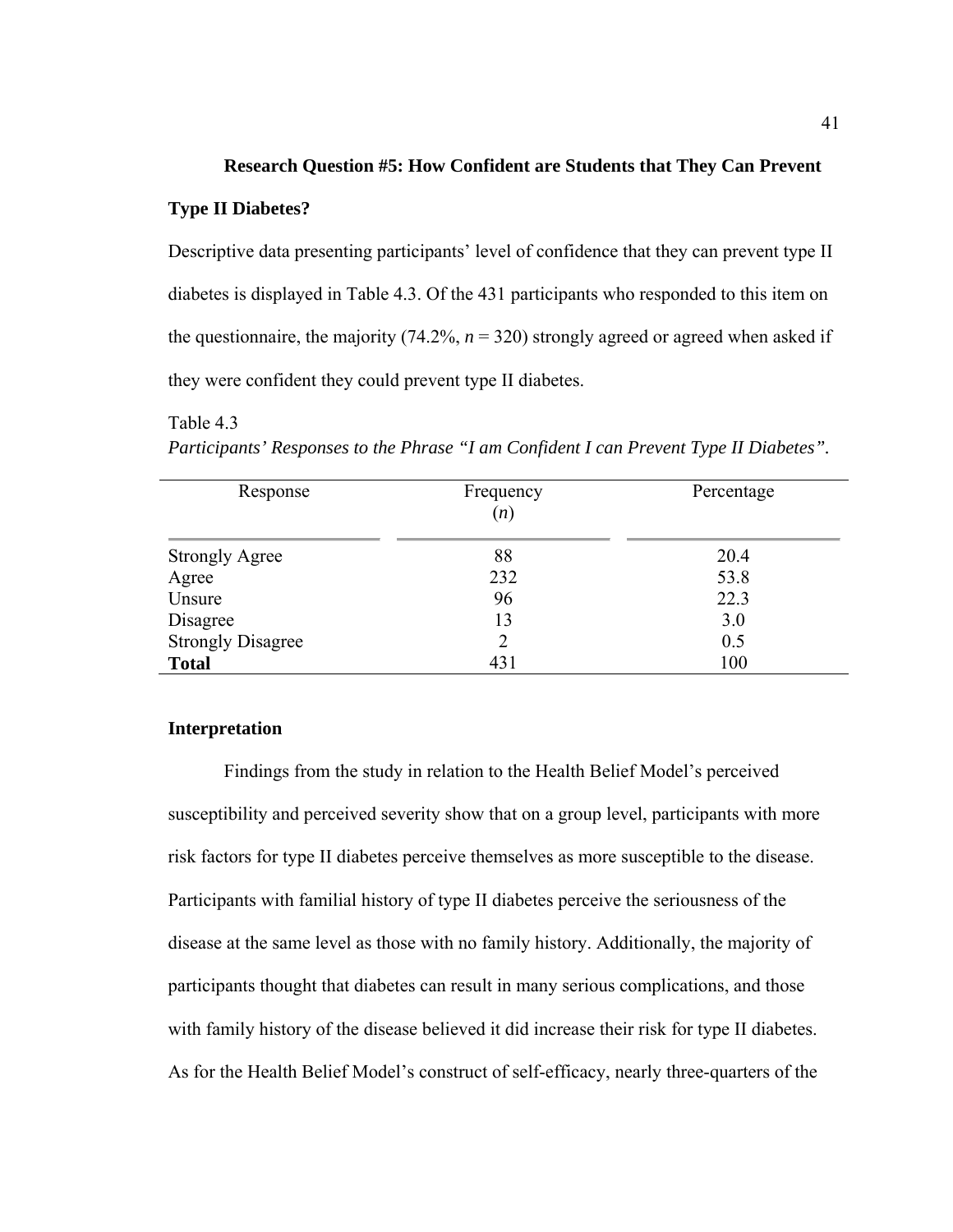participants strongly agreed or agreed when asked if they were confident they could prevent type II diabetes. Male participants tend to have more risk factors for type II diabetes than females. Three of the most common risk factors for type II diabetes among participants were lack of physical activity, an increased body mass index, and an apple body shape. This would support the review of literature suggesting that nearly 35 percent of college students are sedentary and overweight or obese, drastically increasing the risk of type II diabetes.

# **Summary**

Statistical tests were used to assess college students' risk factors for type II diabetes and students' perceived susceptibility and severity of the disease at a public university. A total of 432 participants completed the type II diabetes risk questionnaire. Of the 432 participants, ages ranged from 18 to 47 years, with a mean age of 19.74 years. The majority of the participants (86.4%,  $n = 370$ ) were Caucasian. Gender for the participants was 284 female and 148 male. The mean number of risk factors per participants was  $1.55$  (SD = 1.00), with the most common risk factors for type II diabetes being lack of physical activity, increased body mass index, and an apple body shape. This study adds to the body of research regarding assessing risk for type II diabetes and college students.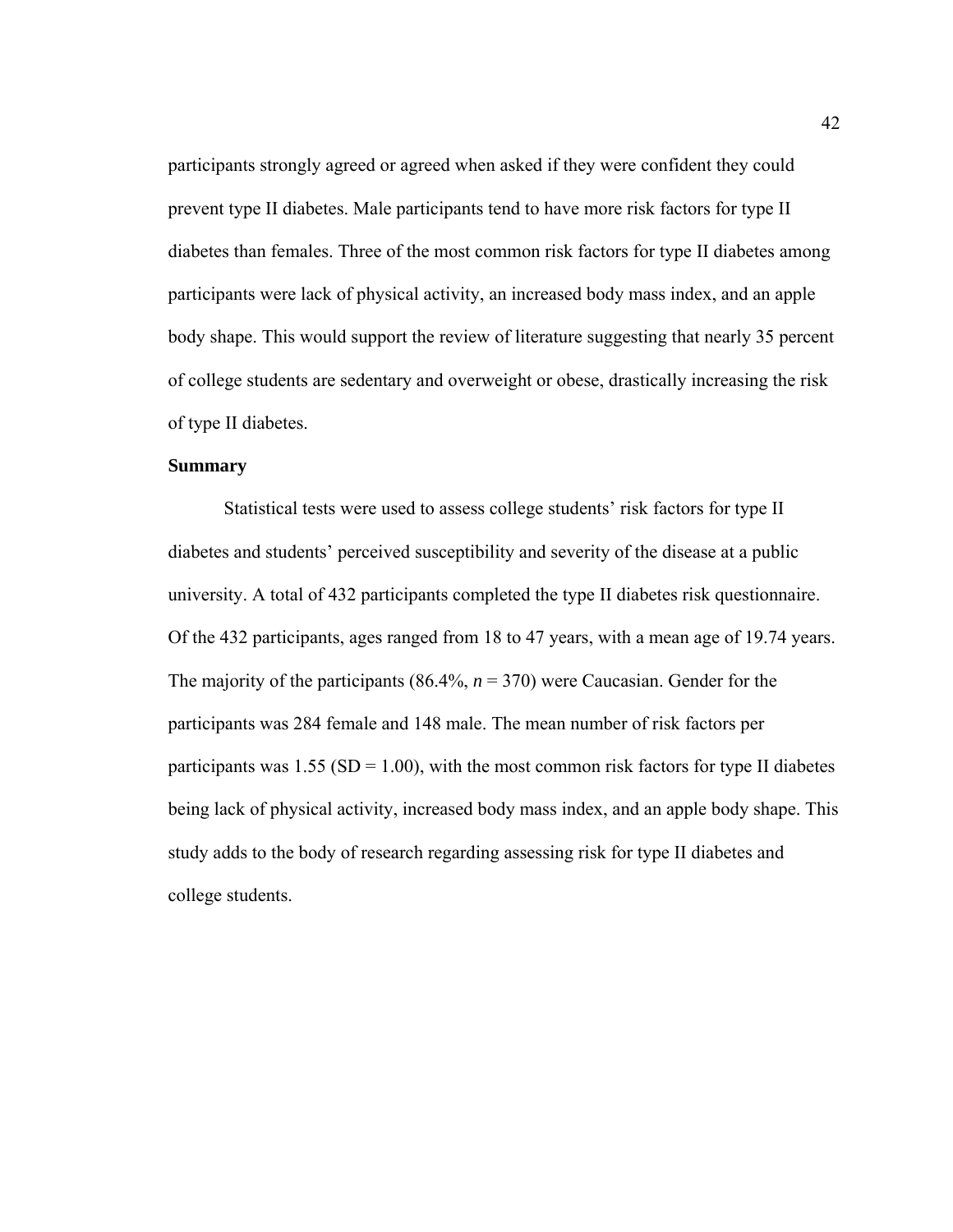# **Chapter Five: Summary, Conclusions, Discussion, and Recommendations Introduction**

This chapter includes a summary of the study, conclusions based on findings, a discussion of the results, and recommendations for future research. The first section reviews the study. The second section of this chapter discusses the relevance of findings, especially in relation to risk factors for type II diabetes among college students. The third section interprets the results, and the final section concludes with suggestions for further study.

#### **Summary**

The purpose of this study was to assess college students' risk factors for type II diabetes and their self-efficacy, perceived susceptibility, and perceived severity of the disease at a public university. The data was used to determine what risk factors are most prevalent among college students, and how the risk factors affected their confidence, perceived severity and perceived susceptibility to type II diabetes. The researcher intends to use the information from this study to add to the body of research regarding type II diabetes risk factors prevalent among college students.

 The Health Belief Model is one of the most widely used conceptual frameworks for studying health behavior. It is a guiding framework for health behavior interventions, and has been used to explain change and continuation of health-related behaviors (Glanz et al., 2002). The constructs of perceived susceptibility and perceived severity help identify the perceived threat of a certain health condition, such as type II diabetes.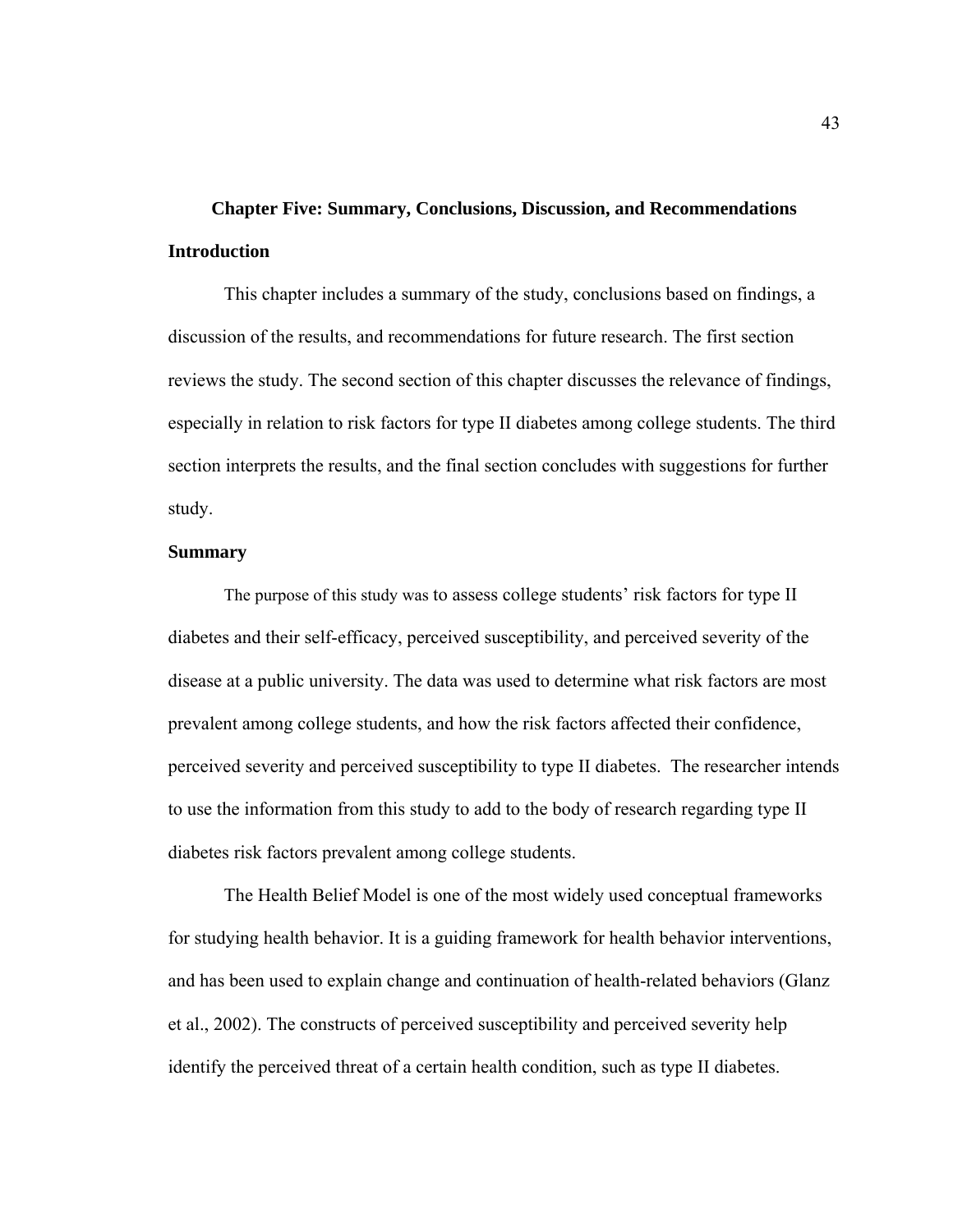College students are an understudied population with a considerable risk for obesity and metabolic dysfunctions (Huang et al., 2007). Little is known about college students' risk for type II diabetes, nor about students' perceived threat of the disease. There is an urgent need to better identify and understand metabolic dysfunctions among U.S. college students (Huang et al., 2004).

In order to attain the research goal, a survey was distributed to adults aged 18 and older of non-diabetic status enrolled in introductory health science and psychology classes at Minnesota State University, Mankato (MSU, M). The survey assessed college students' risk factors for type II diabetes. Further, it examined students' confidence and perceived threat the disease. A total of 432 participants were surveyed. Of the 432 participants, ages ranged from 18 to 47 years, with a mean age of 19.74 years. The majority of the participants  $(86.4\%, n = 370)$  were Caucasian. Gender for the participants was 284 female and 148 male.

#### **Conclusions**

This study is relevant to the body of research on type II diabetes and college students, especially in the area of assessing risk factors and perceived threat of the disease.

 Several findings of this study are comparable to conclusions made from a similar study that assessed college students' perceived susceptibility and attitudes toward preventing diabetes. In their study, Seo et al., 2008 found that having an increased body mass index and family member with diabetes were significant predictors for perceived susceptibility to diabetes. Overweight and obese participants were more likely than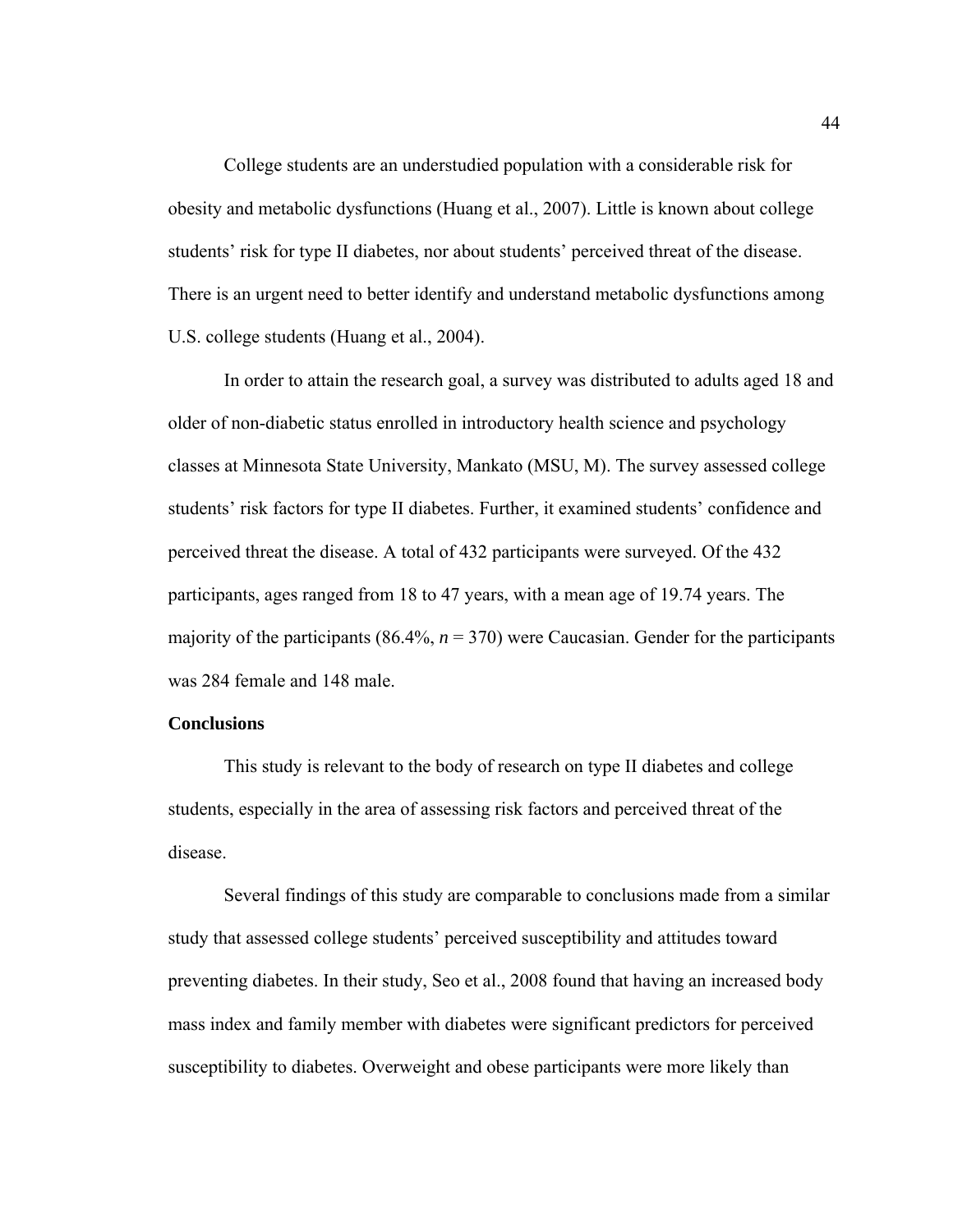participants of a normal weight to perceive themselves at risk for developing diabetes. This is comparable as this study found that as a group, the participants with more risk factors for type II diabetes perceived themselves as more susceptible to the disease. Because family history and increased body mass index are risk factors for diabetes, it is encouraging that in both this study and Seo et al.'s, students were aware that these factors put them at increased risk for diabetes. (Seo, Torabi, Li, John, Woodcox, & Perera, 2008).

Diabetes is a significant public health problem (Latachan et al., 2010). It has been termed an epidemic, as the prevalence has skyrocketed (Mainous et al., 2007). Diabetes and its complications are substantial causes of morbidity and mortality, and contribute radically to health care costs (Cowie, et al., 2003). Interventions to decrease the prevalence of type II diabetes need to target the population at an early age, and there is much to be done to prevent type II diabetes at the college level. The college and university setting is an ideal one for the prevention, observation, and intervention of obesity and the metabolic syndrome (Huang et al., 2004) as students are still developing lifestyle patterns (Huang et al., 2003). Developmentally, this could be students' last opportunity for prevention and cost-effective health education interventions (Huang et al., 2003). Colleges and universities need to take advantage of this time period to promote healthy weight management practices (Lowry et al., 2000). Using the type II diabetes questionnaire for college students can assist in identifying the most common risk factors among the college population, and help create interventions to stop the increasing prevalence of diabetes.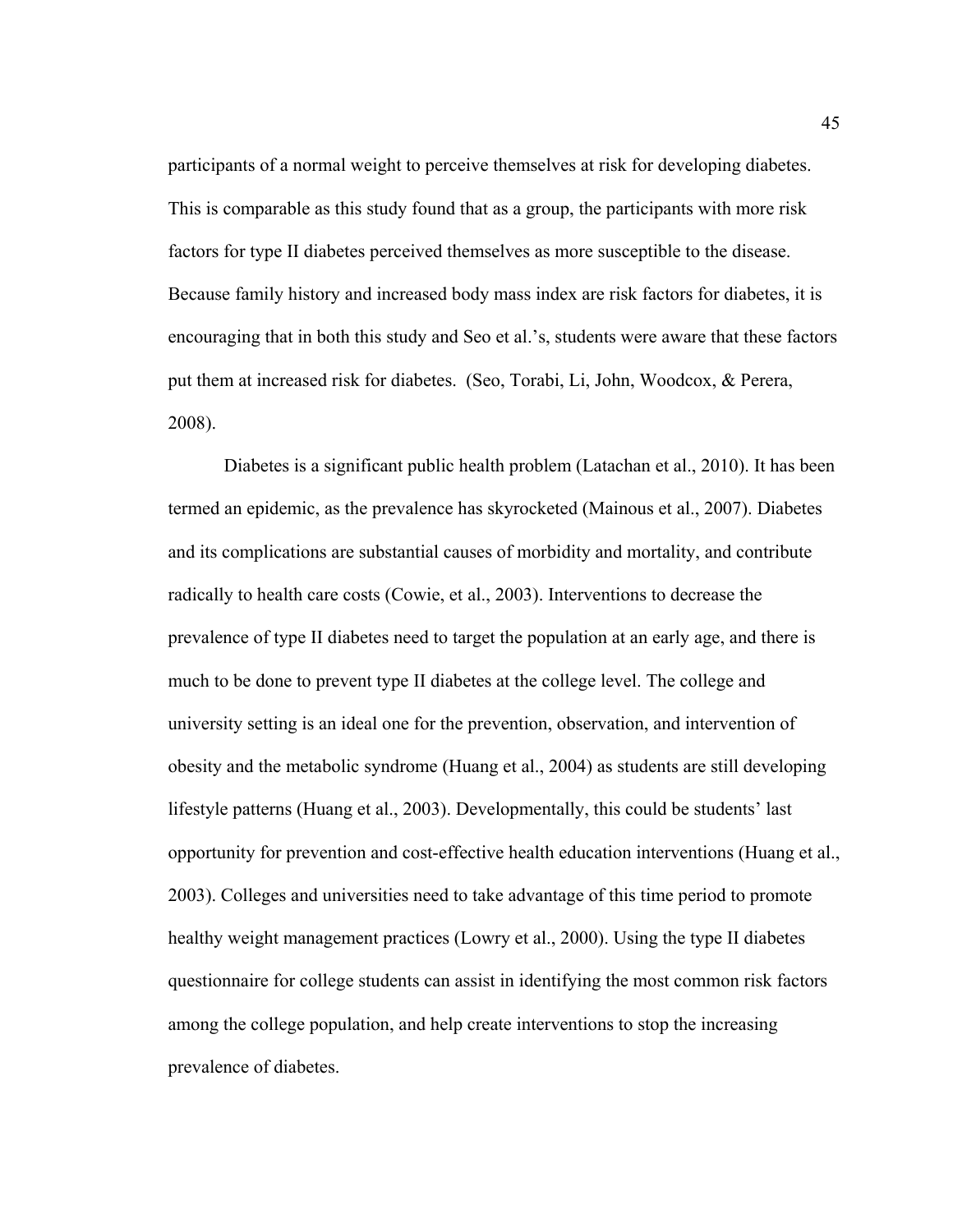#### **Discussion**

Four hundred thirty-two participants took part in the research. The most common risk factors for type II diabetes were lack of physical activity, increased body mass index, and apple body shape. Of the 432 participants who completed the risk factor assessment for type II diabetes questionnaire, 62.9% (*n* = 272) reported exercise less than days per week for 30 minutes or more as recommended by the American Diabetes Association (ADA, *Physical activity,* n.d.*).* The second most prevalent risk factor was an increased body mass index, which  $34.4\%$  ( $n = 141$ ) possessed. The third most prevalent risk factor was an apple body shape  $(33.2\%, n = 141)$ . Analysis of the data demonstrated that male participants ( $M = 1.78$ ,  $SD = 1.00$ ) reported more risk factors for type II diabetes than female participants ( $M = 1.43$ ,  $SD = 0.99$ ).

Findings from the study in relation to the Health Belief Model's perceived susceptibility showed that on a group level, participants with more risk factors for type II diabetes perceived themselves as more susceptible to the disease. This is encouraging as it indicates that overall, participants with a higher number of risk factors recognized that those risk factors elevate their odds of developing type II diabetes.

An additional item that measured participants' perceived susceptibility to type II diabetes was the question, "How likely do you think it is that you would develop type II diabetes in your lifetime compared to other (women/men) your age in Minnesota?" With the exception of participants who had a total of five risk factors for type II diabetes, most participants' perceived susceptibility to type II diabetes increased with number of risk factors. What is alarming about those participants with five risk factors is that although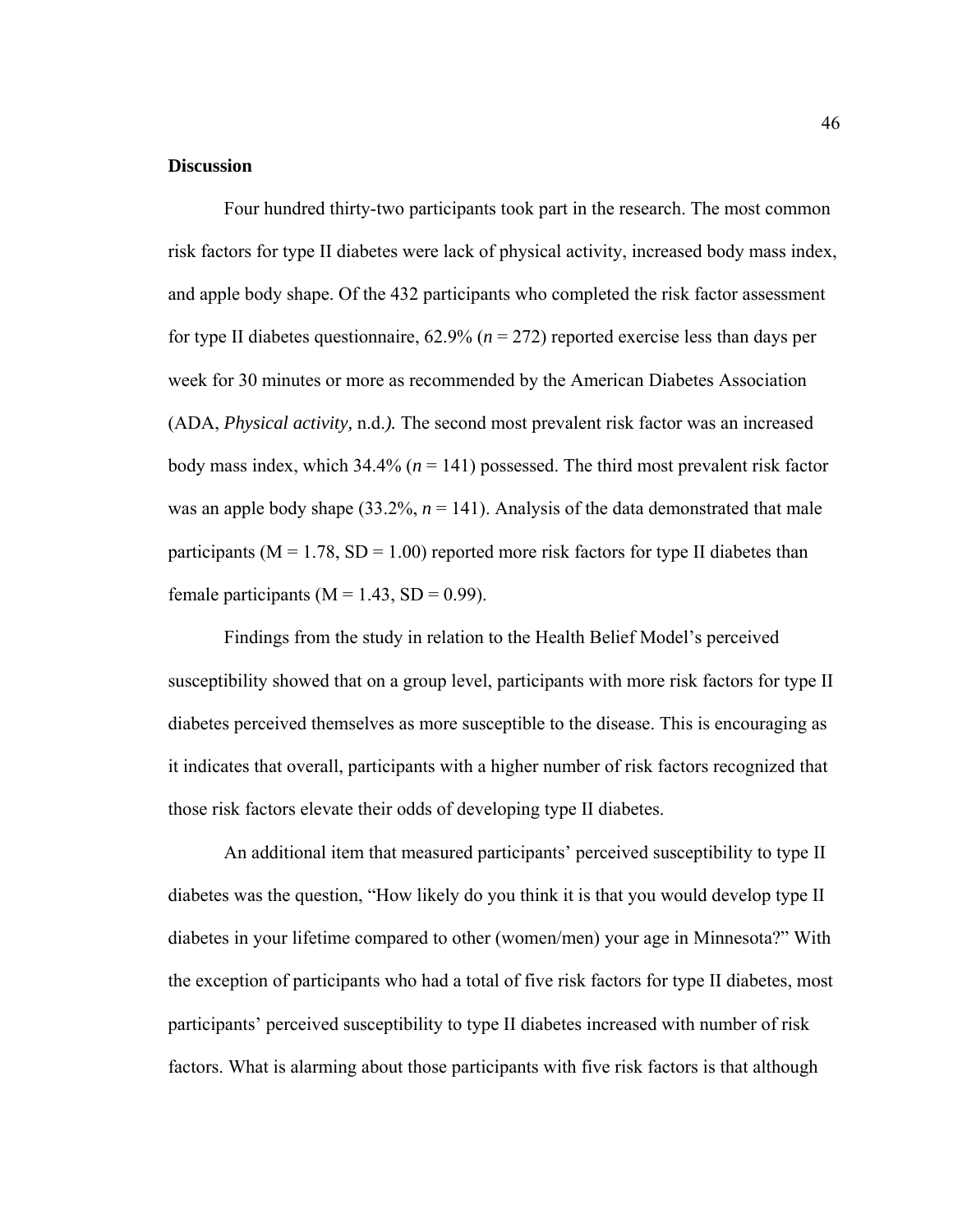they had the highest number of risk factors for type II diabetes, they felt they were at lower risk for the disease than their peers.

Conclusions from the study in relation to the Health Belief Model's perceived severity showed participants with familial history of type II diabetes perceived the seriousness of the disease at the same level as those with no family history. This result was surprising, as the researcher was expecting to find that participants with familial history of the disease perceive type II diabetes as more serious. This finding may imply that those who have family members with type II diabetes have access to effective treatments, and are able to monitor their condition quite easily.

Additional findings related to perceived severity included that the majority of participants were unsure if diabetes is an easy condition to treat, and strongly agreed or agreed that diabetes can result in many serious complications. Although it is promising that the majority of participants acknowledged type II diabetes can lead to serious complications, it is disturbing that most participants were unsure if diabetes is an easy condition to treat. This shows that the participants have not been well educated in the treatment of diabetes.

 Lastly, on a group level, an association was found that indicated participants with family history of type II diabetes did in fact believe their family history increased their own risk for the disease. This is a positive finding, as it indicates that overall the participants did accept family history as a causal factor of type II diabetes.

 As for the Health Belief Model's construct of self-efficacy, nearly three-quarters of the participants strongly agreed or agreed when asked if they were confident they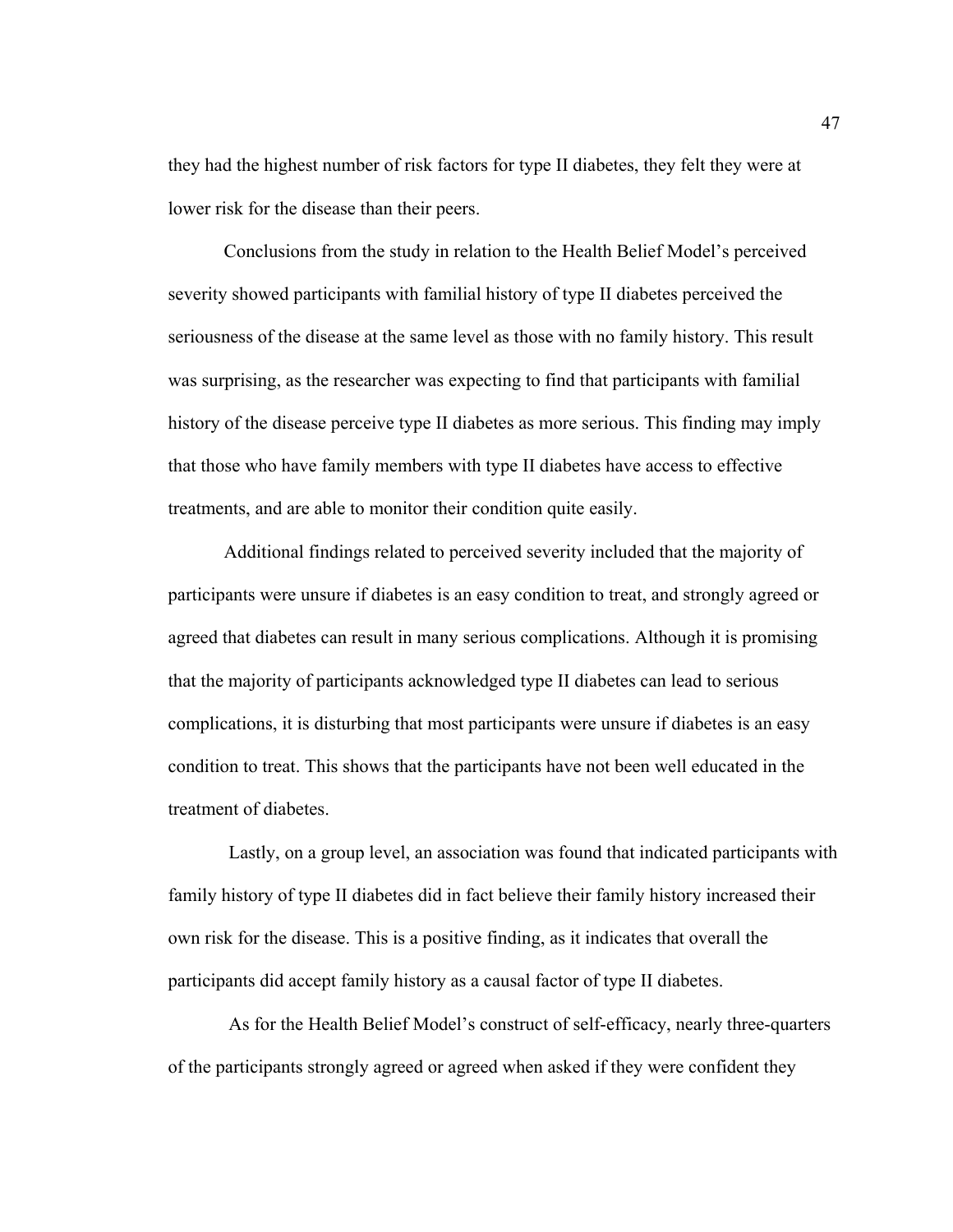could prevent type II diabetes. This is startling as even at a young age  $(M = 19.74)$ , 63 percent of participants exercise less than recommended, 34 percent are overweight or obese, and 33 percent possess an apple body shape. Students seem to be unaware that their current lifestyle habits are putting them at risk for type II diabetes, and the only way to reverse the current diabetes epidemic is through education and prevention at an early age when one's lifestyle is still relatively modifiable.

Based on these findings, future studies are warranted to have a better understanding of college students' attitudes towards type II diabetes. Because of their increased number of risk factors, attention should be focused on targeting educational efforts and interventions at male students and those with high numbers of risk factors, yet little perceived susceptibility to type II diabetes. It is imperative, however, that all students receive more education on type II diabetes, as several of the above findings show that many are uneducated when it comes to prevention, control, and treatment of the disease.

# **Recommendations**

The following recommendations for further research are based upon the findings from this study.

 1. Replicate the study with a more diverse sample in respect to age and class level. Include freshmen, sophomores, juniors, and seniors from all majors. In addition, consideration could be made to distribute and collect surveys in a different manner, for example by an online survey.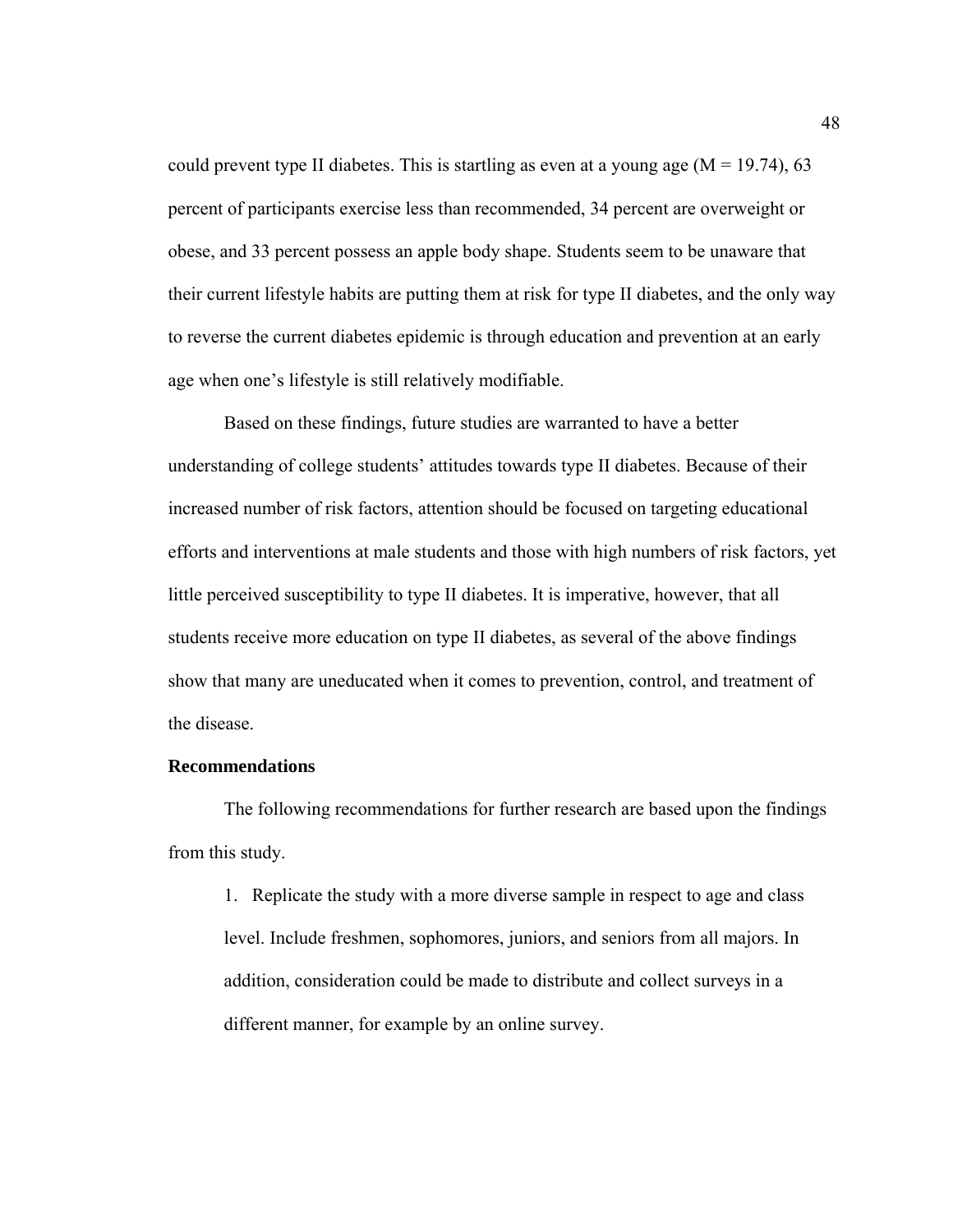2. Prior to distributing the survey, discuss and show images of an apple body shape versus a pear body shape. Many students were unsure of what body shape theirs resembled.

 3. Utilize interdisciplinary research to create a more scientific study. Team with nursing faculty and take height, weight, blood pressure, and cholesterol readings to obtain more accurate risk factor results.

 4. Future studies should consider investigating individual's perceptions of whether their current body mass index and level of physical activity alone puts them at risk for type II diabetes.

 5. Interventions should focus on helping college students be more aware of diabetes and engage in healthy choices to prevent them from developing type II diabetes.

 In spite of high overweight and obesity rates among college students, few studies have examined metabolic risks in this population (Huang et al., 2007). Research among the college population is urgently needed to assess physical activity, diet, and clinical risk for obesity and the metabolic syndrome (Huang et al., 2003). To promote better lifestyle practices among students, behavior and health science professionals should be encouraged to offer opportunities for regular physical activity and to offer healthy food choices on campus (Anding et al., 2001). Research findings show that there is a need for nutrition educators to emphasize dietary guidelines for sugar and fat, the recommended number of servings from the five food groups, and recommended daily allowance nutritional adequacy (Schuette et al., 1996).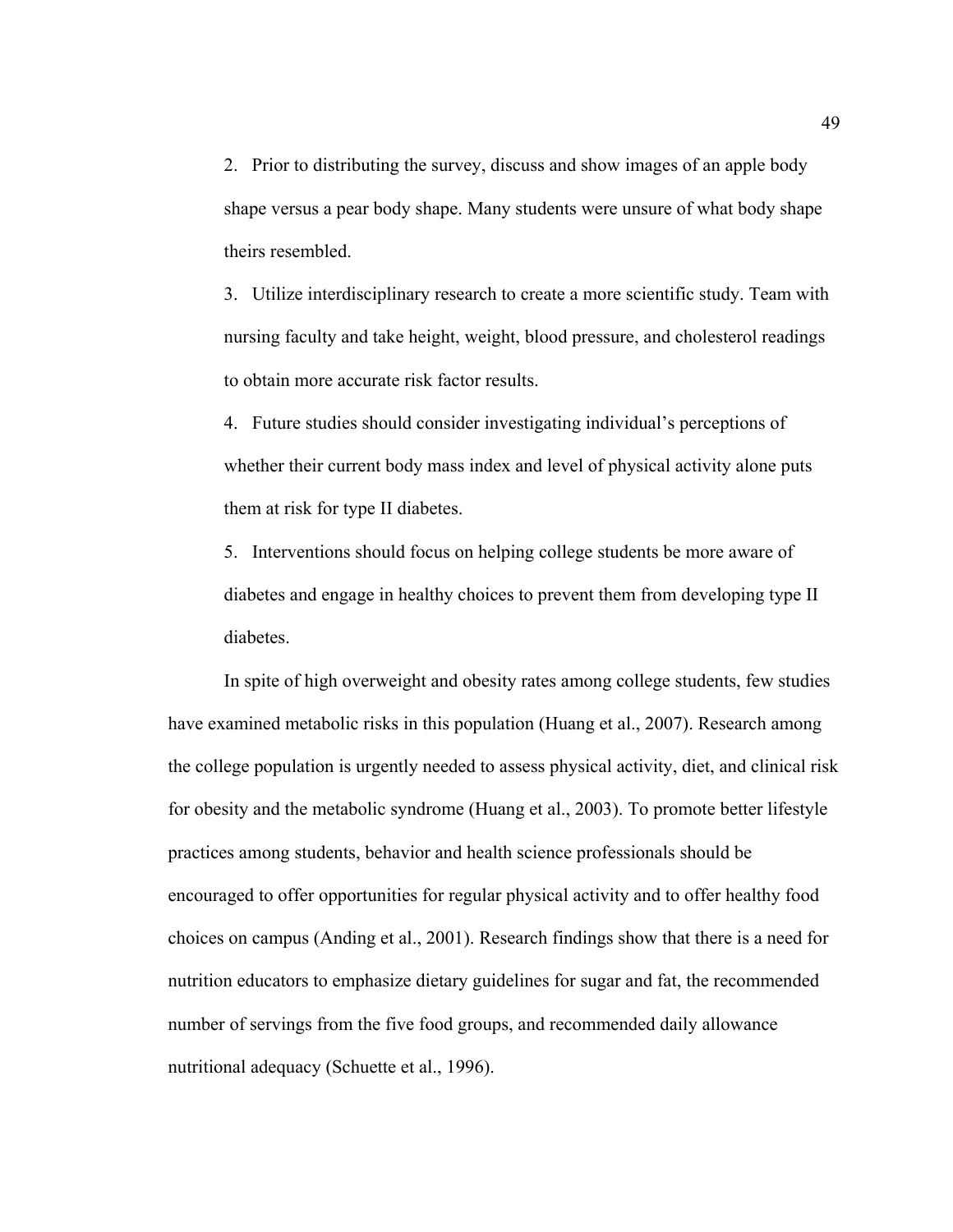Many risk tests for type II diabetes are available; however they have limited utility in a younger adult population. Studies have shown that a risk score for the development of type II diabetes created from a middle-aged population are less accurate in the prediction of development of type II diabetes in a younger population. As the prevalence of type II diabetes rises among young adults, it is crucial to be able to identify high risk populations (Mainous, et al., 2007).

 The researcher recommends a risk test for type II diabetes be included in the curriculum for all introductory health classes. It is vital that students are educated on the topic of type II diabetes, and are knowledgeable in the prevention and control of the disease. Because many college students are required to take one general education health course, it may be their only opportunity in their higher education career to learn about their risk factors for type II diabetes. If students take the risk test, and are therefore able to identify their own risk factors for type II diabetes, they will have a better idea of how to adjust their own lifestyle now, and in the future, to assist them in preventing the disease. Early detection and treatment of diabetes could ultimately reduce morbidity, mortality, health care costs, and diabetes-related complications in the future.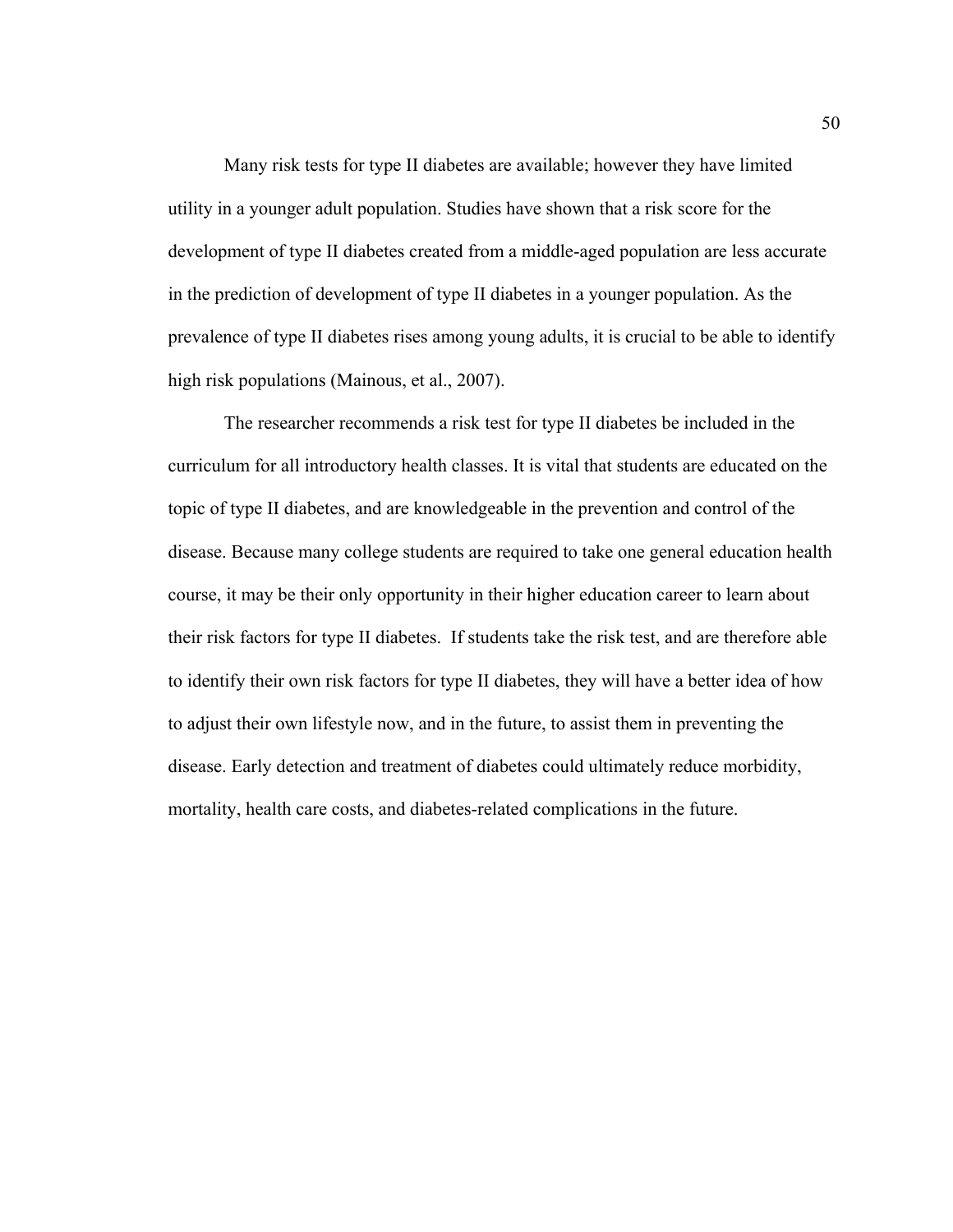#### **References**

- American Diabetes Association (n.d.). *Age, race, gender & family history.* Retrieved November 4, 2010, from http://www.diabetes.org/diabetes basics/prevention/checkup-america/nonmodifiables.html
- American Diabetes Association (n.d.). *All about cholesterol*. Retrieved November 4, 2010, from http://www.diabetes.org/diabetes-basics/prevention/checkup america/cholesterol.html
- American Diabetes Association (n.d.). *Diabetes and oral health problems*. Retrieved November 4, 2010, from http://www.diabetes.org/living-with-diabetes/treatment and-care/oral-health-and-hygiene/diabetes-and-oral.html
- American Diabetes Association (n.d.). *Healthy weight loss*. Retrieved November 4, 2010, from http://www.diabetes.org/food-and-fitness/fitness/weight-loss/healthy weight-loss.html
- American Diabetes Association (n.d.). *High blood pressure*. Retrieved November 4, 2010, from http://www.diabetes.org/diabetes-basics/prevention/checkup america/bloodpressure.html
- American Diabetes Association (n.d.). *High blood pressure (Hypertension)*. Retrieved November 4, 2010, from http://www.diabetes.org/living-with diabetes/complications/high-blood-pressure-hypertension.html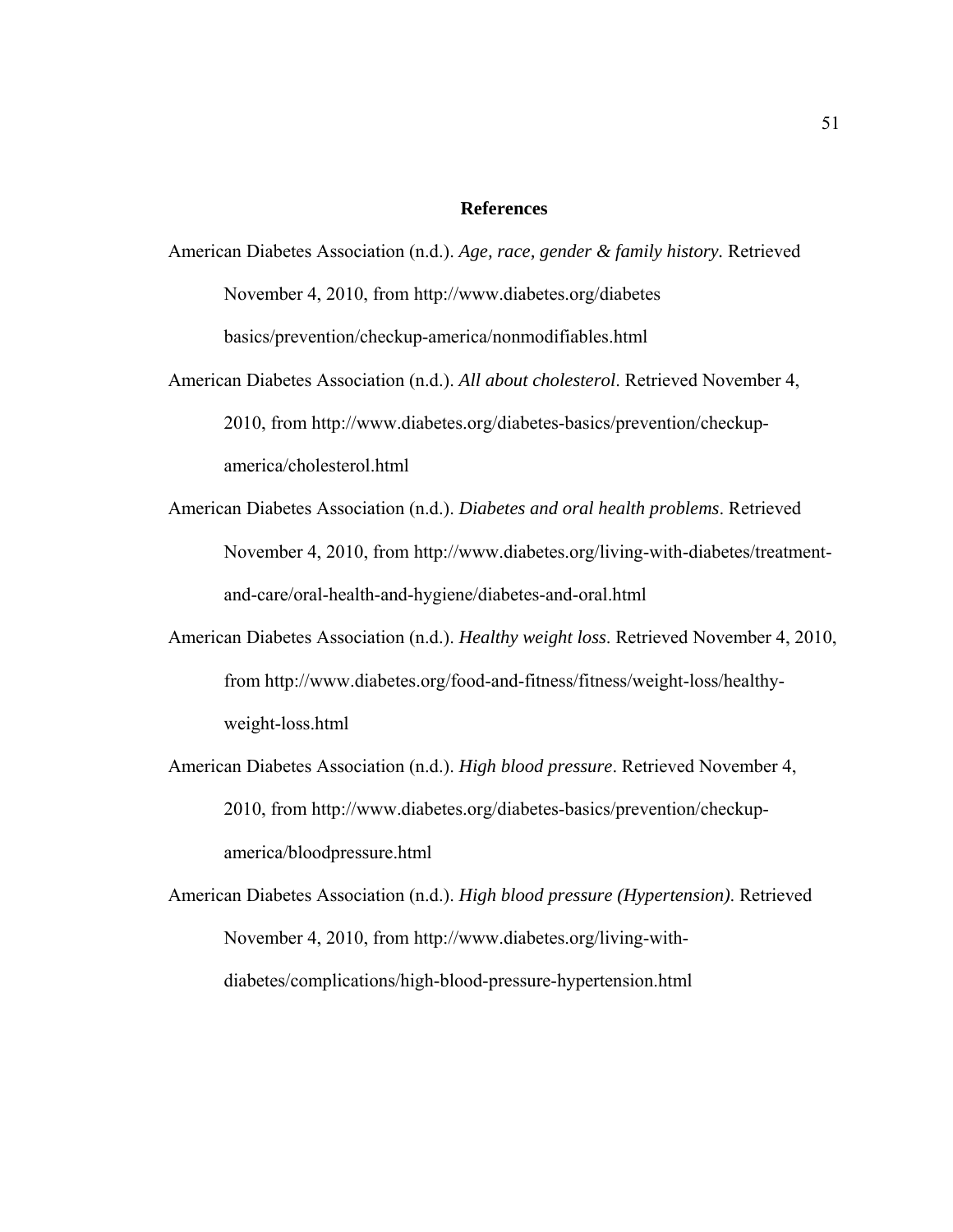- American Diabetes Association (n.d.). *Ketoacidosis*. Retrieved November 14, 2010, from http://www.diabetes.org/living-with-diabetes/complications/ketoacidosis dka.html?print=t
- American Diabetes Association (n.d.). *Physical activity*. Retrieved November 4, 2010, from http://www.diabetes.org/diabetes-basics/prevention/checkup america/activity.html
- American Diabetes Association (n.d.). *Stopping diabetes starts now*. Retrieved November 4, 2010 from http://www.diabetes.org/assets/american-diabetes-month- 2010/2010-ADM-PPT.ppt
- American Diabetes Association (n.d.). *What is gestational diabetes?* Retrieved November 4, 2010 from http://www.diabetes.org/diabetes-basics/gestational/what-is gestational-diabetes.html
- American Diabetes Association (n.d.). *Who is at greater risk for type 2 diabetes?* Retrieved November 4, 2010, from http://www.diabetes.org/diabetes basics/prevention/risk-factors/
- Amercian Diabetes Association (n.d.). *Your risk*. Retrieved September 16, 2010, from http://www.diabetes.org/diabetes-basics/prevention/risk-factors/
- Anding, J. D., Suminski, R. R., & Boss, L. (2001). Dietary intake, body mass index, exercise, and alcohol: Are college women following the dietary guidelines for Americans? *Journal of American College Health, 49*, 167-171.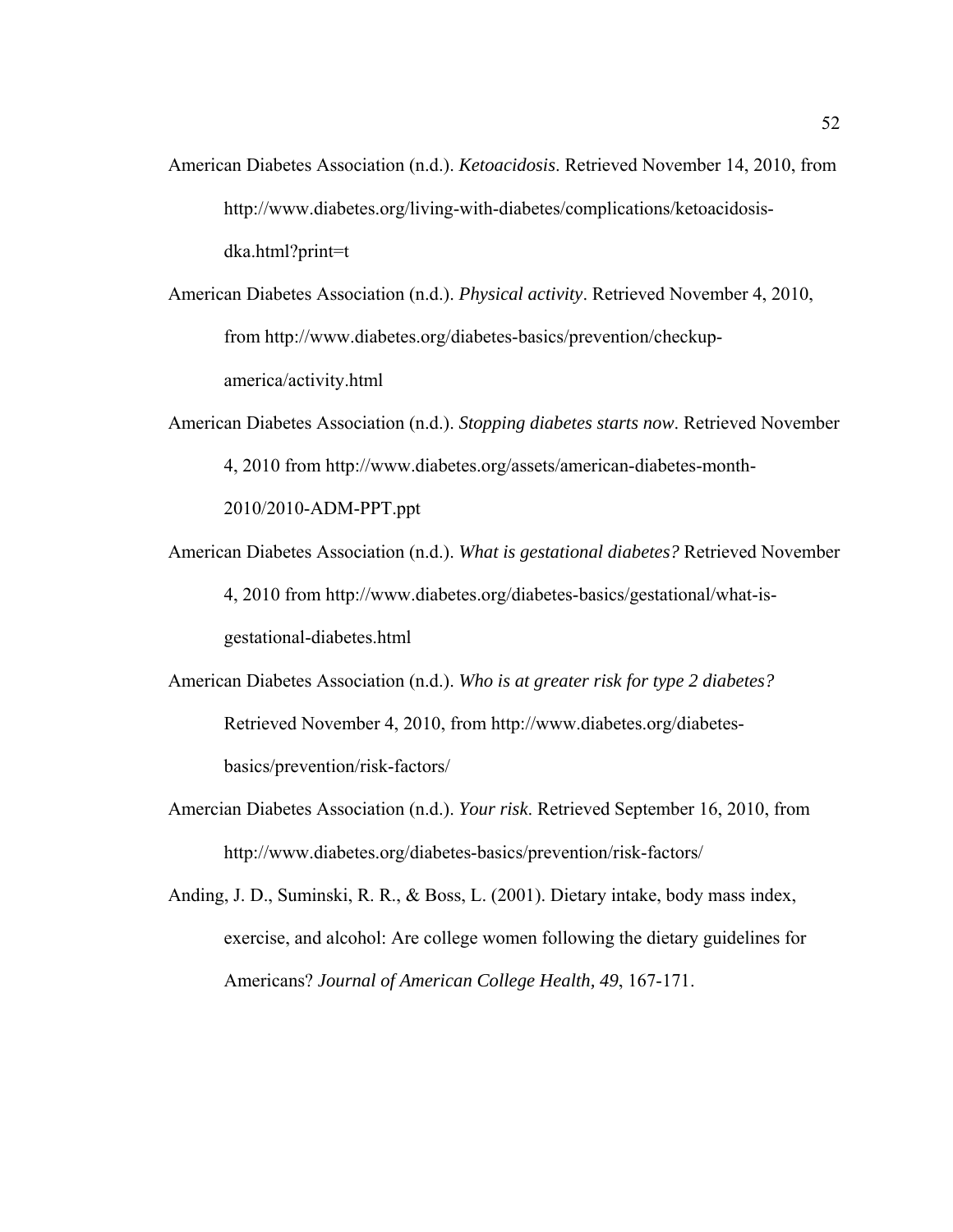- Cowie, C. C., Rust, K. F., Byrd Holt, D., Eberhardt, M. S., et al. (2003). Prevalence of diabetes and impaired fasting glucose in adults – United States, 1999-2000. *MMWR*, *52*, 833.
- de Zewart, O., Veldhuijzen, I. K., Elam, G., Aro, A. R., Abraham, T., Bishop, G.D., Voeten, H. A. C. M., Richardus, J. H., & Brug, J. (2009). Perceived threat, risk perception, and efficacy beliefs related to SARS and other (emerging) infectious diseases: Results of an international survey. *International Journal of Behavioral Medicine, 16*, 30-40. doi: 10.1007/s12529-008-9008-2
- Engelgau, M. M., Geiss, L. S., Saaddine, J. B., Boyle, J. P., Benjamin, S. M., Gregg, E. W., Tierney, E. F., Rios-Burrows, N., Mokdad, A. H., Ford, E. S., Imperatore, G., & Narayan, K. M. V. (2004). The evolving diabetes burden in the United States. *Annals of Internal Medicine, 140*, 945-950.
- Flegal, K. M., Carroll, M. D., Ogden, C. L., & Curtin, L. R. (2010). Prevalence and trends in obesity among US adults, 1999-2008. *JAMA*, *303*, 235-241.
- Ford, E. S., Giles, W. H., & Dietz, W. H. (2002). Prevalence of the metabolic syndrome among US adults: Findings from the third national health and nutrition examination survey. *JAMA, 287,* 356-359. doi:10.1001/jama.287.3.356
- Glanz, K., Lewis, F., Marcus, & Rimer, B. K. (2002). *Health behavior and health education: theory, research, and practice*. 3rd ed. San Fransico: Jossey-Bass.
- Heikes, K. E., Eddy, D. M., Arondekar, B., & Schlessinger, L. (2008). Diabetes risk calculator: A simple tool for detecting undiagnosed diabetes and pre-diabetes. *Diabetes Care, 31*, 1040-1045.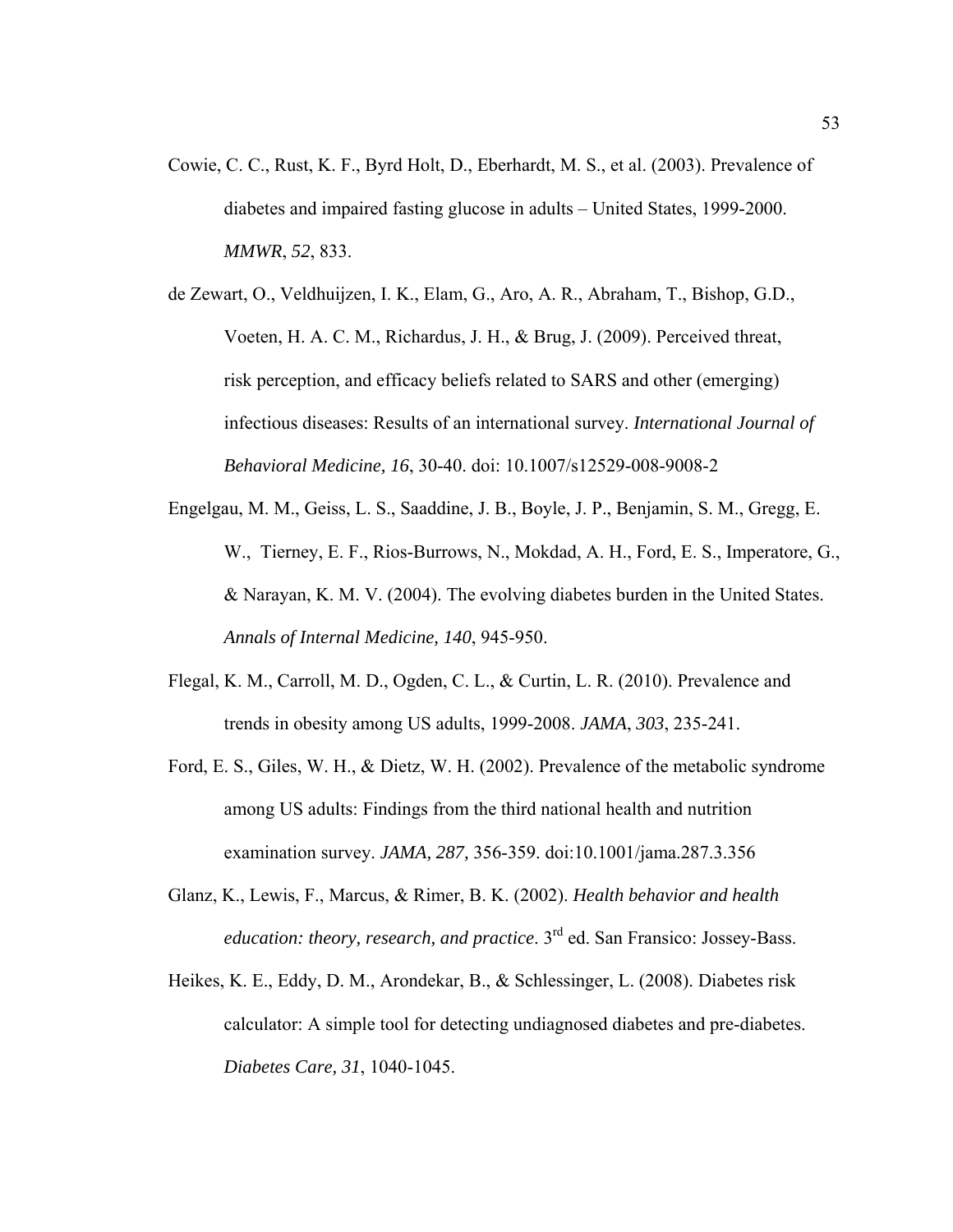- Huang, T. T., Harris, K. J., Lee, R. E., Nazir, N., et al. (2003). Assessing overweight, obesity, diet, and physical activity in college students. *Journal of American College Health, 52*, 83-86.
- Huang, T. T., Kempf, A. M., Strother, M. L., Li, C., Lee, R. E., Harris, K. J., & Kaur, H. (2004). Overweight and components of the metabolic syndrome in college students. *Diabetes Care, 27*, 3000-3001.
- Huang, T.T., Shimel, A., Lee, R. E., Delancey, W., & Strother, M. L. (2007). Metabolic risks among college students: Prevalence and gender differences. *Metabolic Syndrome and Related Disorders, 5*, 365-372.
- Koopman, R. J., Mainous, A. G., Everett, C. J., & Carter, R. E. (2008). Tool to assess likelihood of fasting glucose impairment. *Annals of Family Medicine, 6*, 555-561. doi:10.1370/afm.913
- Latachan, Z., Seereeram, R., Kamalodeen, A., Sanchez, S., Deonarine, U., Sinanan, R., & Mungrue, K. (2010). TRAQ-D (Trinidad Risk Assessment Questionnaire for Type 2 Diabetes Mellitus): A cheap, reliable, non-invasive screening tool for diabetes. *British Journal of Diabetes & Vascular Disease, 10*, 187-192. doi:10.1177/1474651410366553
- Lindstrom, J. & Tuomilehto, J. (2003). The diabetes risk score. *Diabetes Care, 26,* 725- 730.
- Lowry, R., Galuska, D. A., Fulton, J. E., Wechsler, H., Kann, L., & Collins, J. L. (2000). Physical activity, food choice, and weight management goals and practices among U.S. college students. *American Journal of Preventive Medicine, 18*(1), 18-27.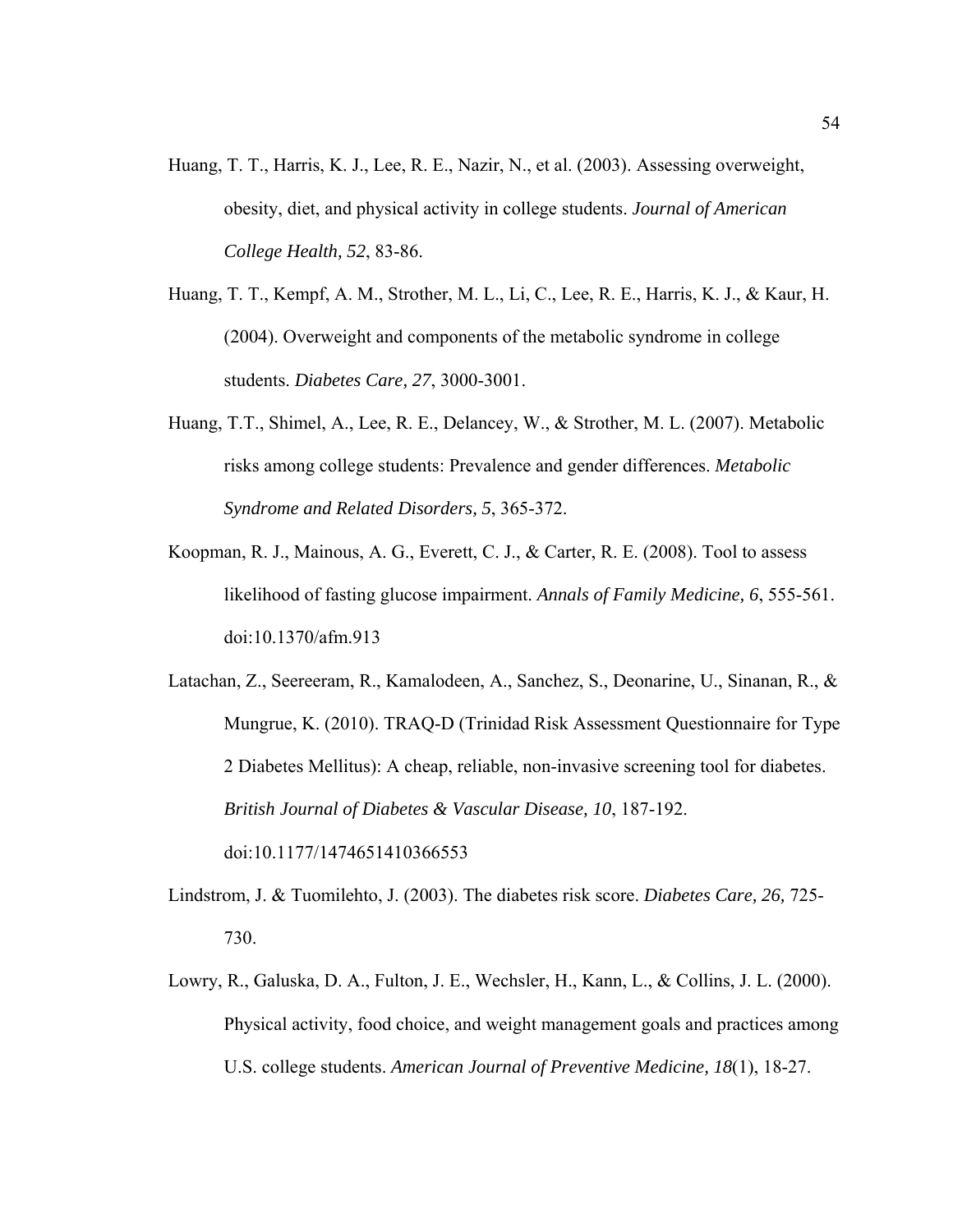- Mainous, A. G, Diaz, V. A., & Everett, C. J. (2007). Assessing risk for development of diabetes in young adults. *Annals of Family Medicine, 5,* 425-429. doi:10.1370/afm.705
- Mokdad, A. H., Ford, E. S., Bowman, B. A., Dietz, W. H., Vinicor, F., Bales, V. S., et al. (2003). Prevalence of obesity, diabetes, and obesity-related health risk factors, 2001. *JAMA*, *289*(1), 76-79. doi:10.1001/jama.289.1.76
- Mayo Clinic Staff. (2009). *Type 2 diabetes: Risk factors*. Retrieved from http://www.mayoclinic.com/health/type-2-diabetes/DS00585/DSECTION=risk factors
- National Diabetes Information Clearinghouse. (2008). *Am I at risk for type 2 diabetes? Taking steps to lower your risk of getting diabetes*. Retrieved from http://diabetes.niddk.nih.gov/dm/pubs/riskfortype2/
- Nijhof, N., ter Hoeven, C. L., & de Jong, M. D. T. (2008). Determinants of the use of a diabetes risk-screening test. *Journal of Community Health, 33,* 313-317. doi:10.1007/s10900-008-9099-3
- Partridge, C. (2007). Unhealthy lifestyle in college students could lead to diabetes risk. *Nephrology News & Issues, January*, 22-25.

Powell, C. K., Hill, E. G., & Clancy, D. E. (2007). The relationship between health literacy and diabetes knowledge and readiness to take health actions. *The Diabetes Educator, 33*, 144-151.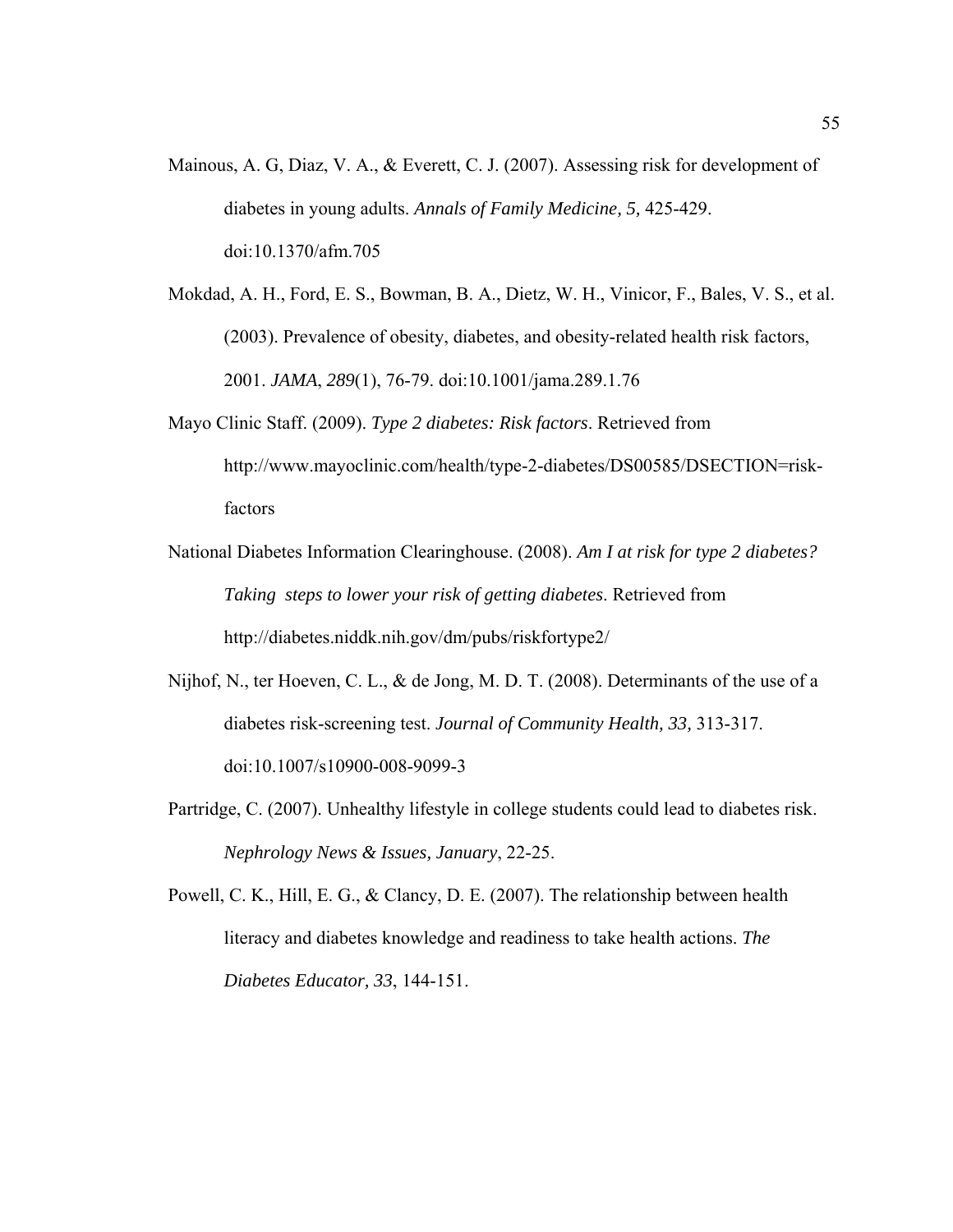- Schuette, L. K., Song, W. O., & Hoerr, S. L. (1996). Quantitative use of the food guide pyramid to evaluate dietary intake of college students. *Journal of the American Dietetic Association, 96*, 453.
- Seo, D-C., Torabi, M. R., Li, K., John, P. M., Woodcox, S. G., & Perera, B. (2008). Perceived susceptibility to diabetes and attitudes toward preventing diabetes among college students at a large Midwestern university. *American Journal of Health Studies, 23*, 143-150.
- Smith, J. (2007). Nature and causes of trends in male diabetes prevalence, undiagnosed diabetes, and the socioeconomic status health gradient. *PNAS, 104*, 13225-13231. doi:10.1073/pnas.0611234104
- U.S. Department of Health and Human Services, Centers for Disease Control and Prevention. (2008). *National diabetes fact sheet: General information and national estimates on diabetes in the United States*, 2007.
- Whitford, D. L, McGee, H., & O'Sullivan, B. (2009). Reducing health risk in family members of patients with type 2 diabetes: Views of first degree relatives. *BMC Public Health, 9*, 455-465. doi:10.1186/1471-2458-9-455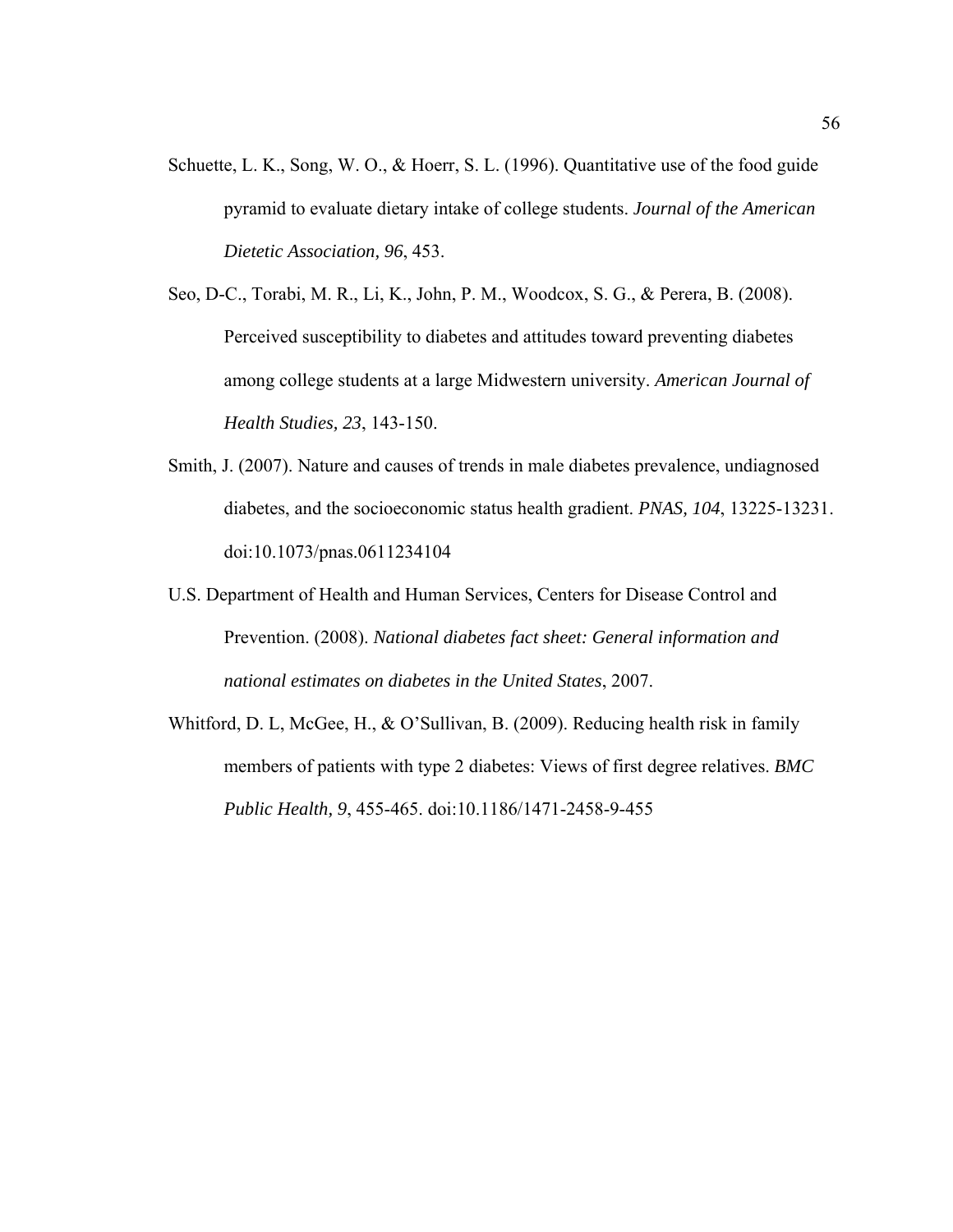**Appendix A**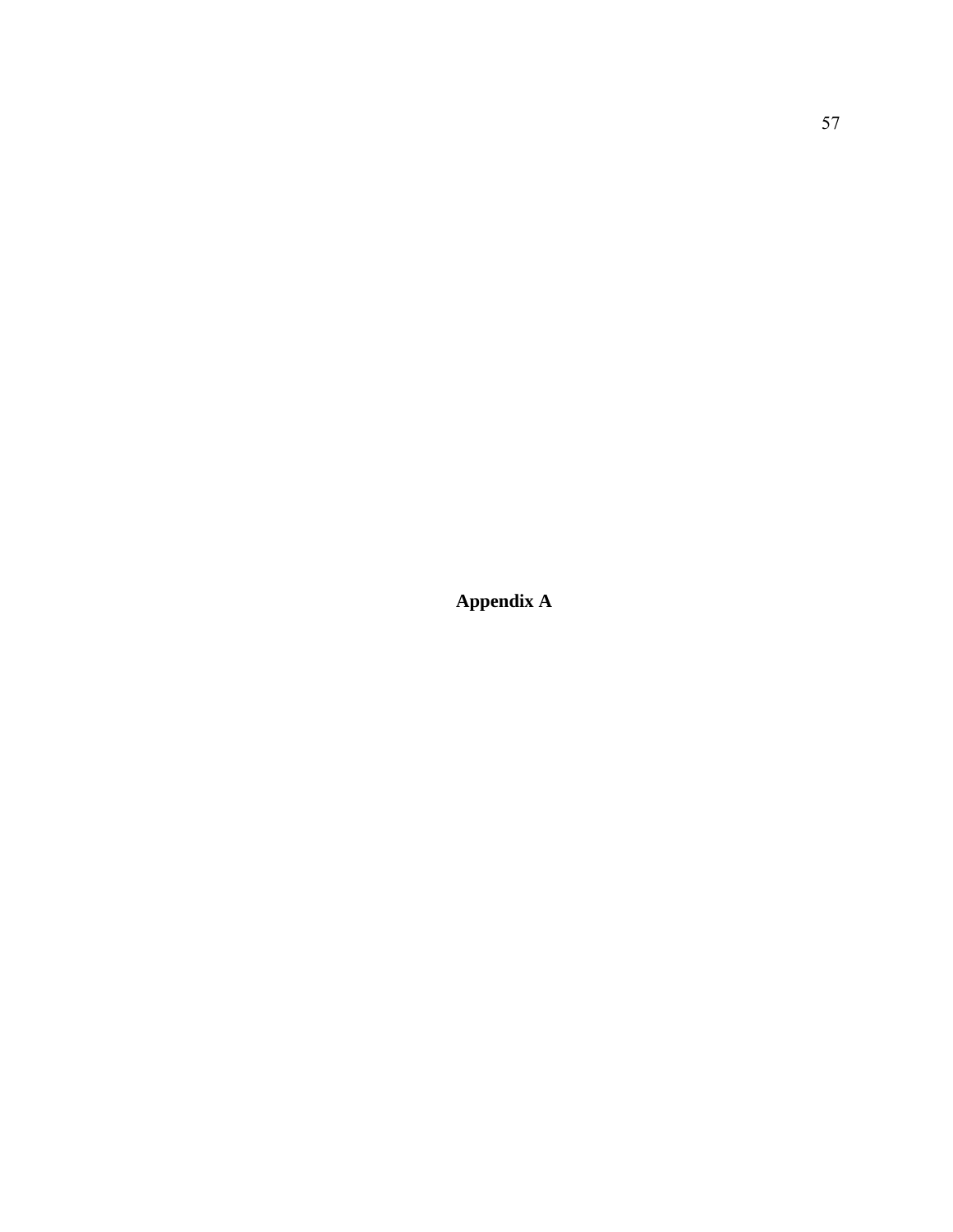unnesota State niversit

Amy Hedman, Ph.D. **Health Science Department** 213 HC North Minnesota State University, Mankato Mankato MN 5601

November 24, 2010

Dear Amy:

Re: IRB Proposal, Log #5795 entitled "Assessing Students' Risk for Type II Diabetes of a Midwest State University"

Your IRB Proposal has been approved as of November 24, 2010. On behalf of the Institutional Review Board I wish you success with your study. Remember that you must seek approval for any changes in your study, its design, funding source, consent process, or any part of the study that may affect participants in the study. Should any of the participants in your study suffer a research-related injury or other harmful outcome, you are required to report them to the IRB as soon as possible.

The approval of your study is for one calendar year from the approval date. When you complete your data collection, or should you discontinue your study, you must notify the IRB. Please include your log number with any correspondence with the IRB.

This approval is considered final when the full IRB approves the monthly decisions and active log. The IRB reserves the right to review each study as part of its continuing review process. Continuing reviews are usually scheduled. However, under some conditions the IRB may choose not to announce a continuing review.

Sincerely,

incia Hargrove

Patricia M. Hargrove, Ph.D. **IRB** Coordinator CC: File

COLLEGE OF GRADUATE STUDIES AND RESEARCH 115 ALUMNI FOUNDATION CENTER · MANKATO, MN 56001 PHONE 507-389-2321 (V) · 800-627-3529 OR 711 (MRS/TTY) · FAX 507-389-5974 A member of the Minnesota State Colleges and Universities System. Minnesota State University, Mankato is an Affirmative Action/Equal Opportunity University.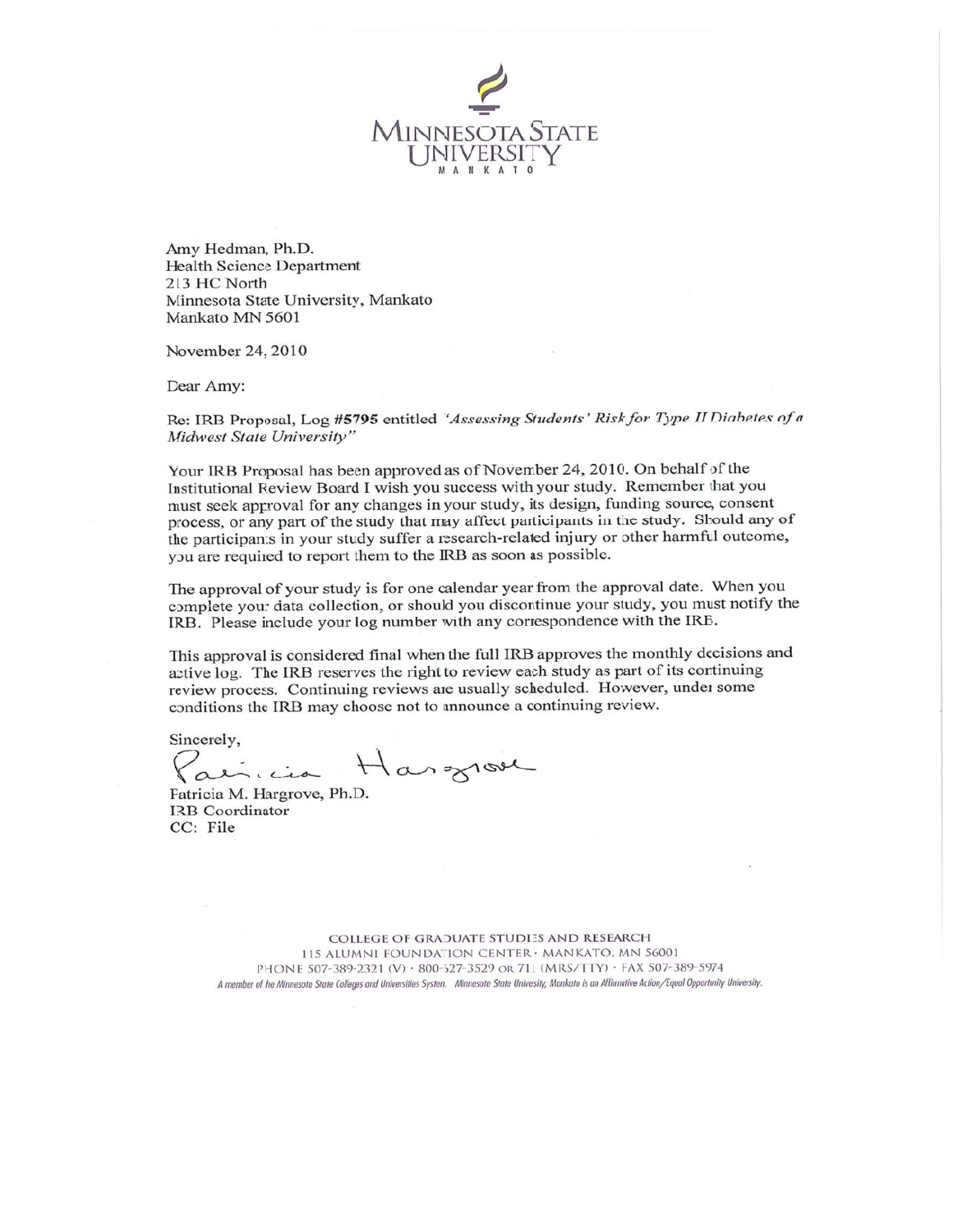**Appendix B**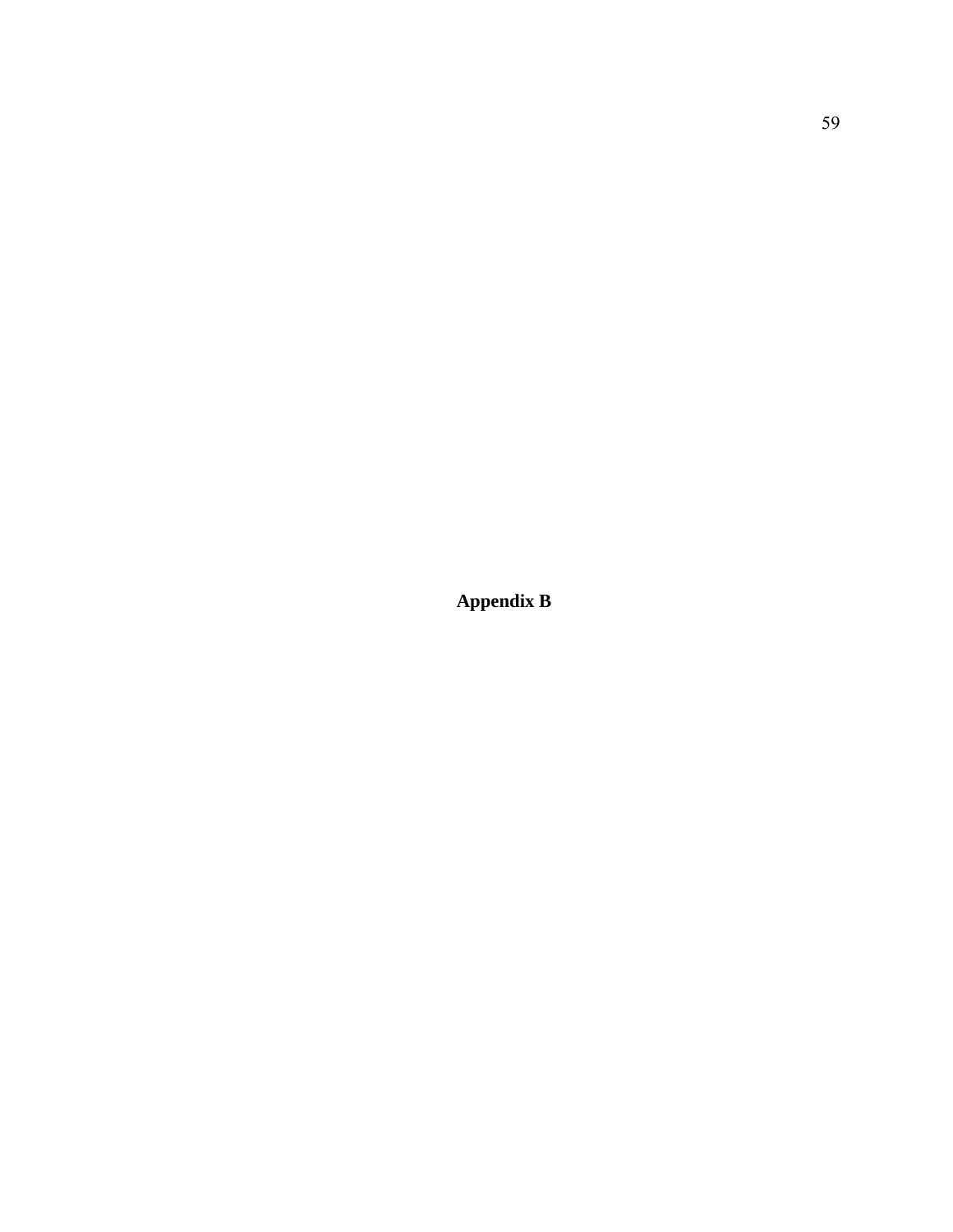#### **Diabetes Questionnaire**

This purpose of this survey is to identify the current risk factors for type II diabetes among college students. Non-diabetic college students over the age of 18 are asked to complete this survey. The American Diabetes Association defines type II diabetes as a condition that results when the body does not produce enough insulin, or the cells ignore the insulin. If you have type I or type II diabetes, please do NOT complete this survey. This survey is confidential and anonymous (do NOT put your name on this survey). Please read each question carefully and answer the questions to the best of your ability. Thank you for your participation.

1. Are you male or female?

a. Male

b. Female

2. What is your age?

years

3. Do any of your biological family members have type II diabetes?

(Check all that apply. If no one in your family has diabetes, please go to question 4.)



5. How much do you weigh?

\_\_\_\_\_lbs

6. What is your body shape; "apple-shape" or "pear-shape"? *Apple-shape: your body has a tendency to store fat around your middle section Pear-shape: your body has a tendency to store fat around your hips section* 

- a. Apple
- b. Pear
- c. Unsure

7. How many days per week do you typically participate in any physical activities or exercises such as running, golf, walking, or calisthenics for exercise for 30 minutes or more? days/per week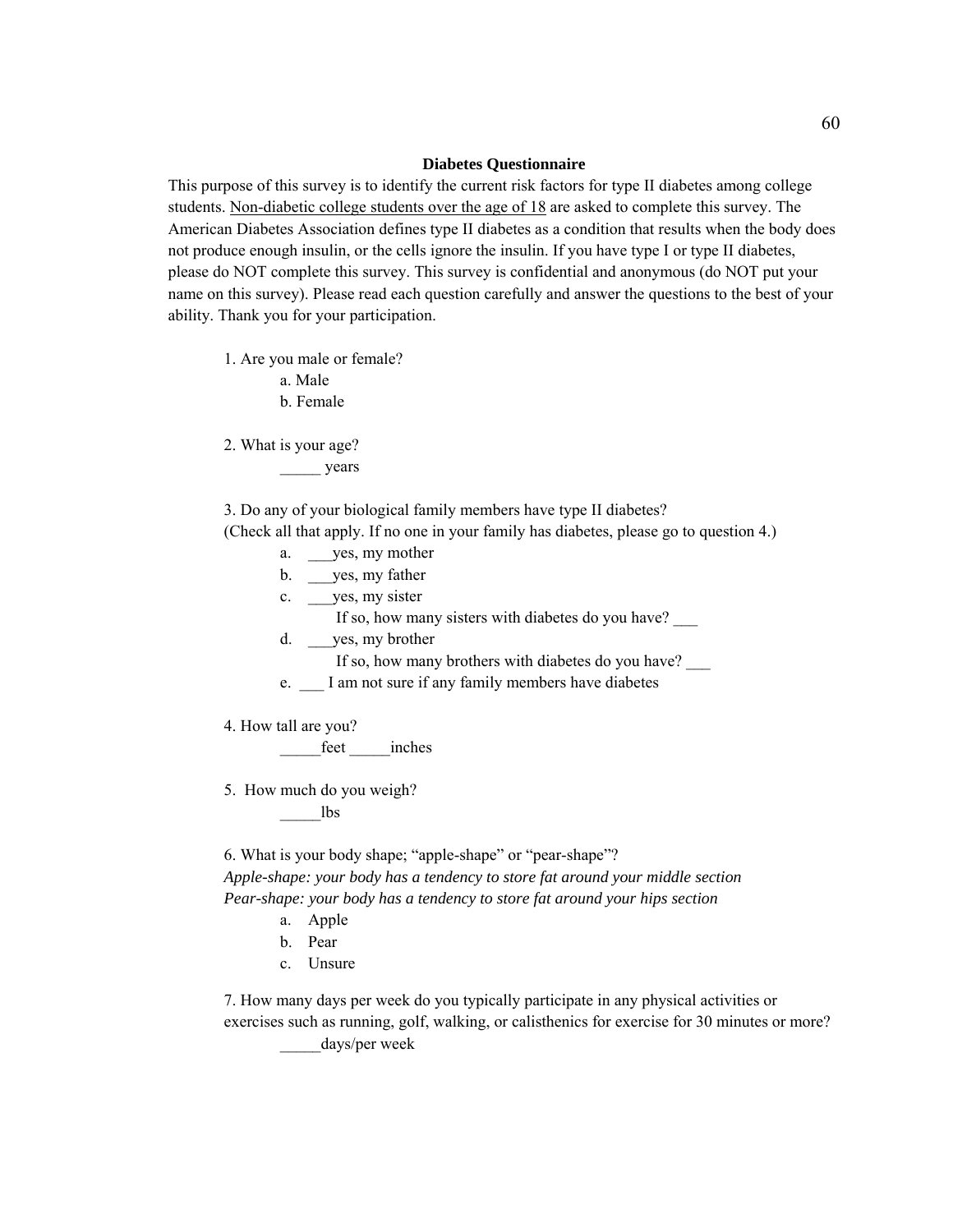8. Do you **currently** have high blood pressure, also known as hypertension? (Blood pressure higher than 130/80mm Hg is defined as hypertension.)

- a. Yes
- b. No
- c. I do not know

9. Answer this question only if you have been diagnosed with high blood pressure.

Do you **currently** take a prescription medication to lower your blood pressure?

- a. Yes
- b. No

10. Do you **currently** have high cholesterol?

(LDL cholesterol higher than 100 mg/dL is defined as high cholesterol.)

- a. Yes
- b. No
- c. I do not know

11. Answer this question only if you have been diagnosed with high cholesterol.

Do you **currently** take a prescription medication to normalize your cholesterol levels?

- a. Yes
- b. No

12. What race/ethnicity best describes you?

- a. Caucasian
- b. Non-Hispanic Black
- c. Hispanic/Latino American
- d. Asian American
- e. Pacific Islander
- f. American Indian
- g. Alaskan Native
- h. Other (please list) \_\_\_\_\_\_\_\_\_\_\_\_\_\_

 13. Answer this question only if you are female. Have you had gestational (pregnancy) diabetes?

- a. Yes
- b. No

# **Regarding questions 14 to 22, read each statement and indicate to what extent you agree or disagree with the following statements.**

 14. My current lifestyle behaviors (eating habits and activity level) decrease the chances I will develop type II diabetes before age 45.

a. Strongly agree b. Agree c. Unsure d. Disagree e. Strongly disagree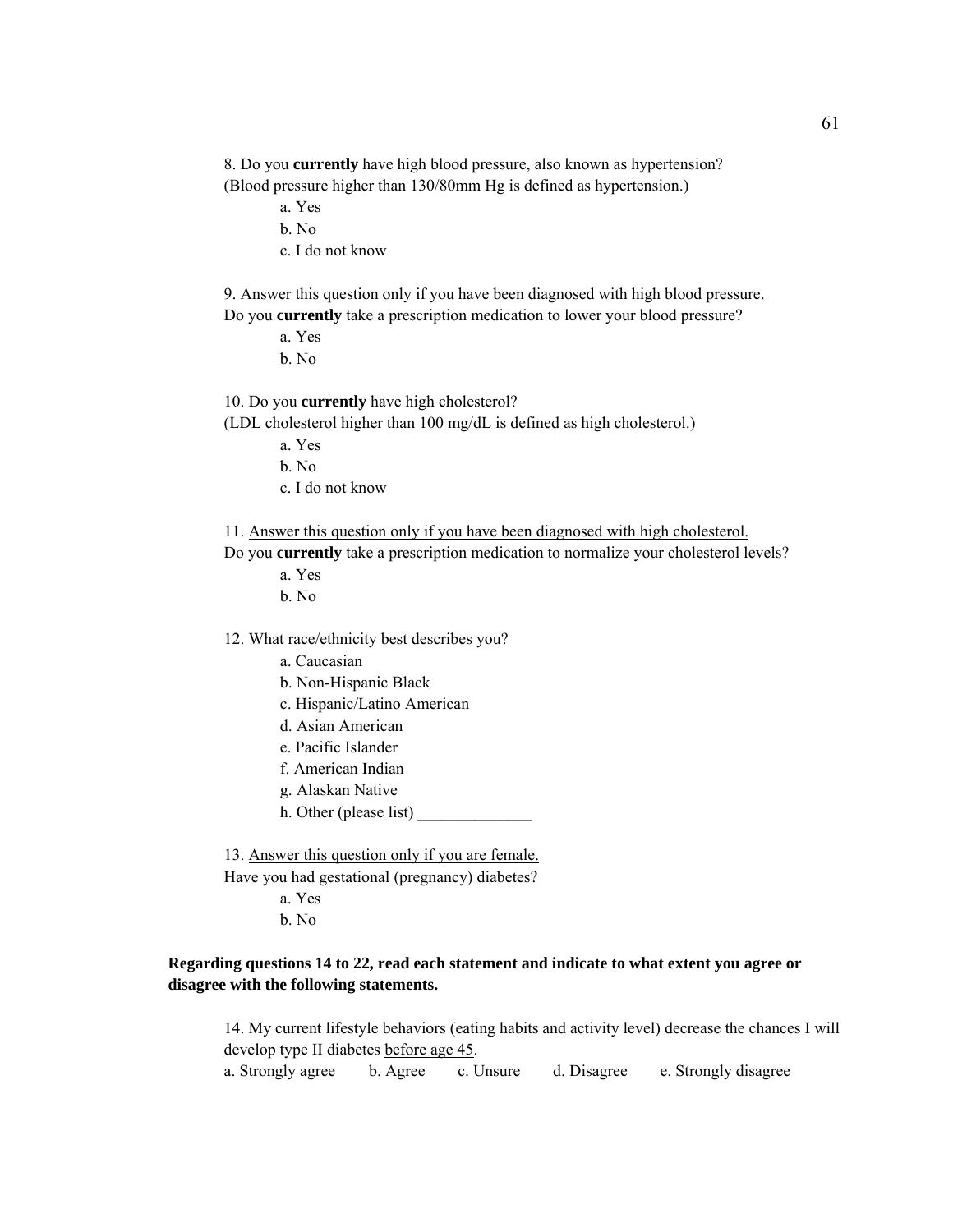|                                                                                     |          |           |             | 15. My current lifestyle behaviors (eating habits and activity level) decrease the chances I will   |  |  |  |  |
|-------------------------------------------------------------------------------------|----------|-----------|-------------|-----------------------------------------------------------------------------------------------------|--|--|--|--|
| developing type II diabetes after age 45.                                           |          |           |             |                                                                                                     |  |  |  |  |
| a. Strongly agree                                                                   | b. Agree | c. Unsure | d. Disagree | e. Strongly disagree                                                                                |  |  |  |  |
| 16. My family history increases my risk of type II diabetes.                        |          |           |             |                                                                                                     |  |  |  |  |
| a. Strongly agree                                                                   | b. Agree | c. Unsure | d. Disagree | e. Strongly disagree                                                                                |  |  |  |  |
| (treat) the diabetes.                                                               |          |           |             | 17. I am confident that if I was diagnosed with type II diabetes, I would be able to manage         |  |  |  |  |
| a. Strongly agree                                                                   | b. Agree | c. Unsure | d. Disagree | e. Strongly disagree                                                                                |  |  |  |  |
| 18. Type II diabetes is a condition that is easy to treat.                          |          |           |             |                                                                                                     |  |  |  |  |
| a. Strongly agree                                                                   | b. Agree | c. Unsure | d. Disagree | e. Strongly disagree                                                                                |  |  |  |  |
| 19. If I were to get type II diabetes, I would have access to effective treatments. |          |           |             |                                                                                                     |  |  |  |  |
| a. Strongly agree                                                                   | b. Agree | c. Unsure | d. Disagree | e. Strongly disagree                                                                                |  |  |  |  |
|                                                                                     |          |           |             | 20. If I were to get type II diabetes, I could die from the disease or its resulting complications. |  |  |  |  |
| a. Strongly agree                                                                   | b. Agree | c. Unsure | d. Disagree | e. Strongly disagree                                                                                |  |  |  |  |
| 21. Type II diabetes can result in many serious complications.                      |          |           |             |                                                                                                     |  |  |  |  |
| a. Strongly agree                                                                   | b. Agree | c. Unsure | d. Disagree | e. Strongly disagree                                                                                |  |  |  |  |
| 22. I am confident that I can prevent type II diabetes.                             |          |           |             |                                                                                                     |  |  |  |  |
| a. Strongly agree                                                                   | b. Agree | c. Unsure | d. Disagree | e. Strongly disagree                                                                                |  |  |  |  |

# **For the following questions, indicate on the scale provided the extent of your response.**

|                                                                                   | 2           | 3 | 4                                                                                          | 5                      | 6 | 7 | 8 | 9 | 10                |
|-----------------------------------------------------------------------------------|-------------|---|--------------------------------------------------------------------------------------------|------------------------|---|---|---|---|-------------------|
| Low Risk                                                                          |             |   |                                                                                            | Moderate Risk          |   |   |   |   | High Risk         |
| 24. How serious would it be for you if you got type II diabetes in the next year? |             |   |                                                                                            |                        |   |   |   |   |                   |
|                                                                                   | 2           | 3 | 4                                                                                          | 5.                     | 6 |   | 8 | 9 | 10                |
| Not Serious at All                                                                |             |   |                                                                                            | Moderately Serious     |   |   |   |   | Very Serious      |
|                                                                                   |             |   | 25. How likely do you think it is that you will develop type II diabetes in the next year? |                        |   |   |   |   |                   |
| Not Likely at All                                                                 | $2^{\circ}$ | 3 | $\overline{4}$                                                                             | 5<br>Moderately Likely | 6 |   | 8 | 9 | 10<br>Very Likely |

compared to other (women/men) of your age in Minnesota? a. Much Less Likely b. Likely (Similar) c. Much More Likely